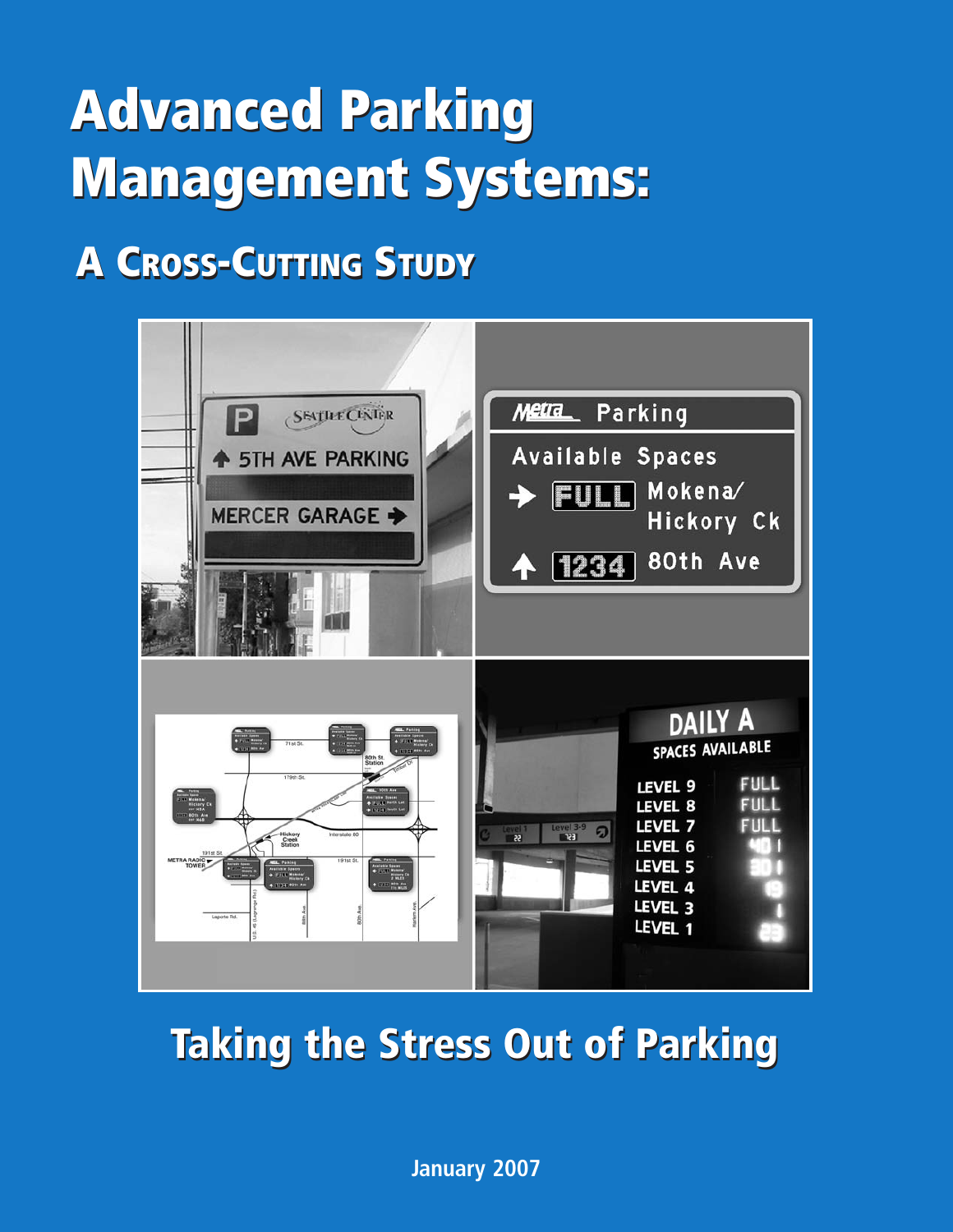#### **Notice**

The Federal Highway Administration provides high-quality information to serve Government, industry, and the public in a manner that promotes public understanding. Standards and policies are used to ensure and maximize the quality, objectivity, utility, and integrity of its information. FHWA periodically reviews quality issues and adjusts its programs and processes to ensure continuous quality improvement.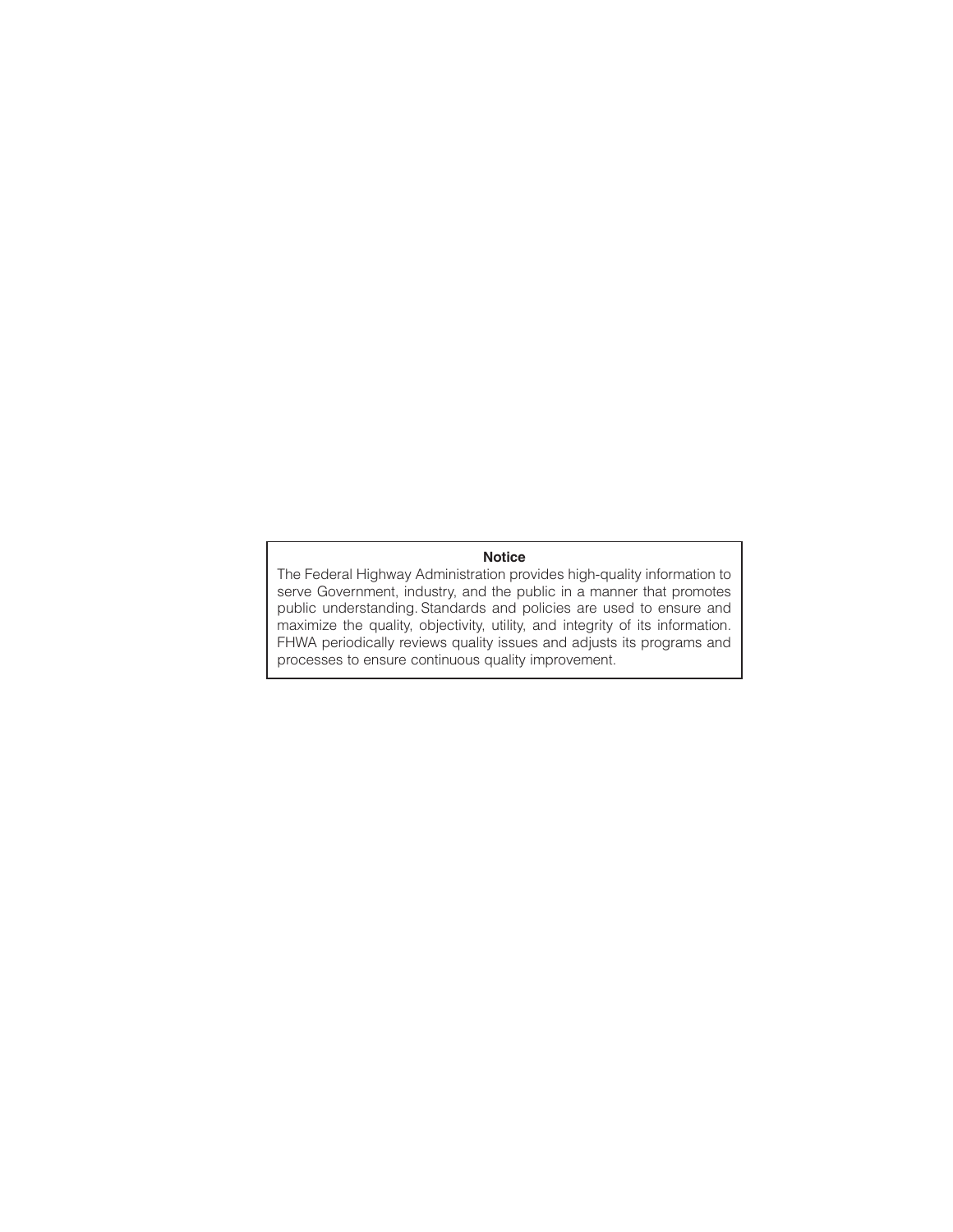## **Foreword**

Dear Reader,

We have scanned the country to bring together the collective wisdom and expertise of transportation professionals implementing Intelligent Transportation Systems (ITS) projects across the United States.This information will prove helpful as you set out to plan, design, and deploy ITS in your communities.

This document is one in a series of products designed to help you provide ITS solutions that meet your local and regional transportation needs. We have developed a variety of formats to communicate with people at various levels within your organization and among your community stakeholders:

- **Benefits Brochures** let experienced community leaders explain in their own words how specific ITS technologies have benefited their areas.
- **Cross-Cutting Studies** examine various ITS approaches that can be used to meet your community's goals.
- **Case Studies** provide in-depth coverage of specific approaches being taken in communities across the United States.
- **Implementation Guides** serve as "how to" manuals to assist your project staff in the technical details of implementing ITS.

ITS has matured to the point that you are not alone as you move toward deployment. We have gained experience and are committed to providing our state and local partners with the knowledge they need to lead their communities into the future.

The inside back cover contains details on the documents in this series, as well as sources to obtain additional information. We hope you find these documents useful tools for making important transportation investment decisions.

Sincerely,

Jeffrey F. Paniati Associate Administrator for Operations Federal Highway Administration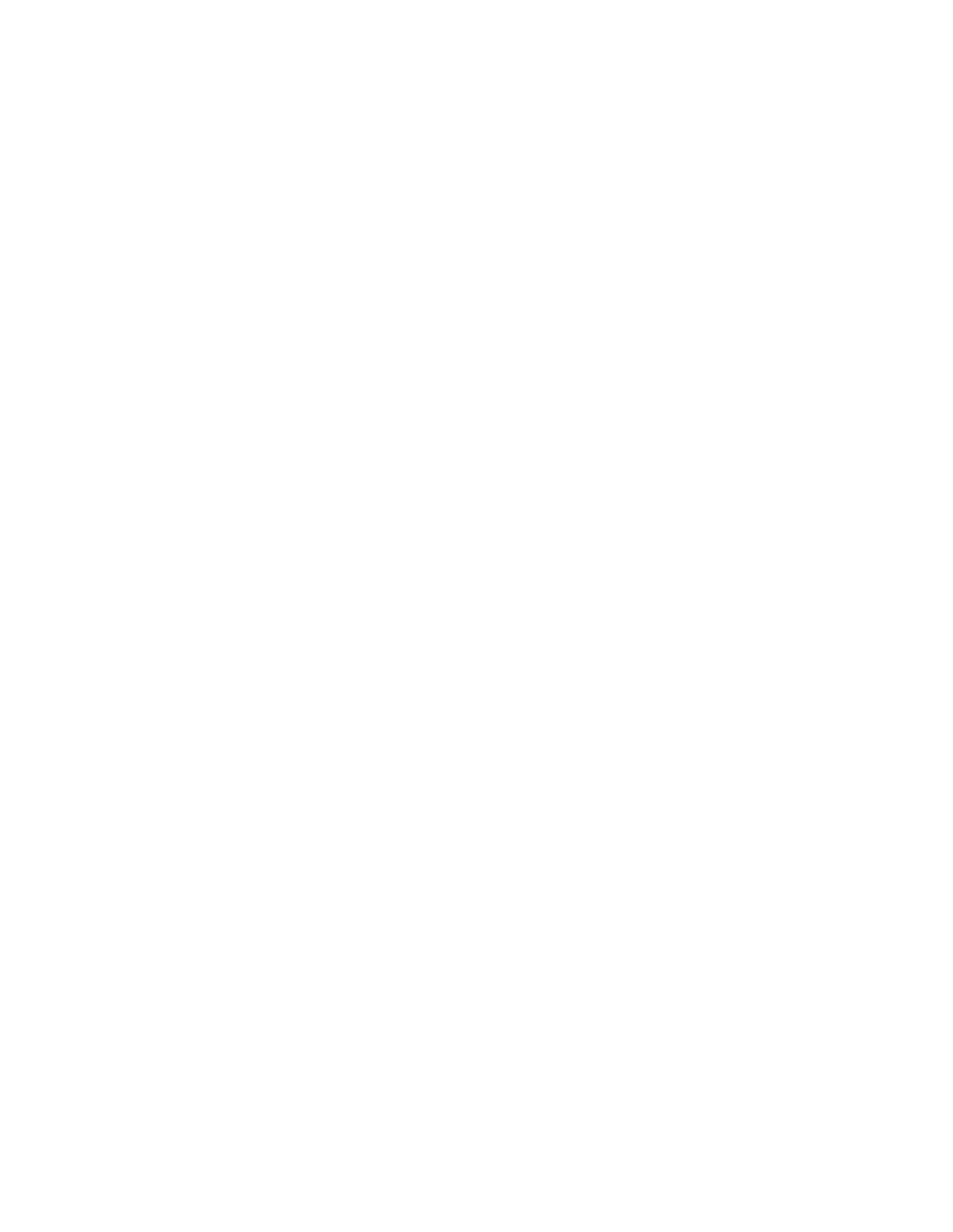## **Contents**

| FLOOR-, AISLE-, AND SPACE-SPECIFIC PARKING INFORMATION SYSTEMS  4-2 |
|---------------------------------------------------------------------|
|                                                                     |
|                                                                     |
|                                                                     |
|                                                                     |
|                                                                     |
|                                                                     |
| FACTORS TO CONSIDER WHEN CHOOSING COUNTING AND                      |
|                                                                     |
|                                                                     |
|                                                                     |
|                                                                     |
|                                                                     |
|                                                                     |
|                                                                     |
|                                                                     |
|                                                                     |
|                                                                     |
|                                                                     |
|                                                                     |
|                                                                     |
|                                                                     |
|                                                                     |
|                                                                     |
|                                                                     |
|                                                                     |
|                                                                     |
|                                                                     |
|                                                                     |
|                                                                     |
| <b>LIST OF FIGURES</b>                                              |
|                                                                     |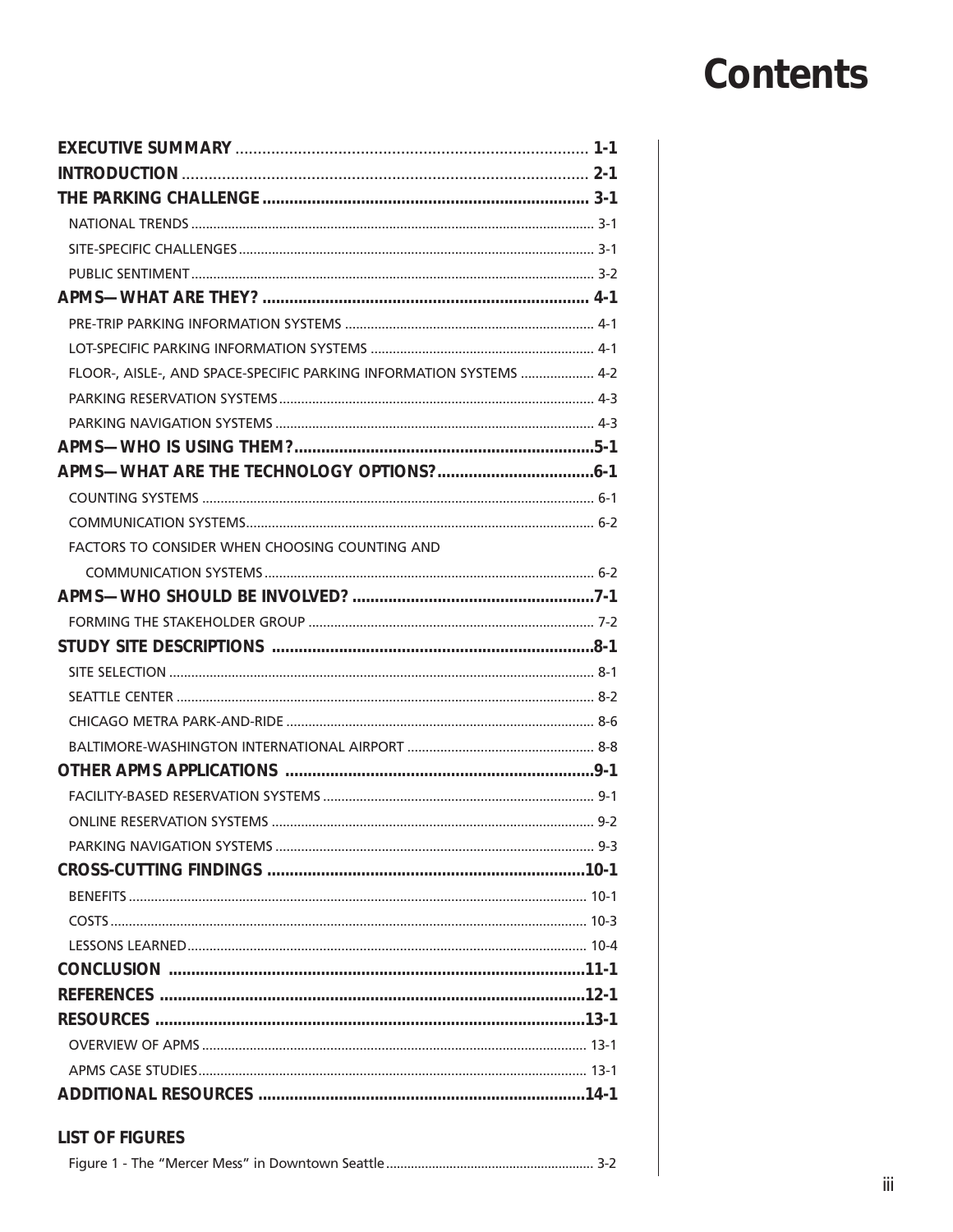| Figure 2 - Parking Destination Information Available at ParkMilwaukee.com  4-1         |  |
|----------------------------------------------------------------------------------------|--|
| Figure 3 - A Chicago Metra Sign Providing Lot-Specific Parking Information 4-2         |  |
|                                                                                        |  |
| Figure 5 - Entry/Exit Counter (Highlighted in Pavement) with Traffic                   |  |
|                                                                                        |  |
|                                                                                        |  |
| Figure 7 - Seattle Center Illustrating Active and Passive Components  8-4              |  |
|                                                                                        |  |
|                                                                                        |  |
| Figure 10 - Map of the Chicago Metra System with the Rock Island Line Highlighted  8-6 |  |
| Figure 11 - Chicago Metra's APMS System Illustrating the Parking                       |  |
|                                                                                        |  |
| Figure 12 - BWI Daily Garage Entrance Sign Providing Availability by Floor 8-9         |  |
|                                                                                        |  |
|                                                                                        |  |
| <b>LIST OF TABLES</b>                                                                  |  |
|                                                                                        |  |
|                                                                                        |  |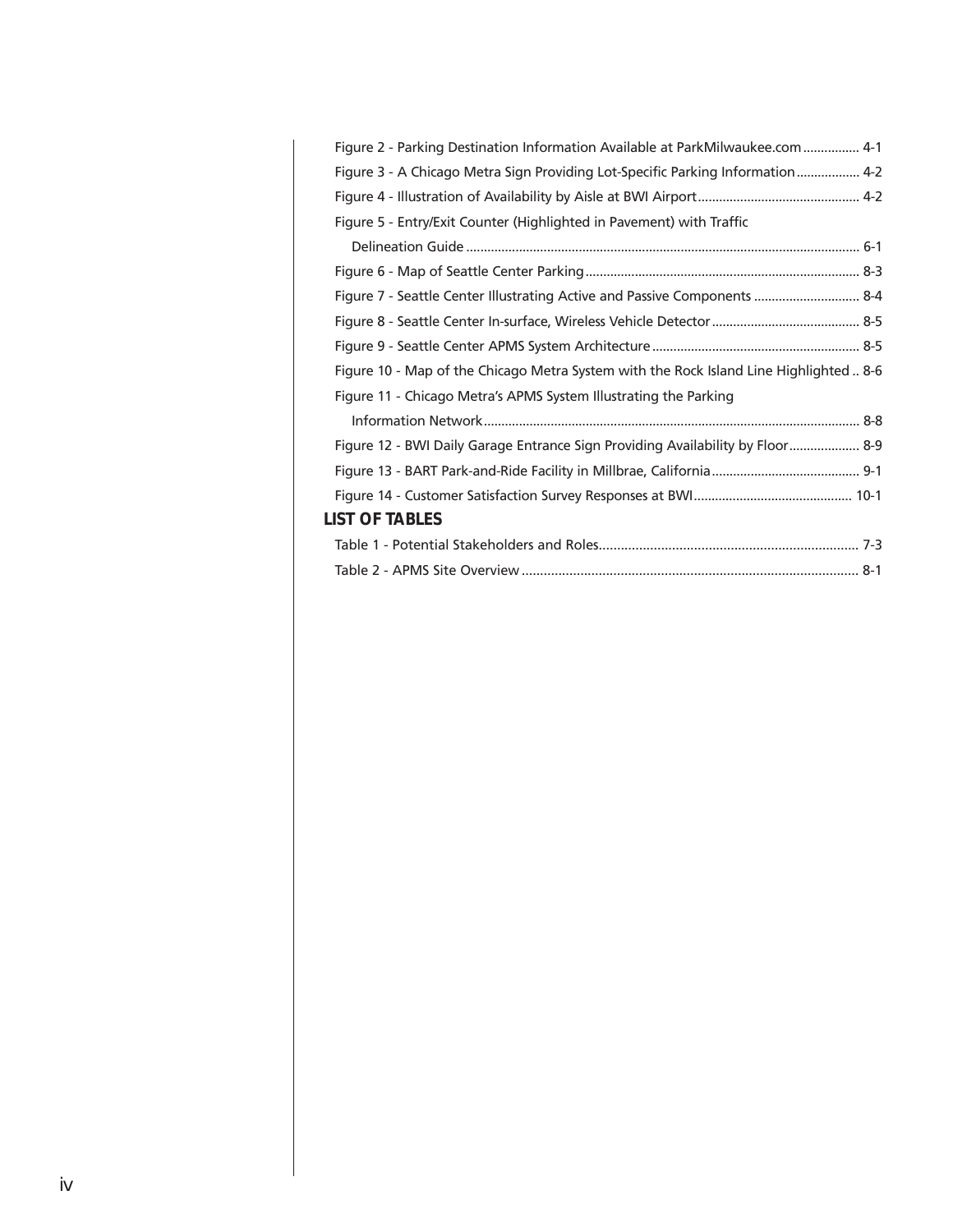## **Executive Summary**

Many metropolitan areas have seen explosive growth in the number of visitors and patrons due to urban revitalization, extension of transit services into suburban areas, and the general trend toward increased mobility of our society. As a result, frustration with parking is becoming a major concern. Parking patrons often do not know where the best parking locations are, what the facility operating hours are, what the expected costs are, and, most importantly, whether a parking place will be available when they arrive.

Advanced parking management systems (APMS) help people find parking spots quickly, thereby reducing frustration and enhancing the visitor's experience. Advanced parking management systems include elements from traditional traveler information systems, as well as specialized parking management applications. The applied traveler information concepts cover a wide range of applications, from pre-trip Web-based information systems to navigation systems that provide turn-by-turn directions all the way to an individual parking space.

This study examines advanced parking management systems in three venues: airports, central business districts, and transit park-and-ride locations. Specifically, the systems examined in this study provide directional and space availability information to patrons as they proceed to the parking facility.

This study presents findings from current advanced parking management literature and visits to APMS project sites. Lessons collected from six sites are presented and three sites are profiled in depth. Interviews with planners, deployers, and operators provide insight into the benefits, costs, and issues from differing venues located in different regions of the country.

The study discusses various types of benefits that have been attributed to APMS including the following:

• At Baltimore-Washington International (BWI) Airport, nearly 13,000 hourly and daily parking spaces are served by an advanced parking management system. During an initial test period, the system increased customer satisfaction and improved traffic flow in the hourly facilities. The stakeholders' praise for the system is evident. Says Harry Zeigler, Assistant Manager for the Maryland Department of Transportation's Office of Transportation and Terminal Services at BWI Airport, "The impact of SmartPark at BWI has been tremendous—it has not only made parking easier and faster, but it has improved customer satisfaction and reduced illegal parking."

*"The impact of SmartPark at BWI has been tremendous—it has not only made parking easier and faster, but it has improved customer satisfaction and reduced illegal parking."*

–Harry Zeigler, Assistant Manager, Maryland Department of Transportation, Office of Transportation and Terminal Services, BWI Airport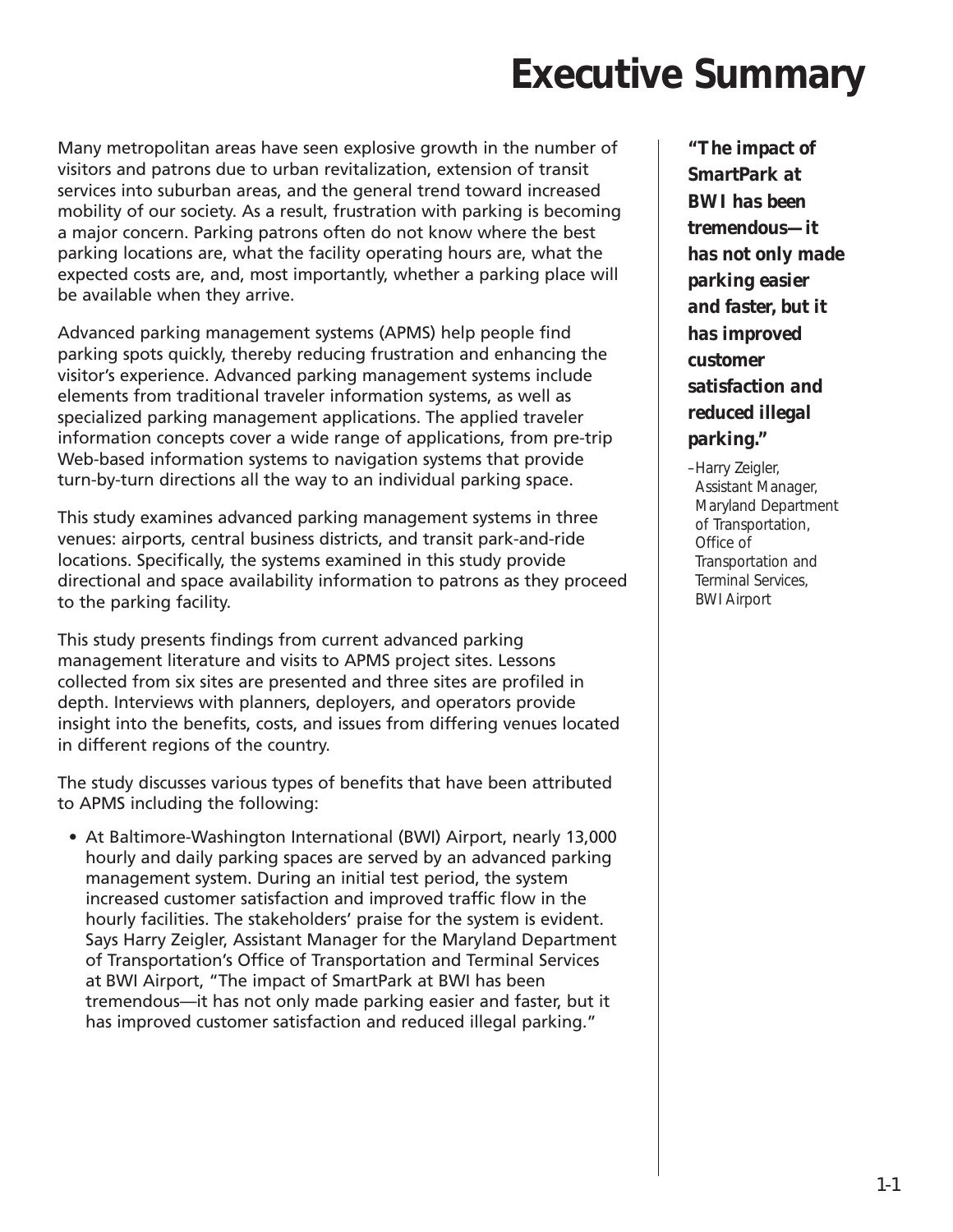For the traveler, a survey conducted for this study indicated that over 2/3 of the airport patrons felt that parking at BWI was quicker and easier than comparable parking at other major airports in the region.

For the airport authority, the system has reduced illegal parking and recirculation which block fire lanes and increase congestion in and around parking facilities.

- In San Francisco, advanced parking management increased the probability that commuters would leave their personal automobile and switch to transit.
- In downtown St. Paul, an advanced parking management system demonstrated positive impacts for patrons looking for special event parking and reduced congestion at a key intersection during the period immediately preceding special events. In the time period preceding a major special event, the estimated vehicle delay at the intersection of West 7th Street & Kellogg Boulevard decreased by 10 percent, while the total intersection volume increased by 15 percent.

This study also identifies major lessons learned to help guide others in achieving similar benefits. The following list highlights some of these elements critical to successful APMS deployment.

- **It is important to involve all stakeholders** i**n a formal and collaborative manner to ensure that the needs of all stakeholders are met.** Advanced parking management systems can benefit many stakeholders including travelers, parking operators, attraction operators, nearby neighborhoods, and the local jurisdiction itself.
- **There must be a champion and a formalized stakeholder group.** Because APMS deployments are often integrated into urban or neighborhood environments, they take time and involve a very diverse group of stakeholders. Therefore, it is important to maintain the leadership role of a champion and to ensure that the stakeholder group works from a formal charter that binds the member organizations to the effort.
- **APMS sign structure and locations require continuity of effort.** Coordinating sign appearance and locations with historical preservation organizations, commercial property owners, and local jurisdictions requires continuity of effort over several years. In two of the three sites visited, changes to signage in the latter part of the deployment introduced significant costs and delays.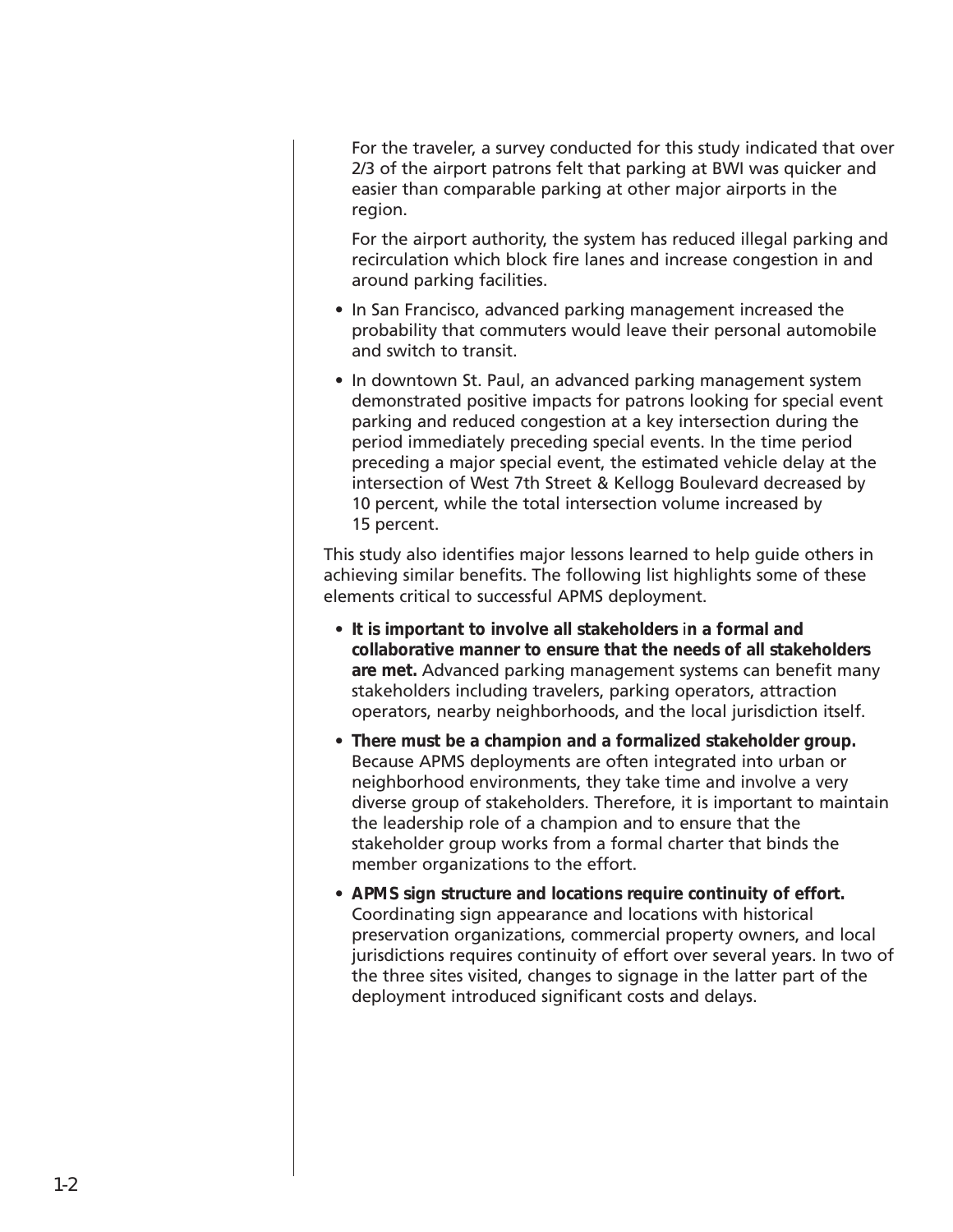- **Coordination with the regional ITS architecture helps ensure interoperability and helps leverages resources.** Stakeholders should consider APMS as part of a developing local ITS architecture. In doing so, it may be possible to leverage funding for the system by sharing costs with other ITS-based traveler information systems, congestion management efforts, and clean air attainment programs. Broader stakeholder support and a wider range of funding options increase the potential for successful deployment.
- **System accuracy is a critical factor.** System error characteristics can cause the inventory count to be in error in a positive or a negative direction. Under-counting available spaces means a lost opportunity for a patron and lost revenue for the operator. Over-counting available spaces results in extremely frustrated patrons and potential loss of future credibility and revenue for the operator.
- **It is important to identify the roles and responsibilities of each agency for system operations and maintenance.** It is critical to identify these responsibilities early in the planning process. At one of the sites visited, the effort was delayed for nearly a year as the stakeholder group resolved the funding responsibilities for the operations and maintenance costs. Failure to maintain the systems will reduce credibility and public acceptance will be negatively impacted.

The purpose of this study is to enable those considering advanced parking management systems to benefit from the experience of others in their planning, design, operation, and maintenance.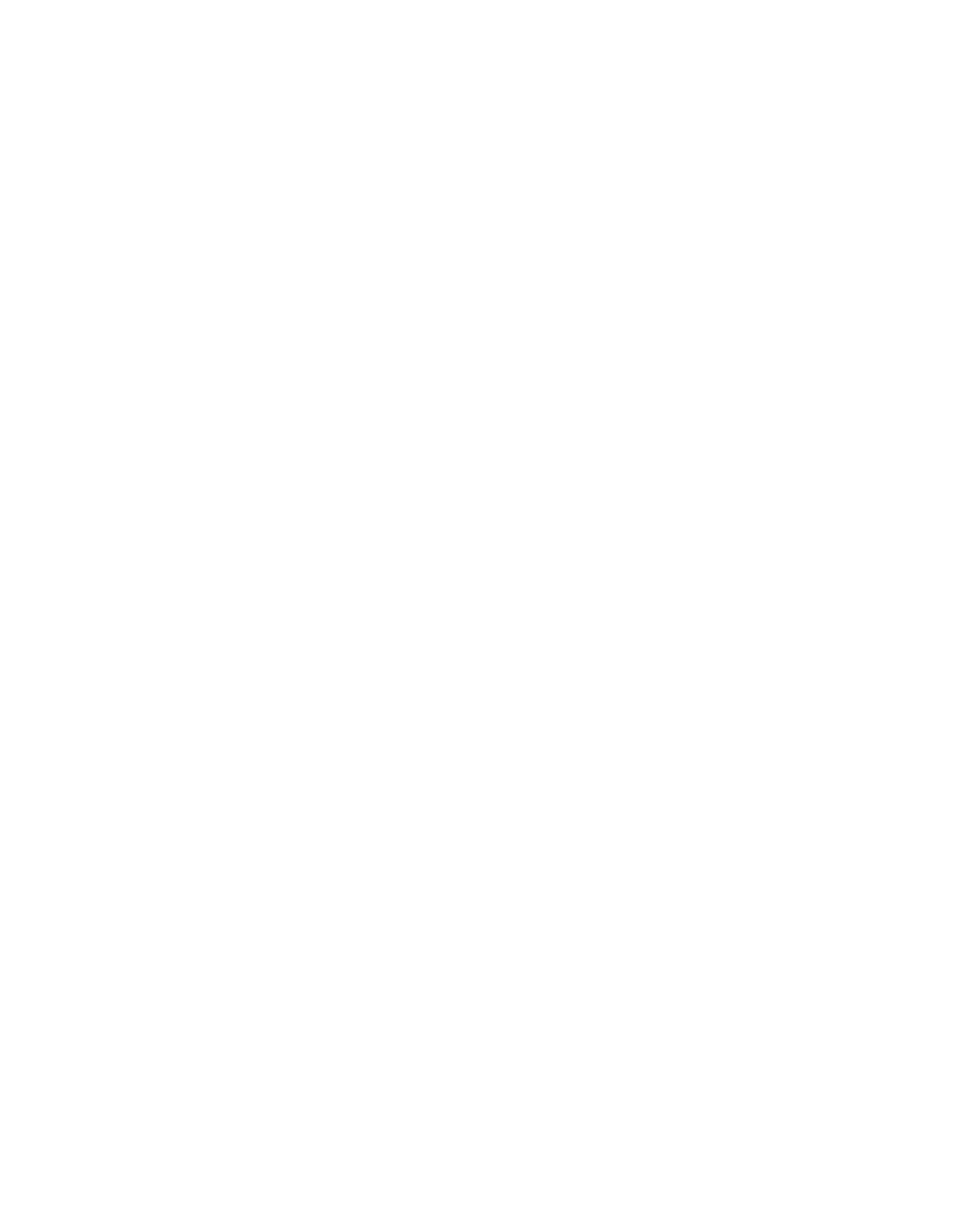## **Introduction**

Many areas have seen explosive growth in the number of visitors and patrons as the result of urban revitalization, suburban development, and the general trend of ever-increasing mobility. Parking is increasingly becoming an important aspect of transportation planning.

As stakeholders set out to address parking management issues, they often consider Intelligent Transportation Systems. ITS applications involving APMS have been employed in Europe and Japan for several years and are beginning to be deployed in the U.S. Advanced parking management systems maintain real-time parking space inventories across a set of participating facilities. These data are used to generate parking availability messages that are distributed to travelers through several different means. Such data also help facility owners track demand. In some cases, the information is provided for pre-trip use to travelers seeking information on the Internet. In other cases, it is provided to motorists on roadways by dynamic message signs (DMS) located at key decision points along routes to a desired destination.

Advanced parking management systems help travelers find parking spots quickly, thereby reducing frustration and enhancing a visitor's overall experience. Advanced parking management systems include elements from traditional traveler information systems, as well as specialized parking management applications. Advanced parking management systems offer a wide range of applications, from pre-trip Web-based information systems to navigation systems that provide turn-by-turn directions all the way to an individual parking space.

A topic of growing interest in the U.S. is the use of ITS for finding safe and legal parking for commercial vehicles, especially large trucks. Hoursof-service regulations require that commercial vehicle drivers rest after driving for certain periods of time. In order to rest, drivers need to find a place to park their trucks. In cases where truck parking is not available, drivers are forced to choose between equally bad options, such as going over their legal hours of service or parking in undesirable—or even dangerous—locations. A 2005 white paper<sup>1</sup> noted that, while the number of available truck parking spaces equals demand when averaged nationwide, there are regional shortages, especially in the Northeast, the Northwest, and southern California. ITS technologies are seen as a cost-effective way to help drivers plan where they will stop when their hours-of-service for the day have expired. In 2007, the Federal Motor Carrier Safety Administration (FMCSA) will announce the selection of one or more vendors for implementation of a project called

<sup>1</sup> Volpe National Transportation Systems Center (2005). *Intelligent Transportation Systems and Truck Parking.* http://www.fmcsa.dot.gov/facts-research/research-technology/report/ intelligent-transportation-truckparking.htm.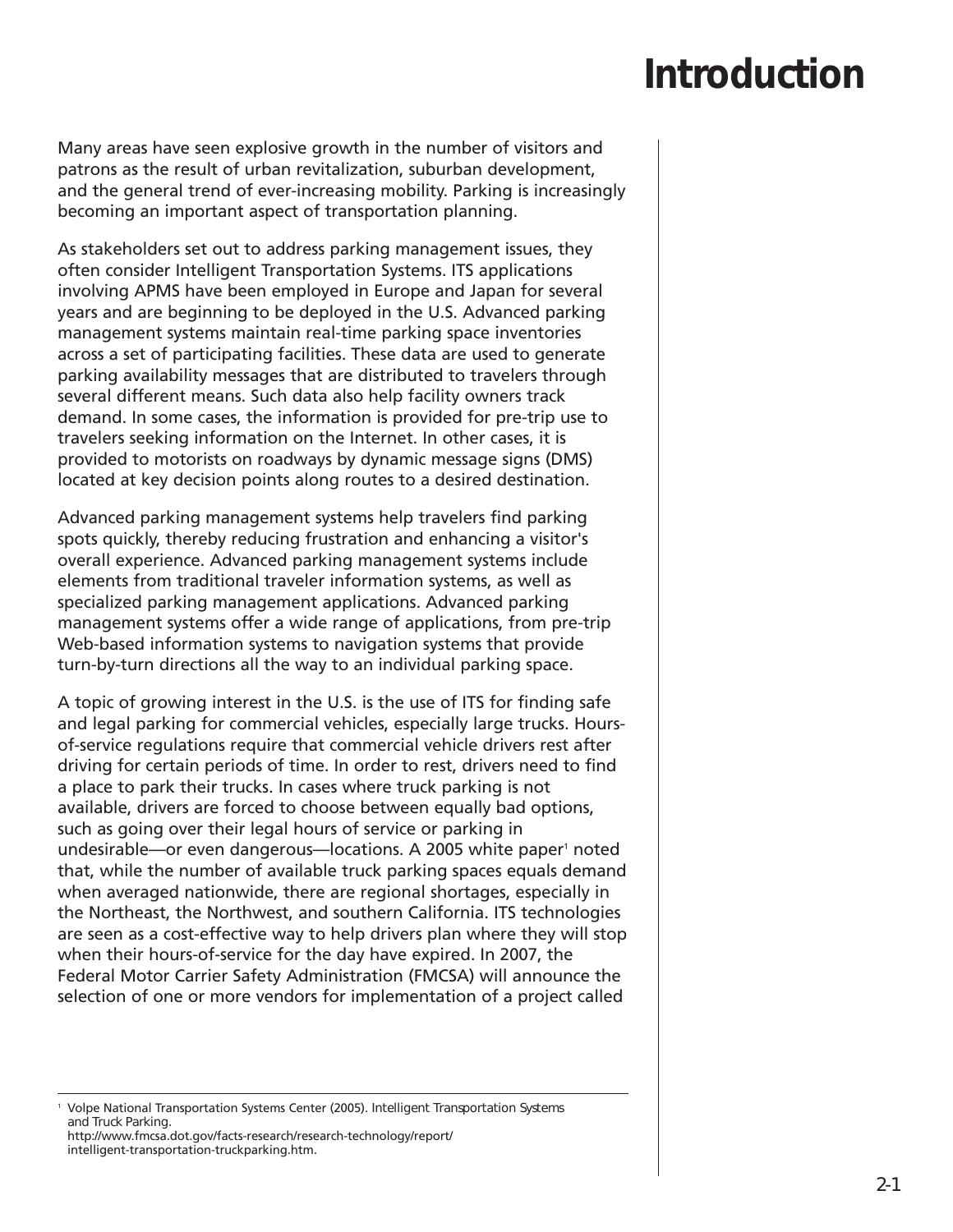SmartPark to demonstrate the use of ITS technologies for truck parking. The cross-cutting study provided in this report, however, will only address the use of ITS for parking as it applies to automobiles, not commercial vehicles.

Among advanced parking management systems currently deployed or being considered, there are common elements that can be identified. This study discusses common parking problems, defines the stakeholders and their interests, and examines the range of APMS technologies in use within the U.S. today. In addition, this study provides summaries of three case studies and concludes with findings and lessons learned that may help accelerate APMS solutions.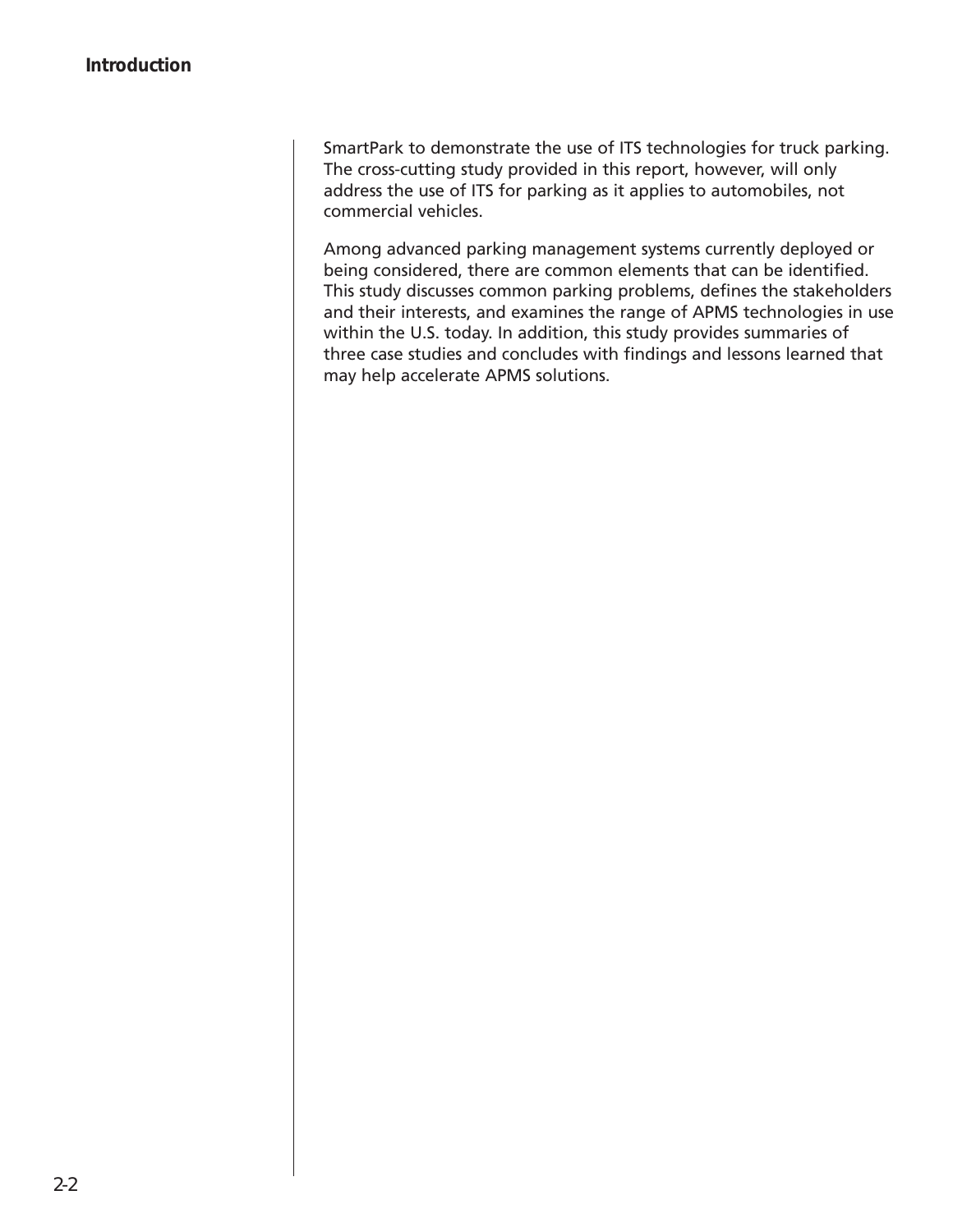## **The Parking Challenge**

Parking is an ever-growing challenge in cities and towns across the U.S. Increasingly, availability of parking is one of the more significant issues that town and city staffs face.

- In some communities, ample public parking is available, but travelers are unaware of where the parking facilities are, the hours the facilities are open, or the costs of these facilities.
- In others, public parking is in short supply, and privately owned parking is available and underutilized.
- In others, there is a shortage of parking facilities, and travelers are unaware of this fact until they arrive at their destination.

In all three cases, travelers lack credible, timely information. The absence of information causes travelers to make bad decisions, including not making the trip, exhibiting poor driving habits due to frustration in not locating a parking place, missing the beginning of an event, and parking illegally.

Parking demand is routinely high at airports, in downtown areas, and around transit park-and-ride facilities due to several factors, including record level air travel, large interest in attending downtown events, and the desire for commuters to avoid delays by switching to transit at opportune points along their route during the trip. While serving different traveler needs, each situation has one thing in common people in a hurry want to know the answers to three main questions: "Where are parking facilities close to my destination?", "Is there an open spot in the facility I choose?", and "How much is this going to cost me in time and parking fees?"

At airports, the challenge is to provide an efficient transition for the traveler from the roadway transportation system to the airport transportation system. Many travelers run on tight agendas and are under pressure to make a scheduled flight. These travelers do not have time to search for parking. Because many BWI passengers are not frequent air travelers, they are unfamiliar with the airport parking facilities. As a result, they often depart their homes or workplaces excessively early rather than risk missing check-in times. As they circle from floor to floor in a parking garage looking for an empty space, frustration begins to mount. In desperation, some travelers are tempted to park illegally in fire lanes or other restricted areas.

In central business districts (CBDs), visitors may not be familiar with the downtown street layout and get lost as they search for difficult-to-find parking facilities. Excessive circulation results in more traffic congestion on the street system, which overwhelms the traffic signals in the vicinity of the downtown attractions. Traffic congestion can become gridlock, leading to drivers' heightened frustration levels. In Seattle, traffic

#### **National Trends**

### **Site-Specific Challenges**

#### **Airports**

**Central Business Districts**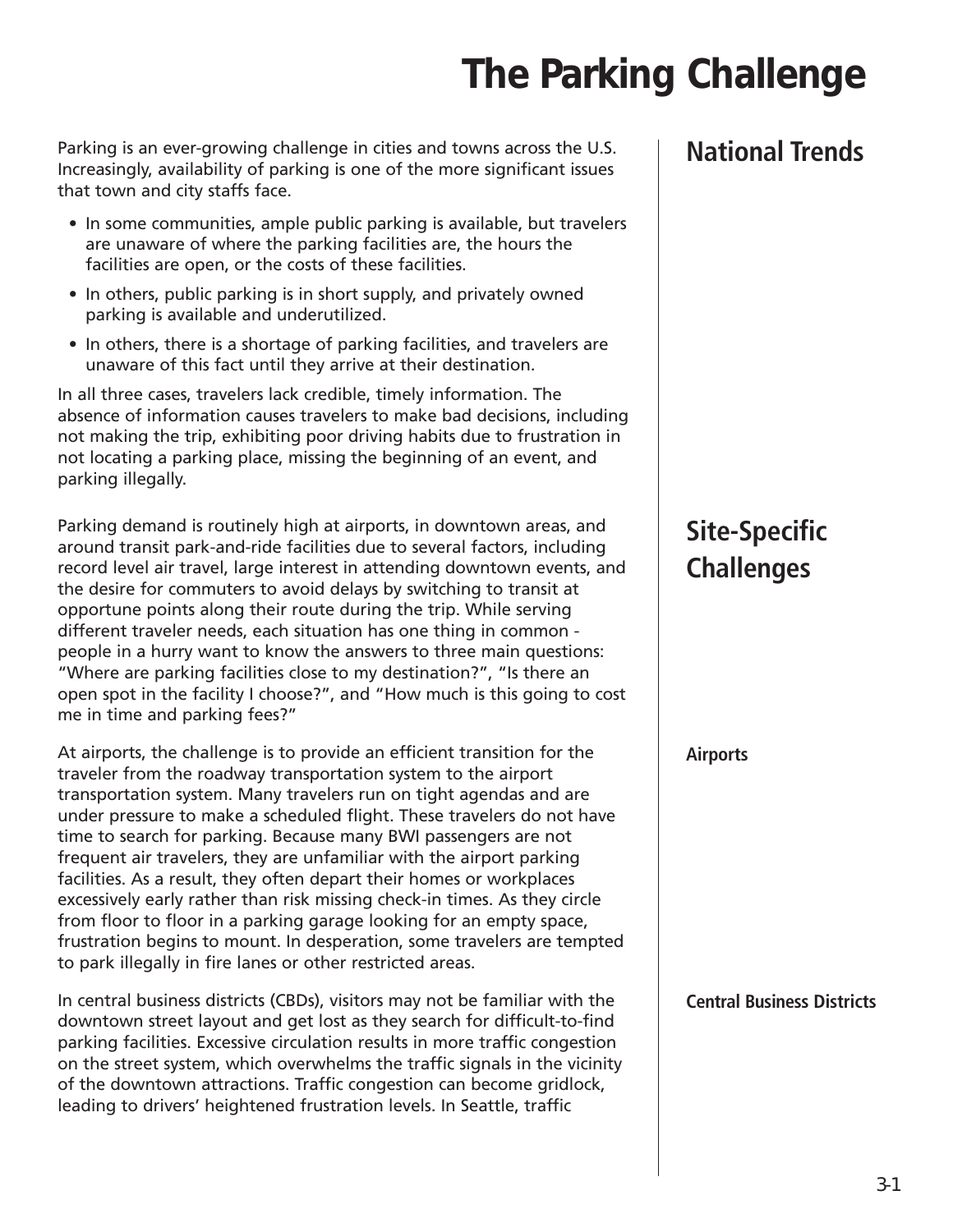congestion is so bad near the Seattle Center that locals have nicknamed it, the "Mercer Mess," as shown in Figure 1. **Park-and-Ride Lots**At transit park-and-ride facilities, the problem is three-fold: • Frustration associated with a commuter hunting for a parking spot while trying to meet a train or bus departure schedule may result in the vehicle being parked in nearby neighborhoods. • A commuter who cannot find a parking spot and does not elect to abandon his or her vehicle in a neighborhood due to tight ticketing or towing policies will return to the freeway or arterial roadway, having lost valuable time. • Commuters who habitually have problems finding parking at the park-and-ride facility ultimately may elect not to ride transit. As a consequence, these additional vehicles contribute to already excessive freeway and arterial roadway congestion and trafficrelated emissions. The risks of traveling in areas with inadequate parking information vary **Public** with the type of trip. For those going to the airport, difficulty finding a **Sentiment** parking spot can lead to a missed flight. For travelers going to a central business district, the risk is evident in a late arrival at a show or sporting event for which expensive tickets were purchased. For commuters seeking to transfer to transit, the risk is a missed transit departure. FAIRUIEH

**Figure 1. The "Mercer Mess" in Downtown Seattle**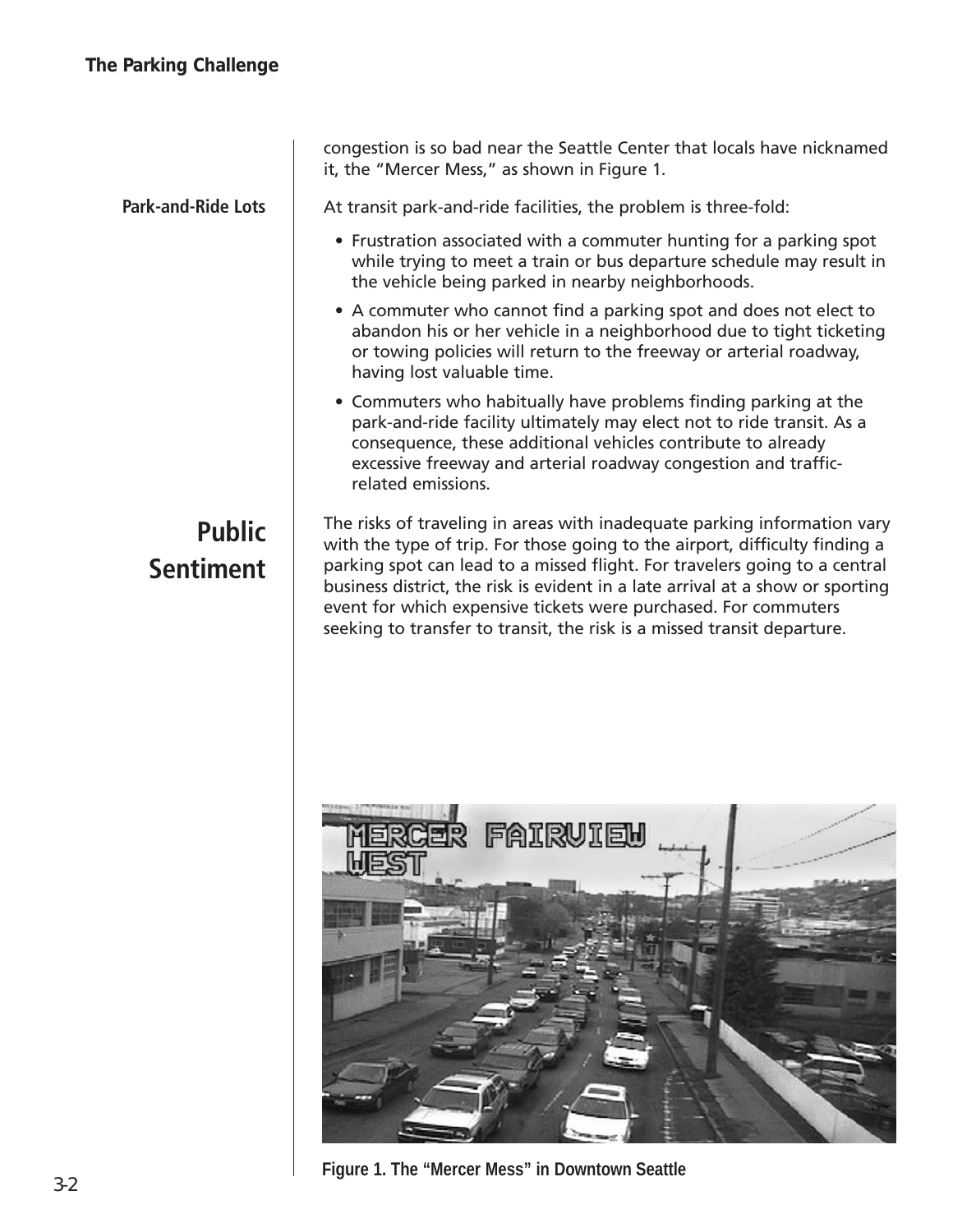Following is a sampling of public sentiment regarding the risks of traveling in areas with inadequate parking:

- A 2003 intercept survey of off-airport parking users at Detroit's Wayne County International Airport indicated that many travelers opted for off-airport parking because of the level of confidence they had in the time it would take to find a parking space and to take a shuttle to the terminal. Over 50 percent felt that the lack of parking availability signage on the freeways approaching the airport was a significant factor in their decision.<sup>2</sup>
- A 2002 Metropolitan Planning Organization survey of the Seattle-Tacoma region found that a majority of respondents said that they plan to travel to the downtown area at least eight times in a given year. These people also indicated that parking in the downtown Seattle area is a major problem. In a separate 2003 survey developed to gain specific insight into perceptions of Seattle Center parking, visitors to the center on a major event evening were asked about their satisfaction with the parking situation: 37 percent of the respondents indicated they were "Dissatisfied" or "Very Dissatisfied" with the parking situation.<sup>3</sup>
- A Chicago Metra transit rider survey conducted in 2000 measured the parking needs of the customers and their preferences regarding parking information. Over 300 commuters were interviewed at various Metra rail stations during and immediately following the morning rush hour. At least 62 percent of total transit riders believed that parking signage indicating where to park could be improved. The survey found that 80 percent of the Metra riders who felt signage around stations could be improved were regular rush hour travelers.4

These statistics indicate that the ease of finding a parking space can influence the decisions people make about traveling. Better information reduces the uncertainty that leads to early departures, recirculation trips, and late arrivals resulting in missed connections or missed events.

 $2A$  survey of travelers that chose off-airport parking was conducted at Detroit's Wayne County International Airport twice in the fall of 2003. The first survey was conducted in mid-October on a Wednesday, during which 34 travelers were surveyed during the AM peak departure period. The second survey was conducted on the Wednesday before Thanksgiving, during which 40 travelers were surveyed during the peak AM departure period.

<sup>&</sup>lt;sup>3</sup> In addition, a survey of over 200 Seattle Center patrons attending simultaneous evening events in three different venues was conducted in November 2003 in support of this study. Visitors were surveyed as they made their way from the parking facility to the event itself.

<sup>4</sup> Wilbur Smith Associates (1999). *Parking Management Systems: Needs Assessment Report.*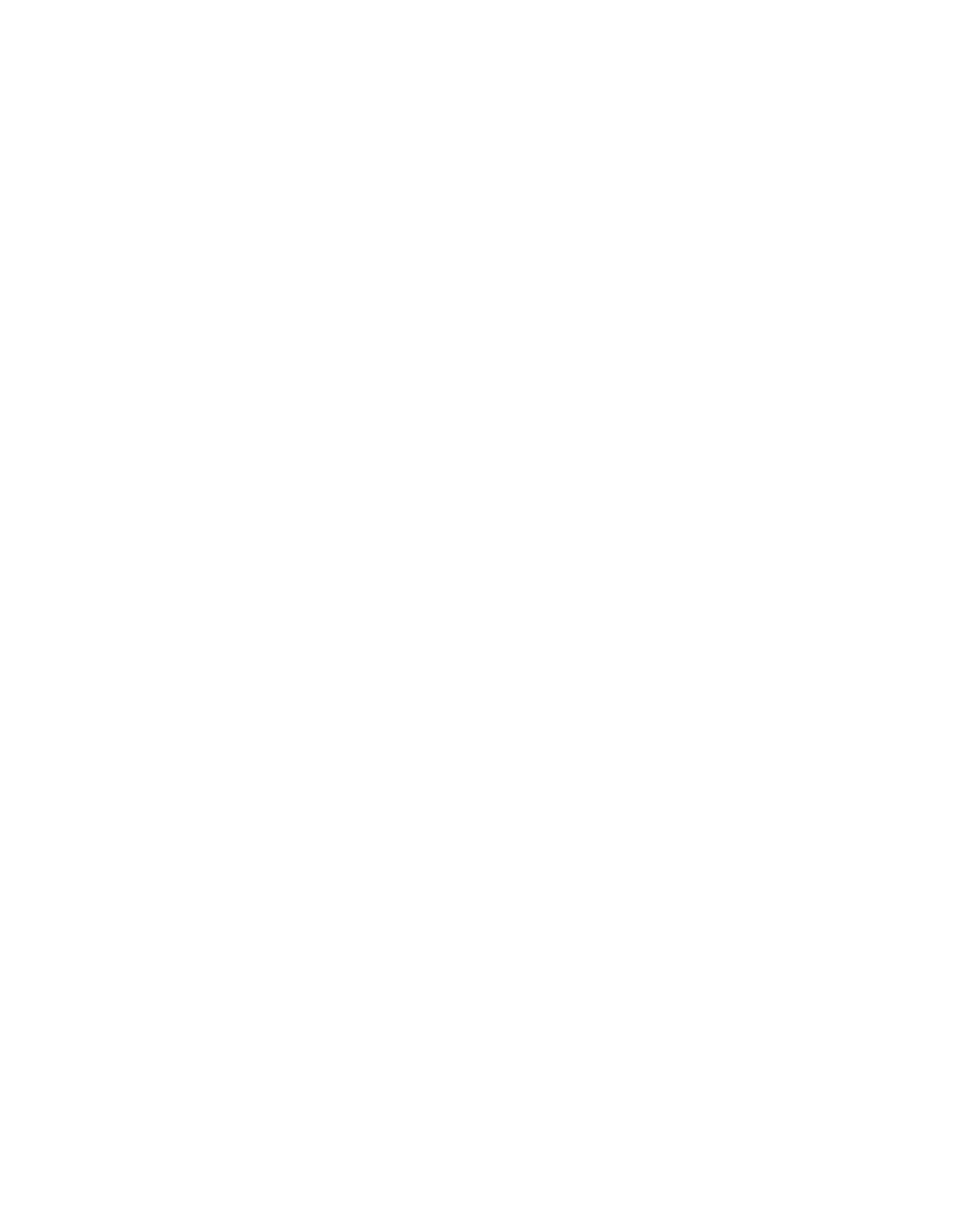## **APMS—What are They?**

There are several different types of advanced parking management systems currently in use in the U.S. today.

Pre-trip parking information systems can be as low-tech as publishing a map of available parking facilities. For more high-tech systems, several cities across the U.S. provide pre-trip parking information over the Internet. These Web pages provide a map of where the parking facilities are relative to major access routes and attractions. These Web pages also provide other information to help the traveler make a parking plan, i.e., the facility's address, capacity, hours of operation, costs, and forms of payment accepted. One such website in Milwaukee, Wisconsin (http://www.parkmilwaukee.com), as shown in Figure 2, operates independent of any real-time parking information being collected at the individual garages. Often, this approach is the first step in moving towards a more sophisticated APMS solution.



#### **Figure 2. Parking Destination Information Available at ParkMilwaukee.com5**

<sup>5</sup> ParkMilwaukee.com Website (2006). *ParkMilwaukee.com—Your Downtown Parking Resource.* http://www.parkmilwaukee.com.

### **Pre-Trip Parking Information Systems**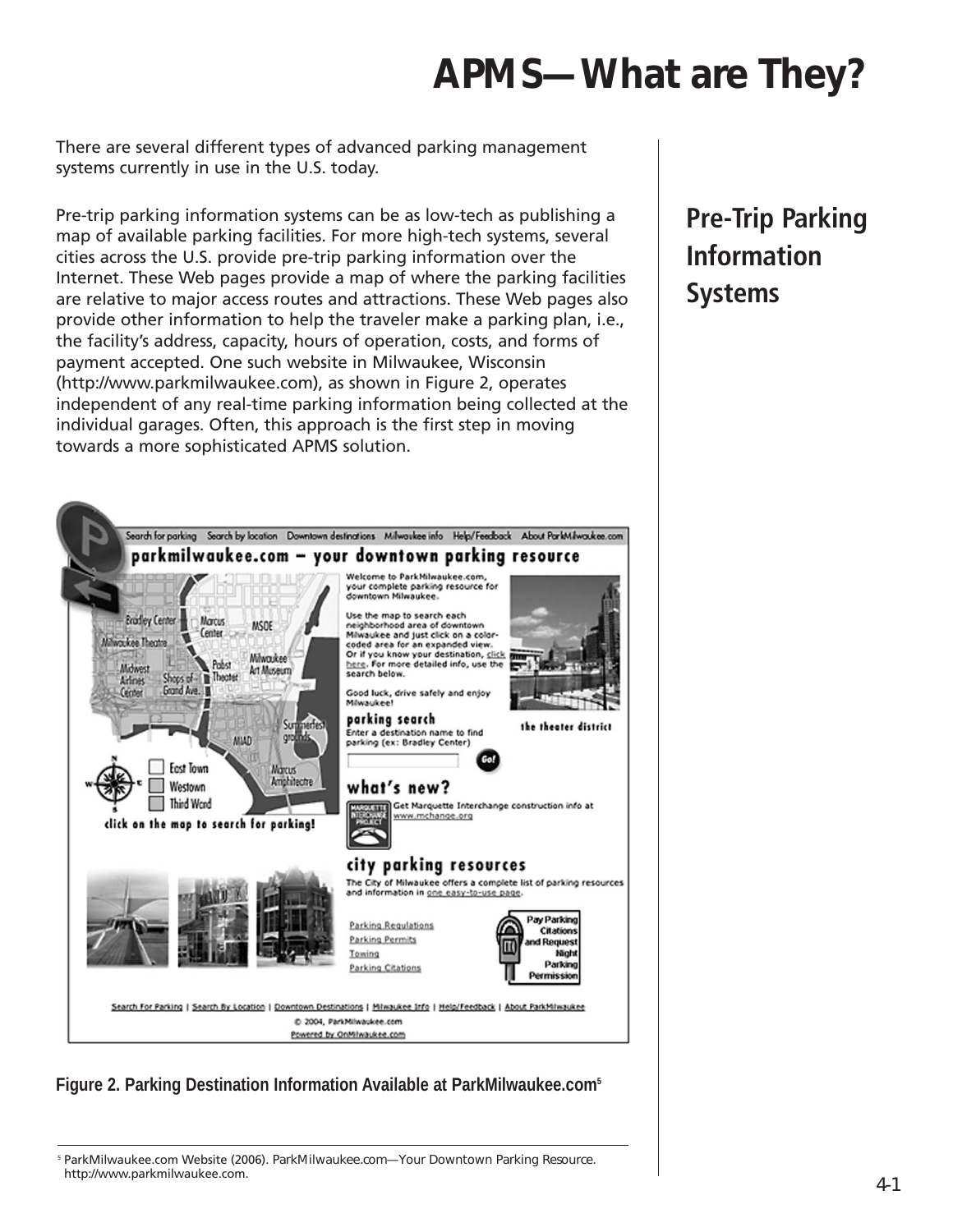### **Lot-Specific Parking Information Systems**

Lot-specific systems provide parking information using signs that typically have both passive and active components. The passive component provides simple directions to parking facilities, such as with an arrow. The active component supplements the passive component to advise the traveler of the availability of spaces at the facility. The Chicago Metra Park-and-Ride and the Seattle Center advanced parking management systems profiled in this report both use signs to provide lot-specific information. Figure 3 shows one of the signs used by Metra.



**Figure 3. A Chicago Metra Sign Providing Lot-Specific Parking Information**

In addition to providing information about which lots are full and how many spaces are available at remaining lots, more complex advanced parking information systems have signs on every floor of a garage, at the start of every aisle, and sometimes in front of every individual parking space. The BWI Airport advanced parking management system profiled in this report is an example of a system that provides information on the availability of parking spaces at the floor, aisle, and parking space level of specificity. Figure 4 is an artist's rendering of the system used at BWI airport with signs showing the number of spaces available per aisle.



**Figure 4. Illustration of Availability by Aisle at BWI Airport**

**Floor-, Aisle-, and Space-Specific Parking Information Systems**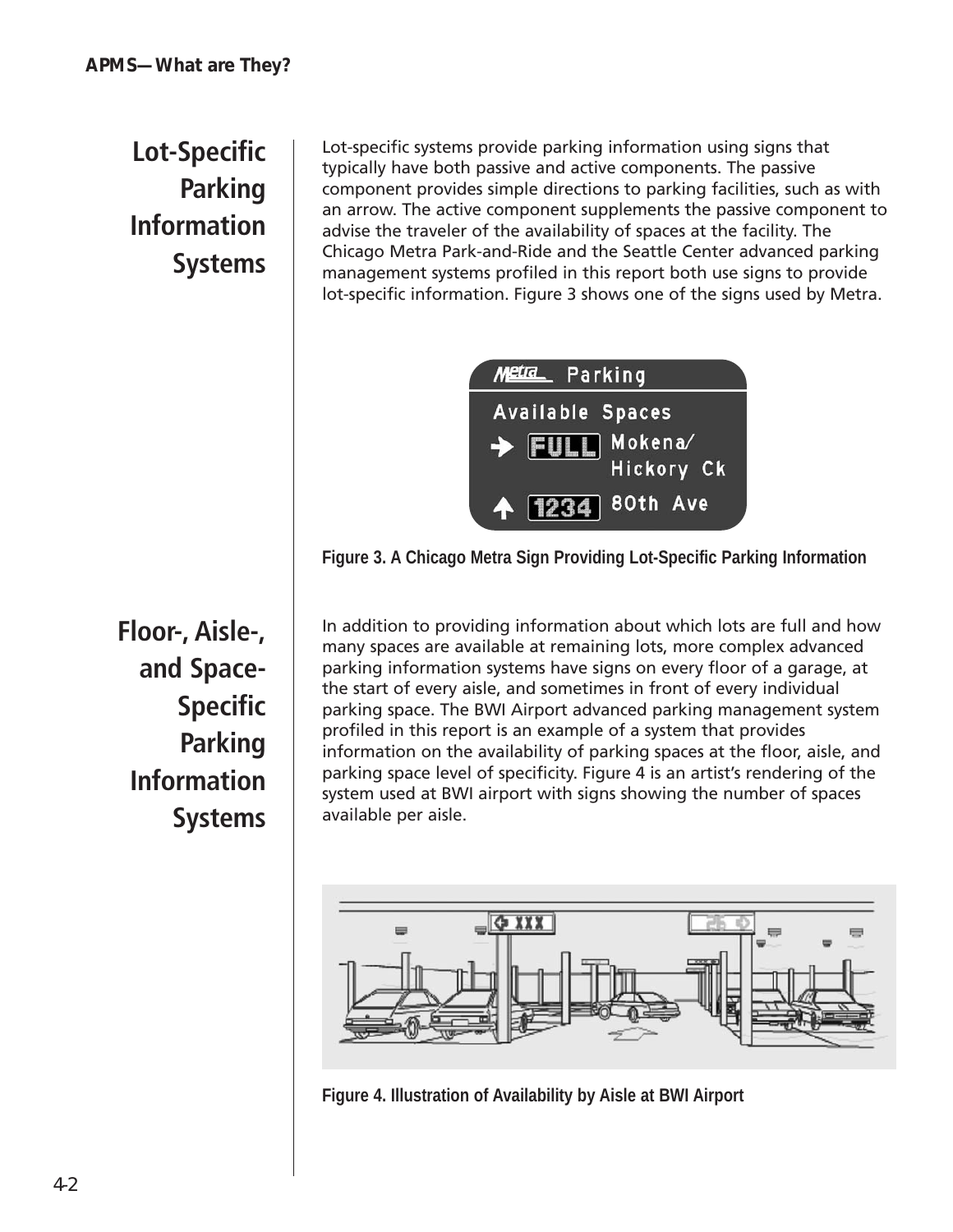Some advanced parking management systems allow the traveler to reserve and pay for a parking space using the telephone, Internet or wireless handheld devices. The system used by Bay Area Rapid Transit at a park-and-ride facility in Millbrae, California, and the services offered by private companies such as MobileParking LLC and SpotScout™, all of which are profiled in this report, are examples of reservation systems. (See Other APMS Applications, page 9-1.)

The most sophisticated type of advanced parking management system under development is one that guides the traveler to an open spot. A prototype of such a system was demonstrated by XM Satellite Radio in 2005. (See Other APMS Applications, page 9-1.)

**Parking Reservation Systems**

**Parking Navigation Systems**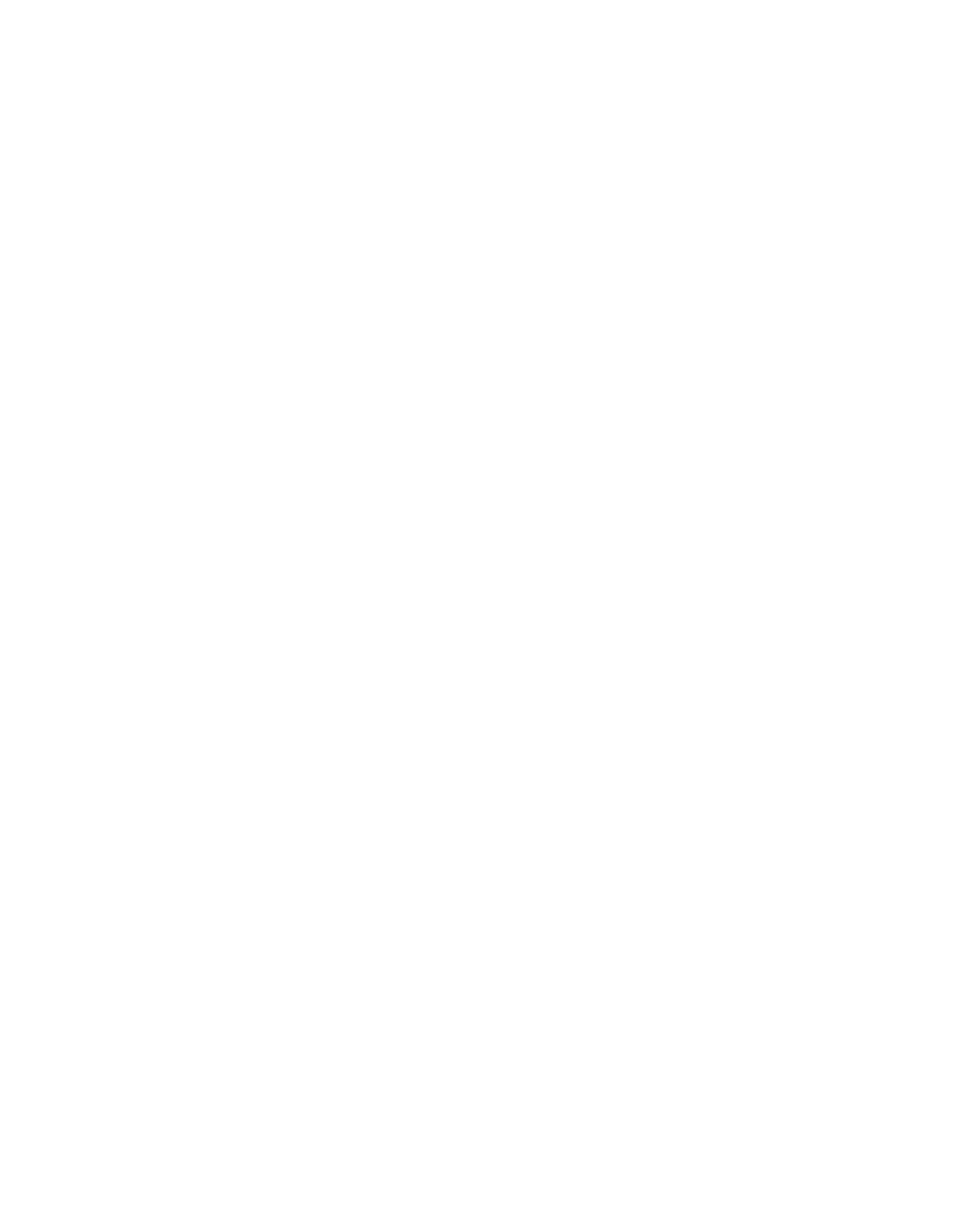## **APMS—Who is Using Them?**

Advanced parking management systems have been operational in Europe and Japan since the early 1970s to reduce the congestion, environmental impact, and driver frustration associated with trying to find parking in city center areas. In the U.S., however, the use of ITS technologies to distribute parking information to travelers is still in its infancy. A 2004 survey of state transportation agencies shows that only four states (Arizona, Maine, Texas, and Virginia) distribute some sort of advanced parking information.<sup>6</sup> More detail about this statistic, as well as others relating to advanced parking management systems, is available on the U.S. DOT's ITS Deployment Statistics website http://www.itsdeployment.its.dot.gov.

Several advanced parking management systems are operational in the U.S. and others are in the design or installation phase. In each of these applications, parking information for drivers is displayed on specially designed dynamic message signs that provide both directional information as well as space availability information. The information helps drivers plan and execute a parking search strategy more efficiently, since valuable information is made available at key decision points along the selected travel route.

In the U.S., advanced parking management systems have seen the widest application in airports including Baltimore-Washington International Airport, Orlando International Airport, and Detroit's Wayne County International Airport. More limited CBD applications include systems in St. Paul, Minnesota; Seattle, Washington; and Norfolk, Virginia. In 2005, transit park-and-ride applications were initiated in Chicago, Illinois; and San Francisco, California.

The primary reason that APMS applications in the U.S. have been limited to airports, CBDs, and park-and-ride facilities is the level of infrastructure required to make the systems work. Many advanced parking management systems in the U.S. rely on fixed-location, dedicated components that include vehicle detection, space inventory management, and communication equipment.

However, although the majority of advanced parking management systems in the U.S. invest in such an extensive level of infrastructure, such a level of investment is actually not required. In fact, other systems use a combination of dynamic and static message signs or other low-cost options. Other potential venues that would benefit from APMS include special event facilities, such as festival locations and sports arenas. In Lincoln, Nebraska, for example, an online system allows University of Nebraska football fans to reserve their downtown parking spaces in advance.

<sup>6</sup> U.S. DOT (2006). *ITS Deployment Statistics Database.* http://www.itsdeployment.its.dot.gov.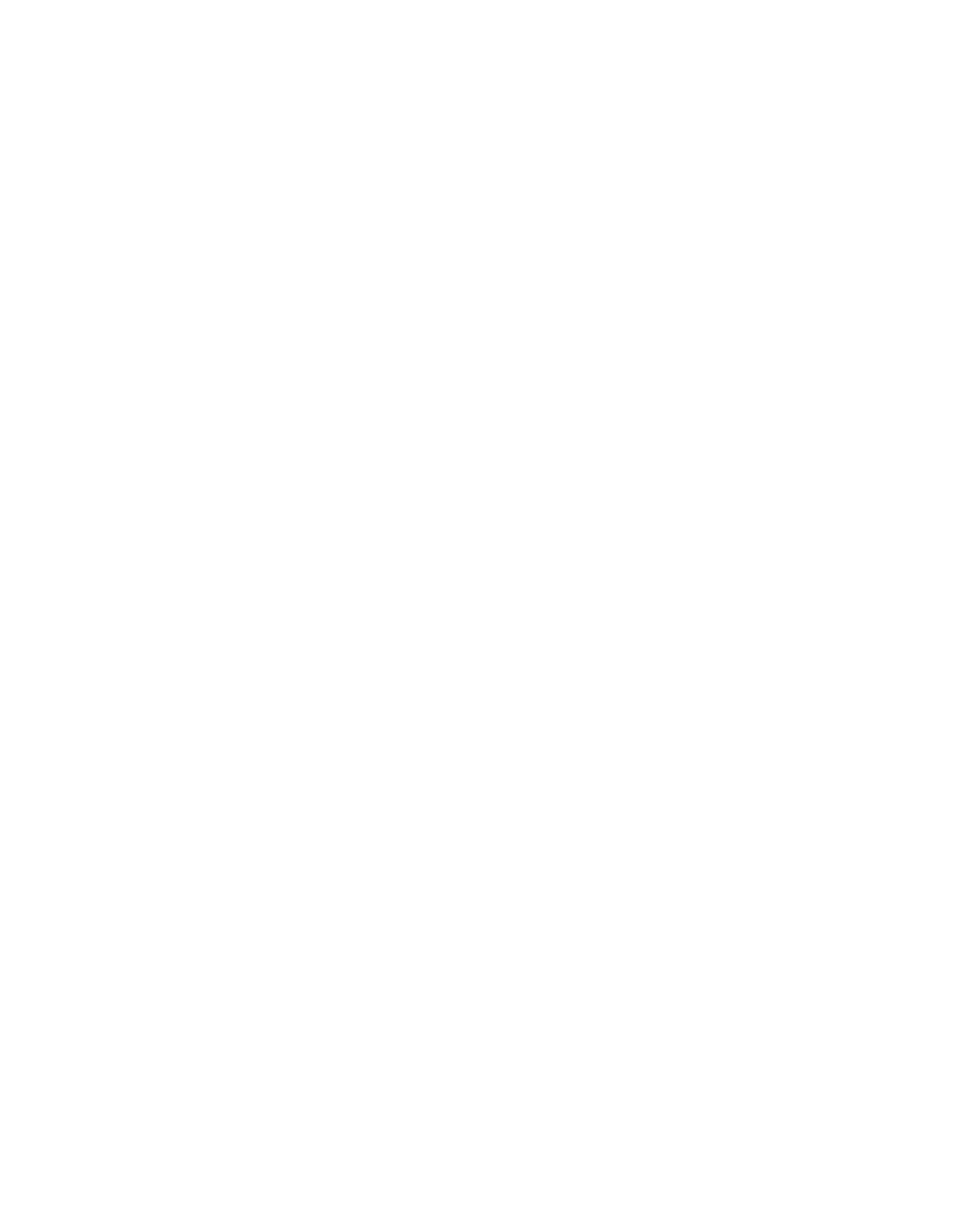## **APMS—What are the Technology Options?**

When planning advanced parking management systems, two main decisions need to be considered: "What type of system will count the number of vehicles in the facility?" and "How will the various components of the system communicate with each other?"

There are two types of counting systems: entry/exit counters and space occupancy detectors.

Entry/exit counters can use one of several technologies currently available. Traditional induction loop counters can be employed where surfaces and anticipated weather treatments support their application. In cases where loop detectors are not feasible, video detection technologies similar to those used in actuated traffic signal control may be considered. Another alternative, shown in Figure 5, is the use of small ultrasonic counting devices installed in the surface of the roadway. These devices can be powered by long-life batteries and can communicate using a radio frequency (RF) transmitter.

Space occupancy detectors are manufactured for installation in the ground under the vehicle, on a post in front of the space, or over the space on garage ceilings. Most occupancy detectors use ultrasonic sensors or induction loops. Each approach has unique power and communication requirements.

Traditionally, APMS applications have focused on solutions that employ closed systems that use dedicated resources to generate and display parking space availability in real-time. These closed systems—such as Chicago Metra and BWI Airport—use signs, space occupancy detectors, and a dedicated central computer. These systems typically use dedicated fiber optic lines to communicate between nodes. Though these systems provide real-time, high-quality information, they are expensive and



**Figure 5. Entry/Exit Counter (Highlighted in Pavement) with Traffic Delineation Guide**

### **Counting Systems**

**Entry/Exit Counters**

**Space Occupancy Detectors**

### **Communication Systems**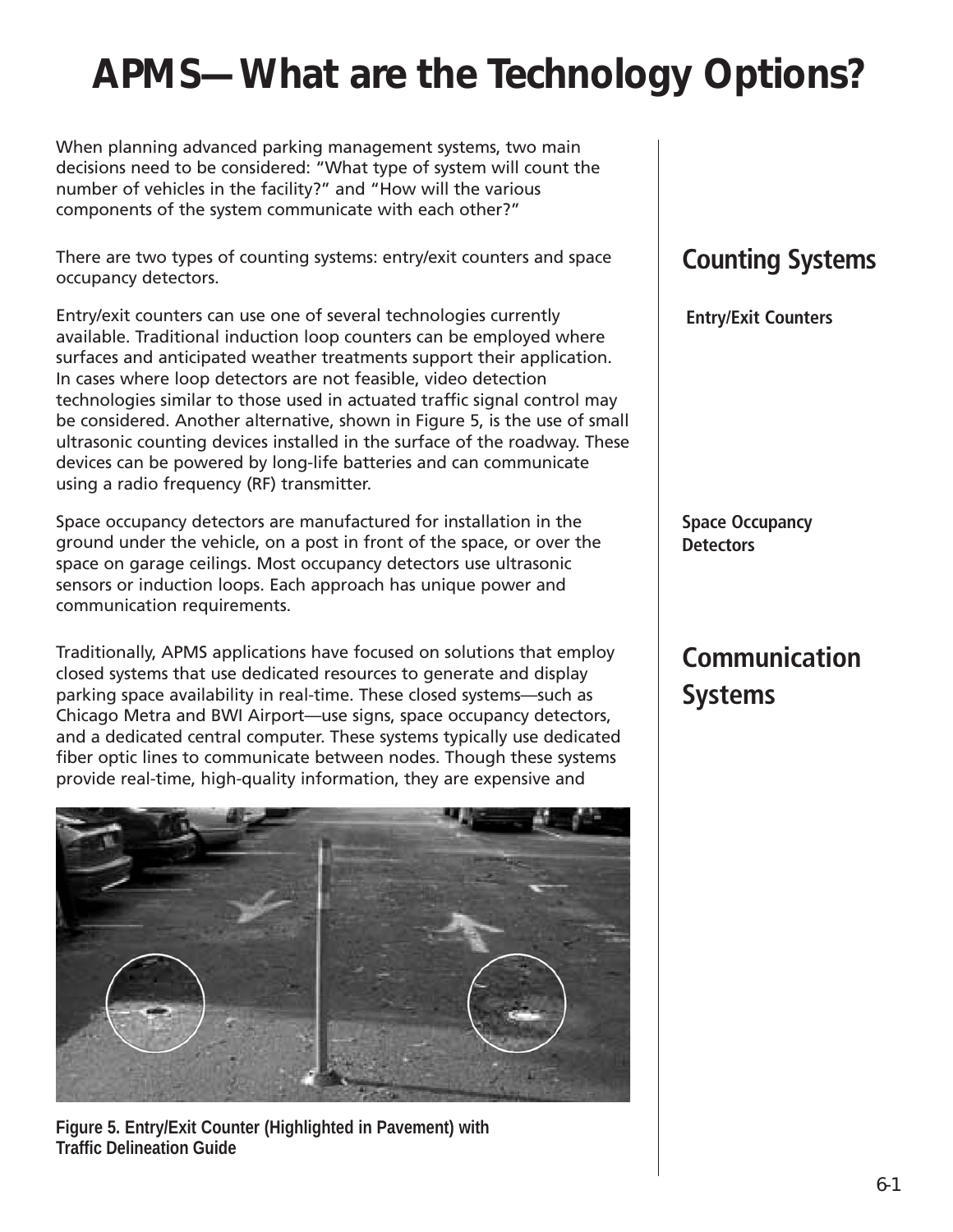usually require that the communications infrastructure be included in the facility construction. These systems may also require purchase or lease of dedicated fiber optic communications capacity to serve the APMS sign system.

Because not all APMS projects involve new construction, fiber optic communications are not always practical. Space occupancy sensors that use RF communications are a good choice when existing facilities are retrofitted with an advanced parking management system. These RF transmitters communicate between individual parking spaces and a local hub. The local hubs collect and forward that information using wireline or wireless media to the central computer.

Communications with APMS signs can also be accomplished wirelessly using owned or leased microwave systems that operate under Federal Communications Commission (FCC) guidelines. Cellular telephones are generally not practical as a communications medium, due to the frequent communication required to update the information that is necessary to maintain an accurate count of available spaces.

When choosing a technology option, decision-makers need to consider whether the facility is new construction or a retrofit, whether the facility is subject to periodic repaving, and whether or not the parking configuration will change over the long term. Whether new construction or a retrofit, stakeholders should expect some challenges in dealing with dynamic field conditions.

Barry Resnick, Planner for the Department of Planning and Real Estate Development at Metra, said, "Uniquely uncommon causes [for power and communications obstacles] are not always considered or investigated during the design engineering phases prior to such demonstrations or deployments." Metra was proactive in addressing any potential issues by calling for a radio frequency field study as part of the construction bid.

Each ITS-based parking management solution is different, requiring a carefully chosen architecture that meets the needs of the various stakeholders. Factors that should be considered when deciding among these options include:

- Availability of mounting space for detectors
- Operational environment in which the components will be used
- Communication channels
- Electrical power supplies.

**Factors to Consider When Choosing Counting and Communication Systems**

*"Uniquely uncommon causes [for power and communications obstacles] are not always considered or investigated during the design engineering phases prior to such demonstrations or deployments."*

> –Barry Resnick, Planner, Department of Planning and Real Estate Development, Metra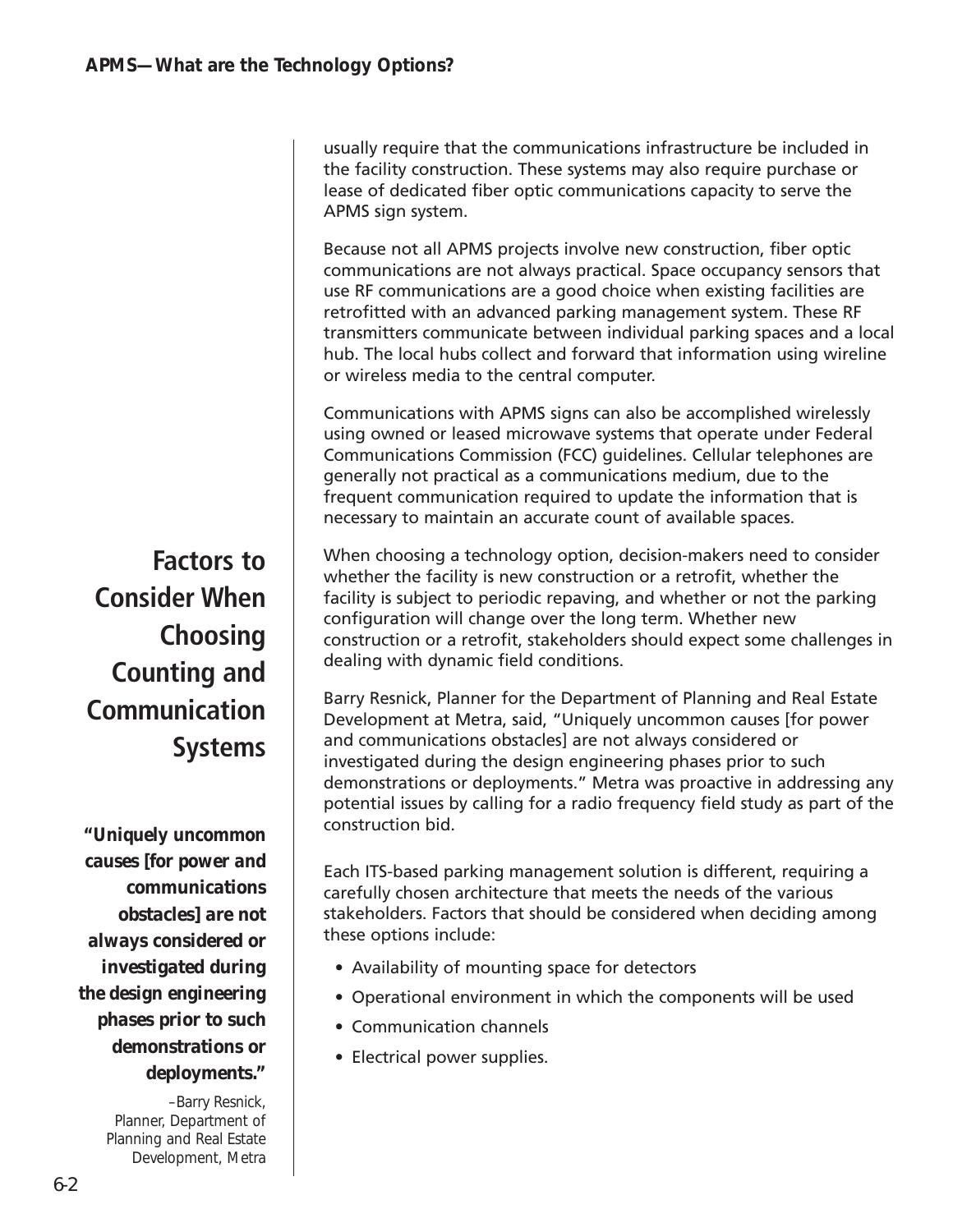## **APMS—Who Should be Involved?**

In ITS projects, the stakeholder groups and their interests must be identified early in the process. In the case of parking management, this notion holds especially true as there are many direct stakeholders who would not necessarily be included in deployments of other types of ITS technologies.

In parking management applications, project planners must consider the point of view of each stakeholder group, including private sector concerns and neighborhood issues. In most advanced parking management systems, there will be many stakeholder groups, such as attraction operators, parking operators (public and private), parking patrons, departments of transportation (city, county, state, and Federal), Councils of Government, utility providers, historical preservation groups, and neighborhood boards.

Typical interests of the first three stakeholder groups—attraction operators, parking operators, and parking patrons—are outlined below within the context of CBD, airport, and transit park-and-ride applications.

- **Attraction operators** are interested in providing safe and efficient access to their patrons. Downtown shop owners are interested in customer access to parking near shopping districts, while airport authorities are interested in the orderly flow of traffic to, from, and through the terminal area and into the parking area. Transit operators are interested in providing timely transfer opportunities for park-and-ride patrons.
- **Parking operators** are interested in maximizing the utilization of their facilities and minimizing the cost of providing parking services. Operators in business districts want to ensure that visitors are aware of availability of parking facilities. Those operating airport facilities want to ensure that patrons are aware of available spaces at the various facilities that support short- and long-term parking on the airport grounds. Airport parking operators also want to ensure that patron frustration with recirculation does not lead to parking in fire lanes or other illegal locations. Park-and-ride operators want to ensure that patrons view the transfer from the freeway or arterial roadway to transit vehicle as quick, safe, and frustration-free.
- **Parking patrons** are interested in minimizing the time spent looking for a parking spot and in minimizing the distance from the parking spot to the attraction. In airport parking environments, patrons are interested in saving time and in having adequate information to allow them to select the level of service that corresponds with their preference for high-, moderate-, or low-cost parking. In park-andride situations, patrons are especially interested in knowing whether space is available before they leave the freeway or arterial street as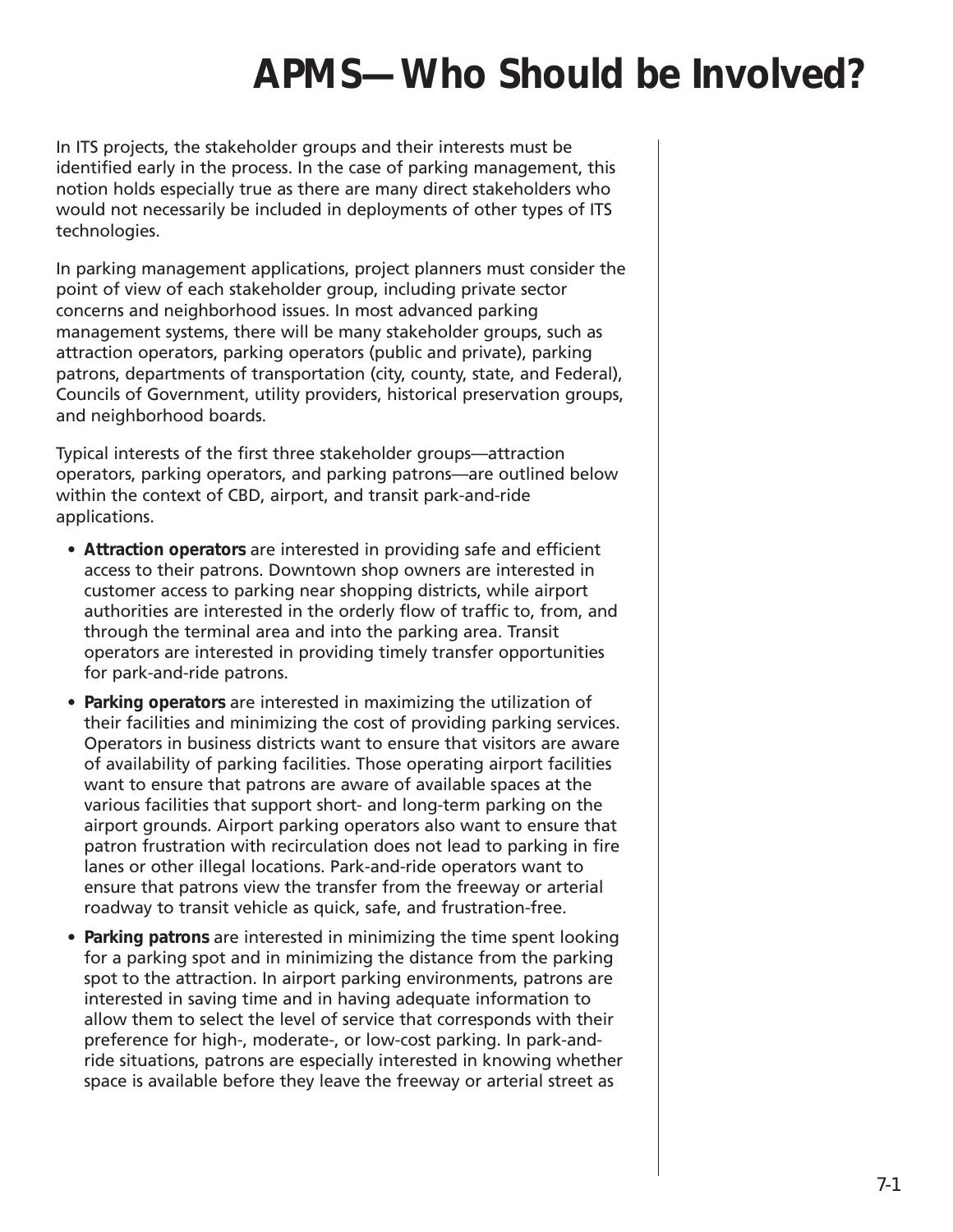### **Forming the Stakeholder Group**

they want to reduce the chance that they will have to return after wasting time in a fruitless search. Transit parking patrons want to eliminate the need to search for a parking space, in an effort to minimize the time to transfer from the private to the transit vehicle.

Most localities and regions actively address parking issues within their cooperative governmental structures ranging from neighborhood participation in city-run parking forums to jurisdiction representation in Councils of Government (COGs). COGs often form special committees that address parking issues. These committees define parking problems, investigate parking management solutions, and estimate parking management benefits and costs. Within these governmental groups are many stakeholders, including those who represent public agencies, components of the private business sector, and citizens of the community or region. Parking is becoming an increasingly important aspect of transportation planning.

Stakeholder group membership depends on the individual jurisdiction its governmental organization, the division of responsibilities for parking operations and maintenance, jurisdiction membership in regional COGs, and participation of Citizen Action Committees (CACs). Table 1 lists the agencies and groups that may be included in an APMS project and identifies the roles each may have in the planning, installation, operations, and maintenance of advanced parking management systems.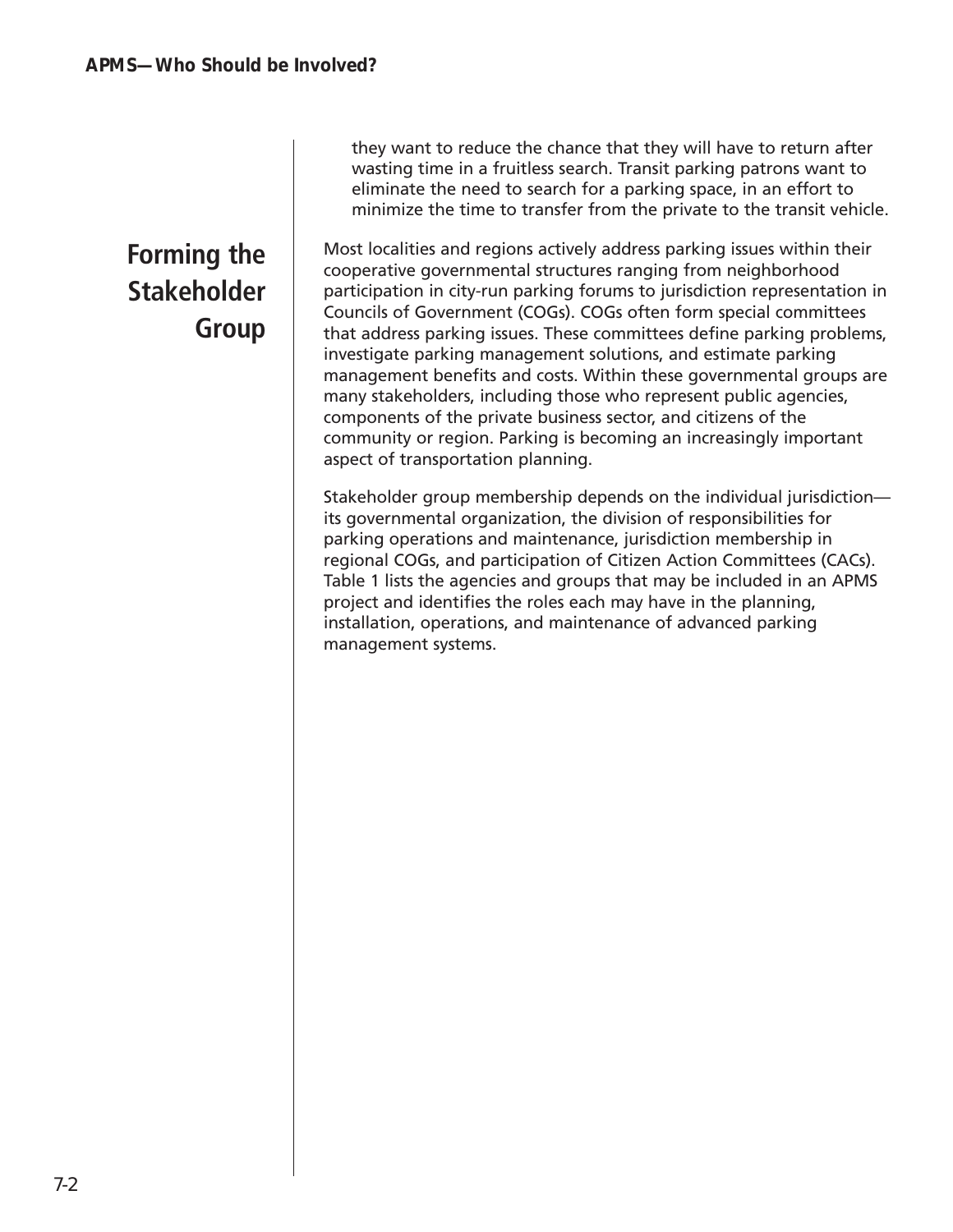| <b>Stakeholder</b>                                                           | <b>Responsibility</b>                                                                                                                                                                          |
|------------------------------------------------------------------------------|------------------------------------------------------------------------------------------------------------------------------------------------------------------------------------------------|
| State Department of<br>Transportation                                        | • Integrate APMS project into regional initiatives<br>and larger statewide ITS architectures                                                                                                   |
| City or County Planning<br>Departments                                       | • Seek Federal and state Congestion Management<br>and Air Quality (CMAQ) funds<br>• Coordinate growth and development plans                                                                    |
| City or County<br><b>Transportation or Public</b><br><b>Works Department</b> | • Champion the project<br>• Coordinate with local transportation planning<br>efforts including transit development<br>• Seek Federal and state transportation and transit<br>improvement funds |
| City or County Police<br>Departments                                         | • Support the APMS project, seeking reduction in<br>uniformed police services to enforce illegal<br>parking and/or control intersections in close<br>proximity to major attractions            |
| <b>Councils of Government</b>                                                | • Coordinate with other jurisdictions within the<br>participating region identifying interoperability<br>issues and resource sharing opportunities                                             |
| <b>Citizen Action</b><br>Committees                                          | • Support the APMS project, seeking improved<br>neighborhood environments<br>• Help promote public awareness                                                                                   |
| City or County<br><b>Architectural Control</b><br><b>Boards</b>              | • Review signage plans to ensure consistency and<br>fit within the architectural and visual<br>environment                                                                                     |
| <b>Utility Companies</b>                                                     | • Provide information on the availability of power<br>sources and advise on restrictions to power access                                                                                       |
| Communications<br>Companies                                                  | • Provide information on the availability of fiber<br>optic, T-1, and twisted copper wire<br>communications media<br>• Advise on restrictions to communications access                         |
| Privately Owned<br><b>Parking Vendors</b>                                    | • Provide the information and linkages required to<br>develop large-scale public and private facility<br>networks                                                                              |

**Table 1. Potential Stakeholders and Roles**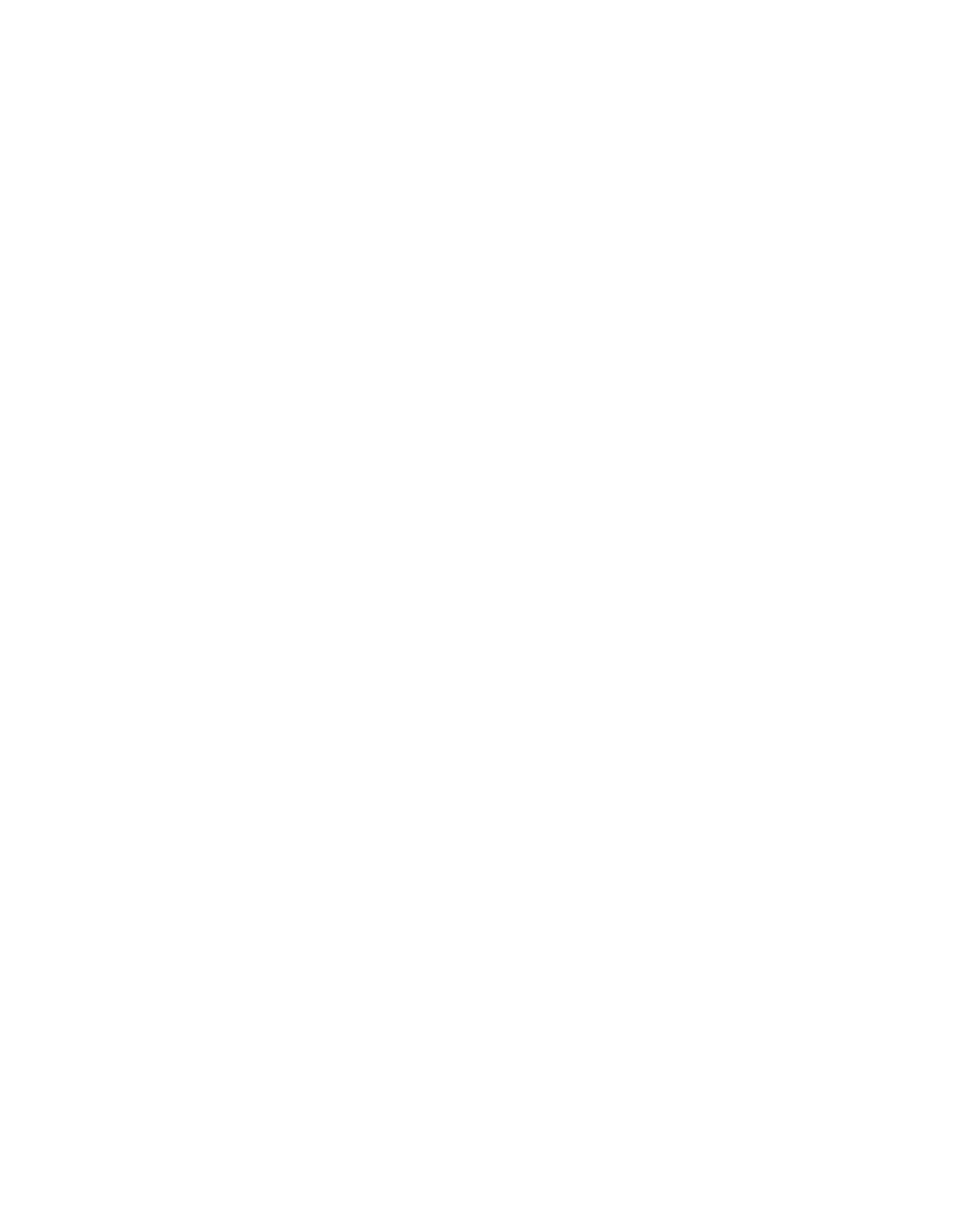## **Study Site Descriptions**

Three sites—Baltimore-Washington International Airport near Baltimore, Maryland; Seattle Center in Seattle, Washington; and the Chicago Metra park-and-ride facilities near Chicago, Illinois—are featured in this section. These APMS sites represent a range of system maturity, stakeholder relationships, and APMS technical approaches.

BWI has equipped over 13,000 spaces in its parking garages with APMS technology in an effort to improve service for the airport's travelers. Seattle Center has equipped publicly owned parking facilities with APMS technology to improve the downtown sports arena and cultural center visit experience. The Chicago Metra commuter rail system has installed APMS technology at two park-and-ride locations. Table 2 provides a summary of key characteristics of each site.

| <b>Site Characteristic</b>                | <b>Seattle Center</b>                 | <b>Chicago Metra</b><br>Park-and-Ride | <b>BWI Airport</b>                                                                                                                                                                          |
|-------------------------------------------|---------------------------------------|---------------------------------------|---------------------------------------------------------------------------------------------------------------------------------------------------------------------------------------------|
| Setting                                   | <b>Central business</b><br>district   | Suburban<br>freeway                   | Airport property                                                                                                                                                                            |
| Attraction(s)<br>Served                   | Cultural<br>and sports<br>attractions | Commuter rail<br>station              | Airport                                                                                                                                                                                     |
| <b>Number of Signs</b><br><b>Deployed</b> | $\mathcal{P}$                         | 8                                     | <b>Hourly Garage</b><br>• 10 (one per level<br>and one at each<br>up/down ramp)<br>$\bullet$ 32 aisle signs <sup>7</sup><br>Approximately 4,800<br>LED indicators (one<br>above each space) |
|                                           |                                       |                                       | Daily Garage A<br>• 17 (one per level,<br>one at each<br>up/down ramp,<br>entrance)<br>• 135 aisle signs<br>Approximately 7,100<br>LED indicators (one<br>above each space)                 |

**Table 2. APMS Site Overview** *(continued on next page)*

#### **Site Selection**

<sup>7</sup> Aisle signs in the Hourly Garage and Daily Garage A convey the number of spaces available per row.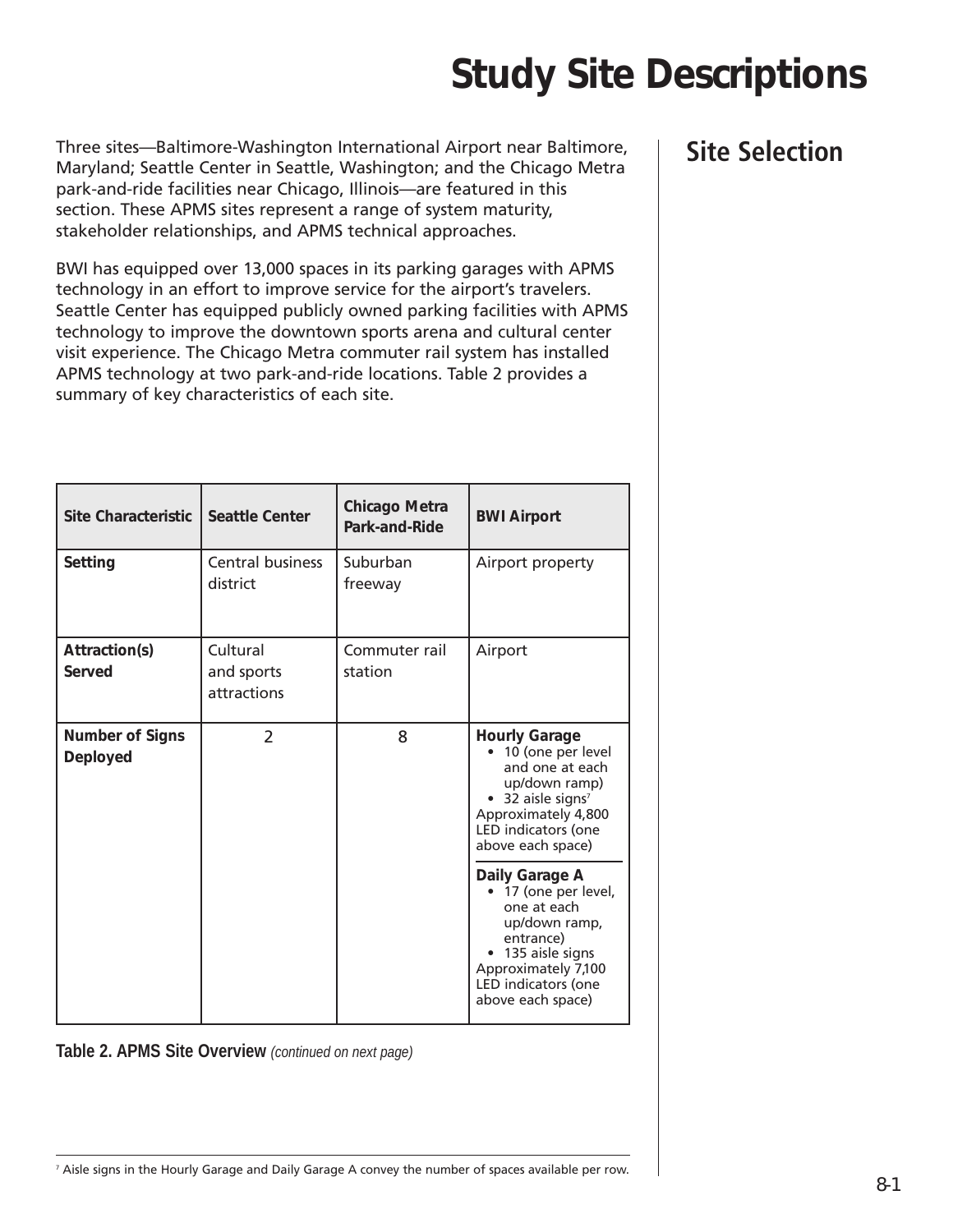| Site Characteristic                           | <b>Seattle Center</b>                      | Chicago Metra<br>Park-and-Ride                        | <b>BWI Airport</b>                                                                                                             |
|-----------------------------------------------|--------------------------------------------|-------------------------------------------------------|--------------------------------------------------------------------------------------------------------------------------------|
| <b>Distance of Signs</b><br>from the Facility | Approximately<br>1 mile                    | Between 1/4 and<br>3 miles away from<br>both stations | All signs and LED<br>indicators are located<br>at the entrance to, or<br>within, the Daily and<br>Hourly Garages. <sup>8</sup> |
| <b>Facility Type</b>                          | Multi-level<br>garages and<br>surface lots | Surface lots                                          | Multi-level garage                                                                                                             |
| <b>Counter Type</b>                           | Entry/Exit                                 | Entry/Exit                                            | Individual space                                                                                                               |
| Communication<br><b>Backbone</b>              | Wireline/<br><b>Wireless</b>               | Wireline/<br>Wireless                                 | Wireline                                                                                                                       |
| Integration with<br><b>Regional ITS</b>       | Yes                                        | Yes                                                   | <b>No</b>                                                                                                                      |

**Table 2. APMS Site Overview** *(continued from previous page)*

The following sections present each site's APMS deployment and operations experience in terms of the history of the deployment, planning considerations, operational environment, and operations and maintenance of the facility.

#### **Seattle Center**

Seattle Center, located in the downtown area of Seattle, Washington, is an example of an APMS deployment in a CBD environment. The Seattle Center site was developed for the 1962 World's Fair. It is a 74-acre urban park that serves as a center of the cultural, festival and sports interests of the Puget Sound region which has a population of 3.5 million people. Surveys of Seattle metropolitan area residents conducted by the Puget Sound Regional Council (PSRC) indicate that members of the average household will frequent Seattle Center approximately eight times per year, attending events at a variety of venues including museums, concert halls, convention facilities, and sports arenas. Often, many events run concurrently, creating a surge in travelers on the downtown streets as ticket holders strive to arrive in time for the opening curtain or tip-off. To meet the parking demand, Seattle Center operates several parking facilities, providing a total of 3,535 parking spaces located around the park complex. Figure 6 shows a map of Seattle Center parking facilities.

The problem faced by Seattle Center patrons is that on nights when multiple events take place, there are significant delays encountered on

<sup>8</sup> Signs located on the roadway approaching BWI are maintained by the Maryland Aviation Administration and inform travelers of availability and the cost per hour of each parking facility at the airport.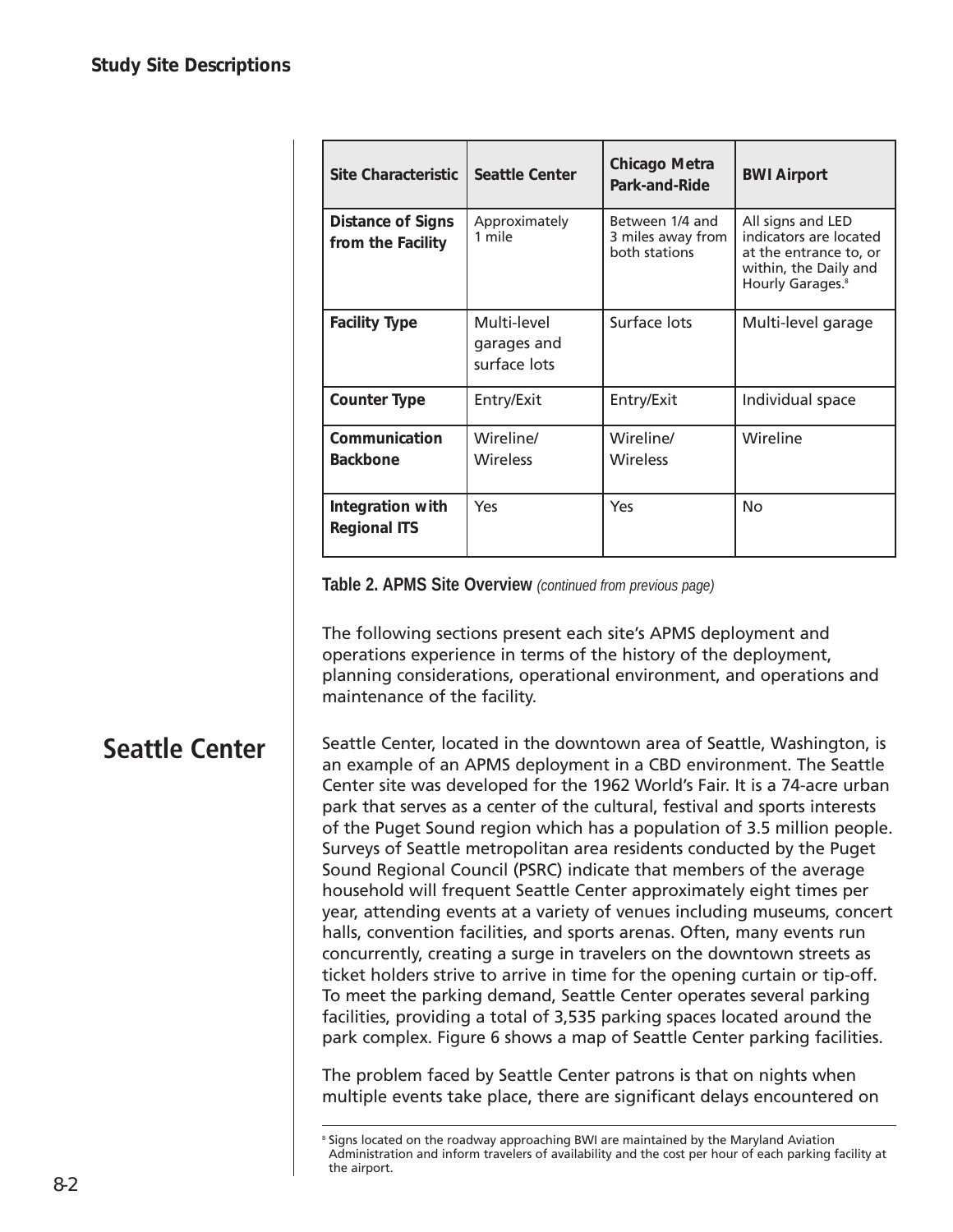

**Figure 6. Map of Seattle Center Parking** 

the streets that access Seattle Center parking facilities from nearby Interstate-5 (I-5). Traffic occasionally backs up to the freeway exit ramp as patrons queue up to approach the first of the several facilities operated in support of Seattle Center events. Events at the Seattle Center contribute to heavy traffic between Mercer Avenue and I-5, which must follow a complex path of one-way streets. Locals call traffic backups that result the "Mercer Mess."

To address these problems, Seattle Center and the Washington Department of Transportation (WSDOT) began the deployment of an advanced parking management system in 2003. The system includes signs with both active and passive components. As of 2006, only the passive pieces of the signs were being used. At the time of this study's publication, the local stakeholders were continuing to work towards implementing a stable, functioning system that includes both passive and active components. If both components operate as designed, the Seattle Center advanced parking management system will become part of the Puget Sound region's SmarTrek traveler information system.

As designed, the system consists of remote sensors, a central computer, strategically located dynamic message signs, a website interface, a SmarTrek data systems interface, and the associated communications and power infrastructure. The APMS signs are configured so that they may contain both active and passive message components. Figure 7 shows a sign with both active and passive components, although the active component is not operational in this photograph. The active component can provide space availability at the various facilities. The passive component points to nearby garages. If both pieces were operational, these two elements would provide the traveler with the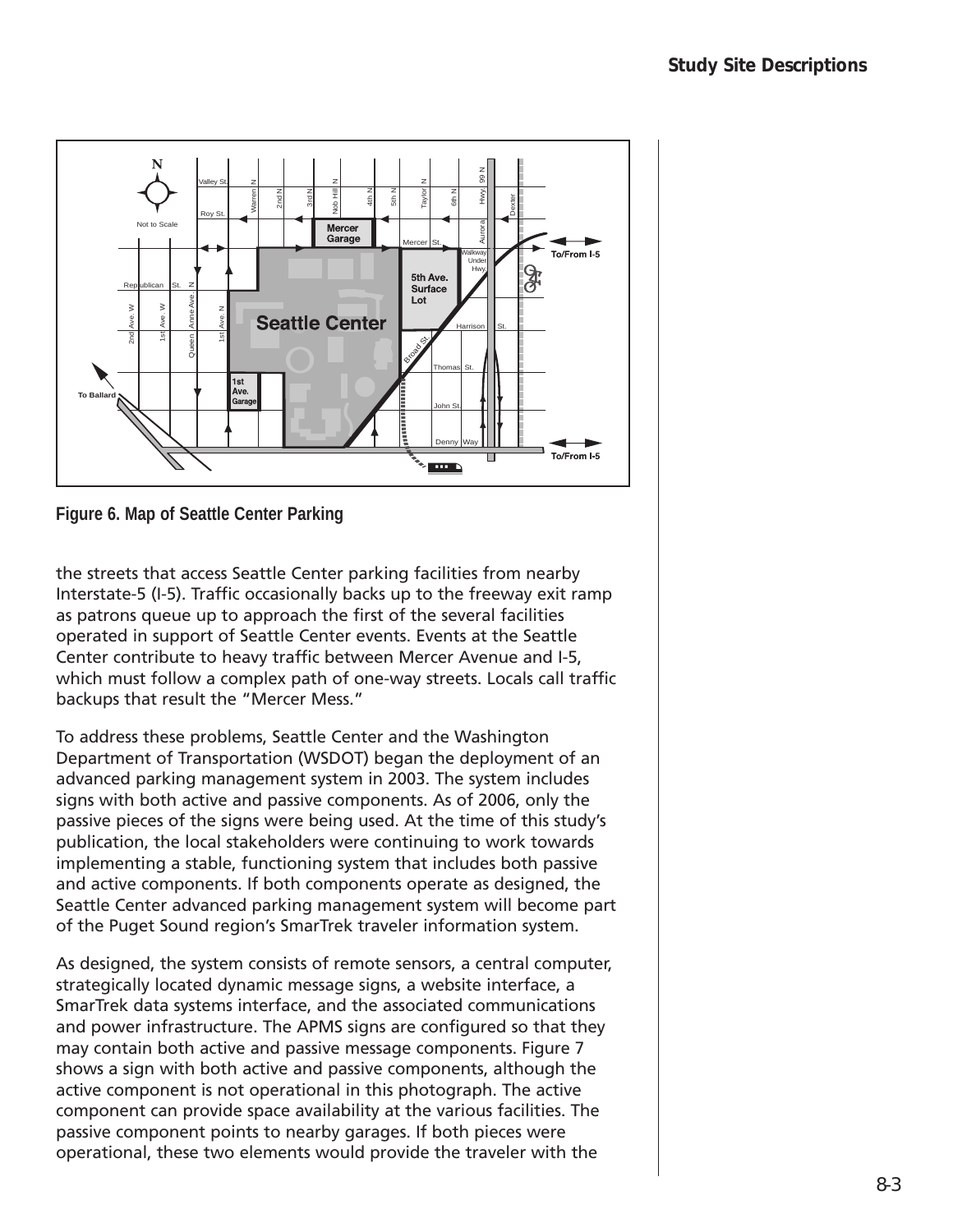

**Figure 7. Seattle Center Sign Illustrating Active and Passive Components**

information required to make the best choice on whether to wait in the entry queue or whether to divert to another facility.

Should the active sign components become operational, the garage facilities will use an entry/exit counting system to track the number of spaces available. The number of spaces available would then be forwarded to a central computer and used in generating displays on the active components of the APMS signs. The use of entry/exit counters, while not as accurate as individual space sensors, can overcome the difficulty of installing in-surface space sensors in pre-existing garage facilities, which are not equipped with the conduit required to support a space-by-space counting system.

The surface lot also uses in-surface sensors, such as the one shown in Figure 8, that communicate wirelessly with an inventory management system that provides count information to the central computer. The systems selected do not require in-surface wiring and can be removed to facilitate periodic resurfacing of the asphalt surface.

A centralized system can monitor the number of vehicles in each facility and then generate the messages to be displayed on the active piece of the sign and the Seattle Center website. Two dynamic message signs, located along adjacent roadways, have been installed to present realtime parking availability information, should the active piece become operational. Figure 9 illustrates the system's architecture. As currently deployed, various elements on the passive sign direct traffic to nearby parking facilities.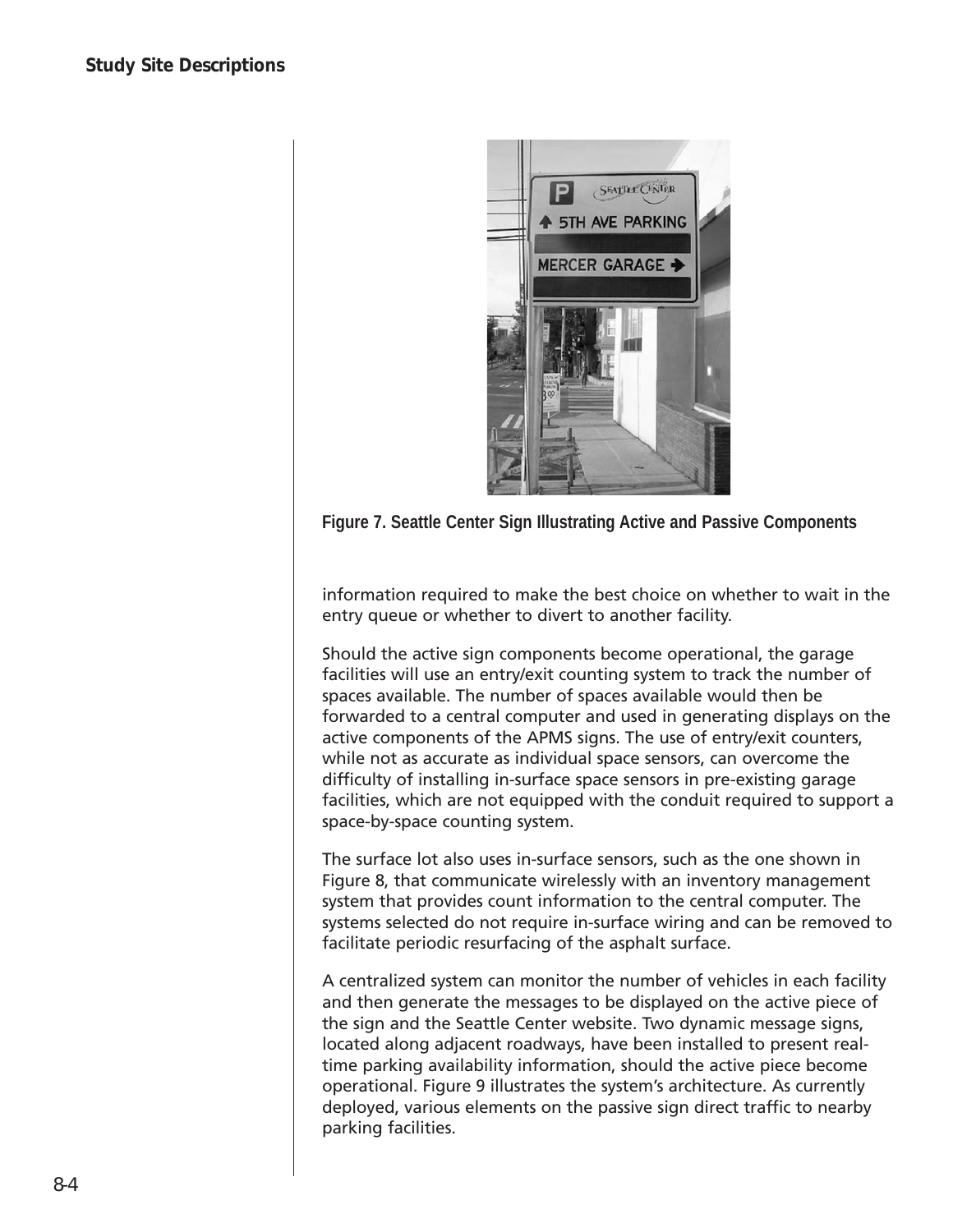

**Figure 8. Seattle Center In-surface, Wireless Vehicle Detector**





The system was funded primarily by WSDOT. Seattle Center, which is a separate government entity, is responsible for the maintenance of the system. The system is designed to provide parking availability for the First Avenue North Garage, the Mercer Garage, and the Fifth Avenue Parking Garage. The system has not yet operated as designed due to various issues. Many of these issues are directly related to the system's central computer. For example, security upgrades within the central computer have affected the communication with the dynamic message signs.

The Fifth Avenue garage has also experienced problems with the wireless communications between the detectors and the central computer. While some of the dynamic message signs have the option of being operated manually, this has never been done. The technical challenges encountered have caused the project to be delayed many times. This has led to waning interest among participants and lowered the priority of the project. Additionally, many of the agencies involved have experienced staff changes in key positions since the project began, resulting in the need to continually seek buy in, as new staff members become involved.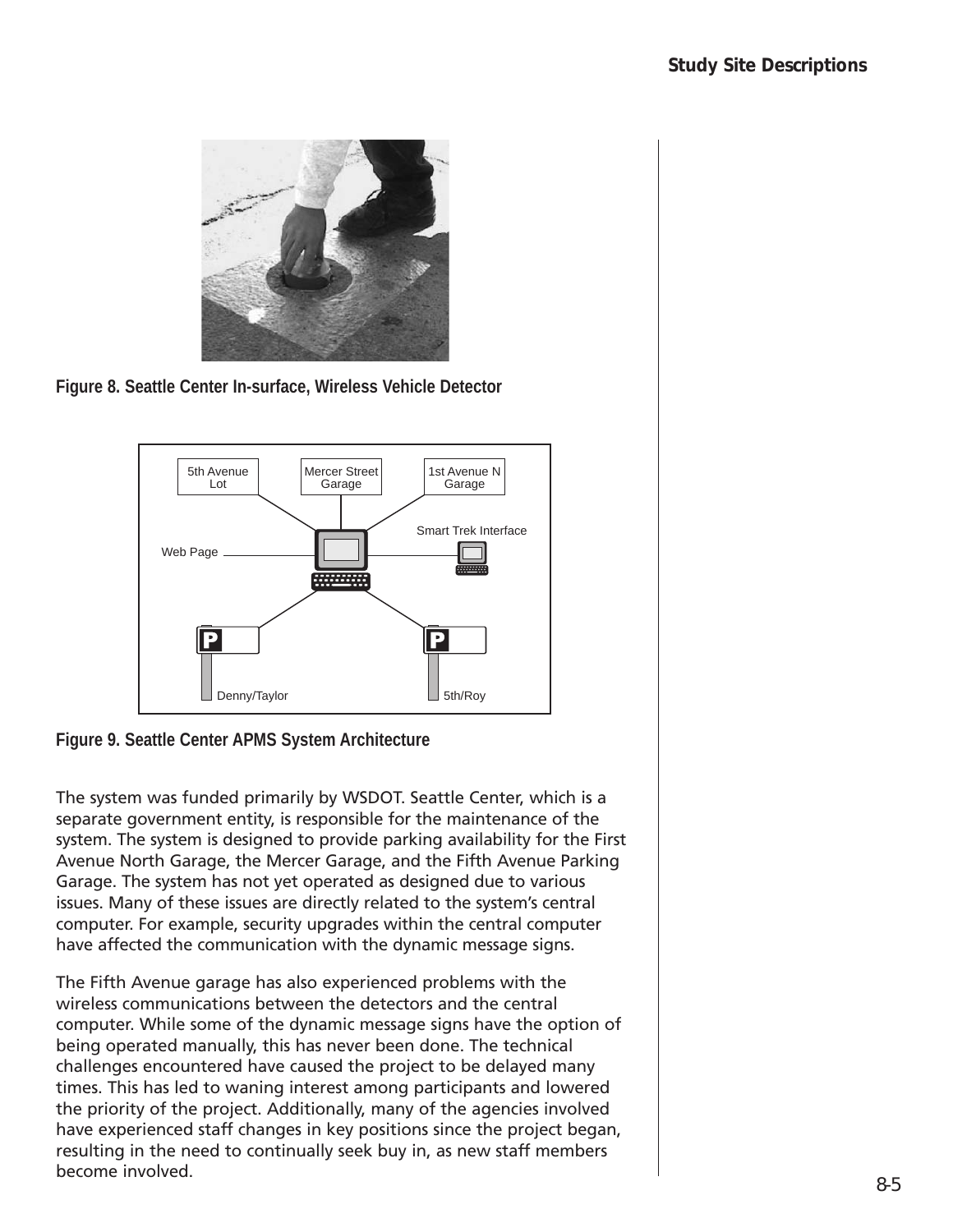### **Chicago Metra Park-and-Ride**

As part of an integrated corridor management plan, the Chicago Metra commuter railroad is deploying an advanced parking management system to guide commuters from the freeway to park-and-ride lots with open parking spaces. As of the date of this study's publication, all the equipment had been deployed and operational testing was underway.

The system was installed on the Rock Island Line, which is one of 12 lines operated by Metra that run from downtown Chicago to the outlying suburbs. Figure 10 shows a map of the Metra system with the Rock Island Line highlighted. The two stations where the system is installed are the Hickory Creek/Mokena station and the Tinley Park/80th Avenue station. Both stations are located a short distance from Interstate-80 (I-80). As with many commuter railroads, park-and-ride facilities are an integral part of the service Metra provides.





<sup>9</sup> Northeast Illinois Regional Commuter Railroad Corporation (2006). *Metra System Map.* http://metrarail.com/System\_map/index.html.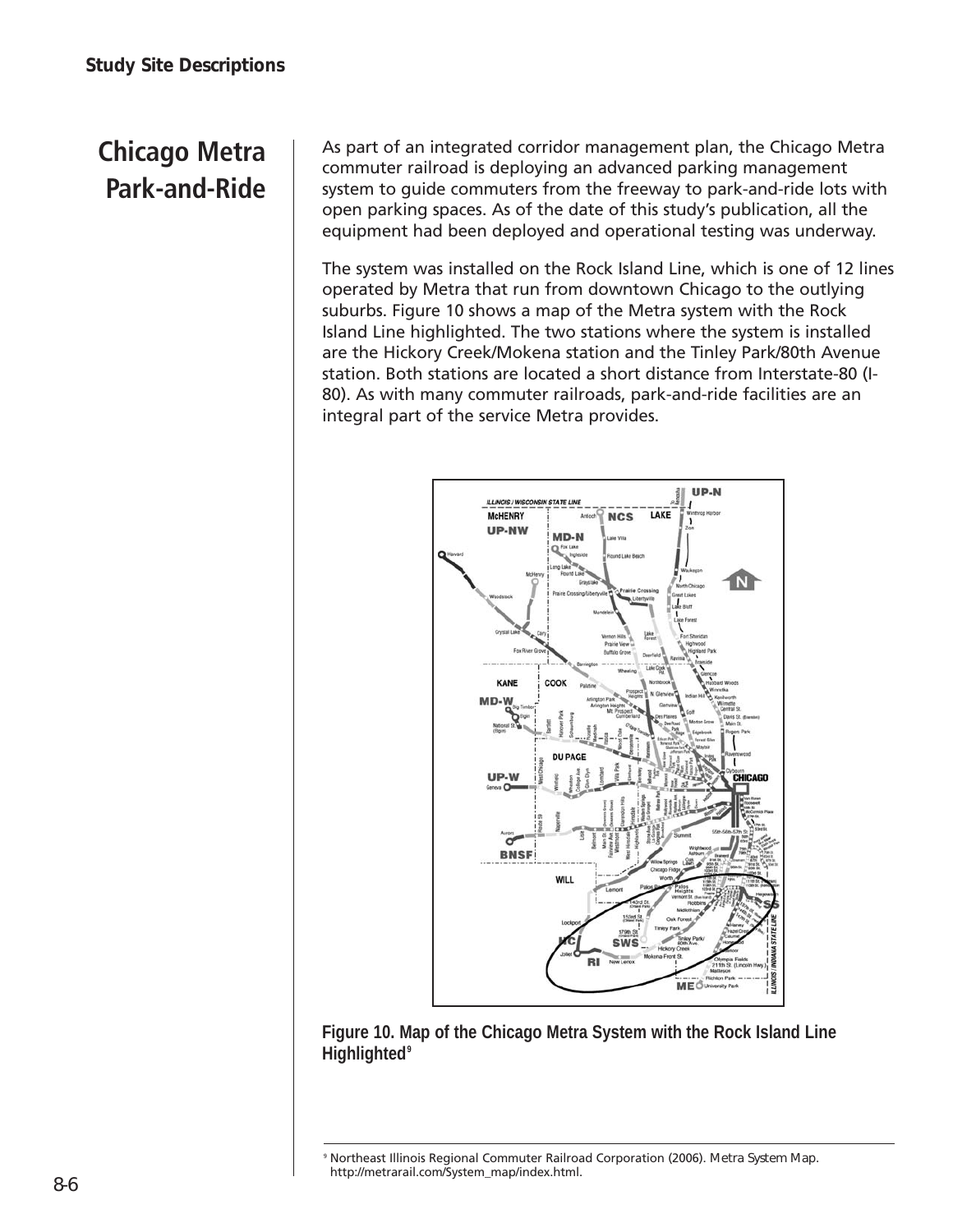Metra implemented the system with the hope that the park-and-ride APMS application would increase the number of monthly pass holders on the line. Approximately 60 percent of riders from the two Rock Island Line stations use monthly passes. The remainder use 10-trip or single ride passes. One of Metra's goals for the system is to convert occasional riders to monthly pass holders, securing a more stable ridership base and associated revenue streams. Additionally, the system is expected to reduce the number of times commuters return to the roadway or park in a nearby neighborhood as a result of not finding parking.

The State of Illinois received Federal funding for the advanced parking management system in 2000. The project, overseen by the Regional Transit Authority (RTA), involves design, deployment, testing, and evaluation of a prototype system at two Metra park-and-ride facilities. The system will collect information on parking availability at select parkand-ride lots, and will provide this information to travelers through dynamic message signs located on the freeways and arterial streets along the commuter corridor. Signs will provide travelers with "road-toparking lot" guidance, as well as "lot-to-lot" guidance within parking facilities or between nearby parking facilities where appropriate.

Functional system design was guided by information collected from transit rider surveys conducted during a needs assessment. Metra conducted surveys of commuters at various rail stations during and immediately following the morning rush hour. The survey consisted of 11 questions on station parking, station signage, and types of information that riders would like posted on dynamic message signs. The survey found that a majority (62 percent) of all transit riders felt that signage around transit stations could be improved. The survey found that over 3/4 of regular transit riders felt that inadequate parking guidance information was a significant issue.10

The first station served by the system is the Tinely Park/80th Avenue station. Tinley Park is considered a high-growth area. The station has approximately 2,000 surface spots and 40 handicapped spots situated in two parking lots. These lots are nearly 100 percent utilized on weekdays. This station has an approximate daily ridership of 2,297. The second station, the Hickory Creek/Mokena Station, is located south of the 80th Avenue/Tinley Park Station off of I-80. This station has roughly 2000 available spaces in one parking lot, which are 70 to 80 percent utilized each weekday. The Hickory Creek Station has a daily ridership of 1,135.

Metra hopes to create an inter-station group that will allow riders to park at either facility, since the two stations are located close to each other. As such, the system provides parking availability information on all lots that would be of interest based on the DMS location. The dynamic message signs provide the available number of spaces at each lot and static directional arrows to direct the drivers to these lots.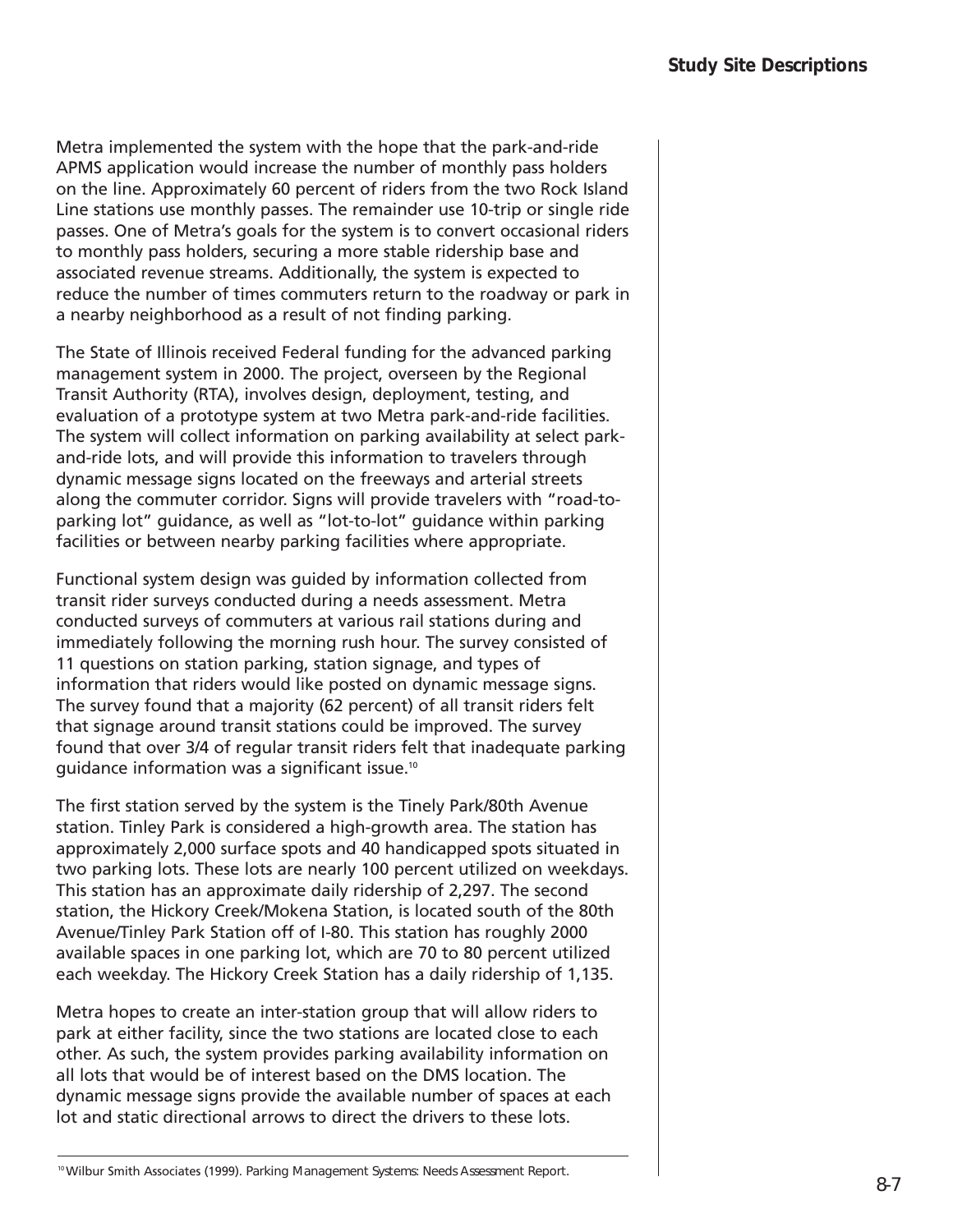Metra's system uses entry/exit detectors at all lots, with a field processor that communicates the availability information to eight dynamic message signs at various locations. Communication between the lots and the field processor and between the field processor and the DMS devices is wireless. The system employs one microwave tower that serves the entire network. The signs, located on the nearby freeways and arterial streets, operate within a carefully planned information network. Figure 11 shows a schematic map of the system. Metra expects the system to become operational in 2006.





Baltimore-Washington International Airport near Baltimore, Maryland has been a leader in APMS applications at U.S. airports. The site has the largest airport ITS parking system in the country. The system determines garage space availability in real time and guides travelers to the available parking spaces. BWI deployed the system to improve the traveler's experience as part of the airport's aggressive growth strategy.

In April 2001, an advanced parking management system was installed on Level 2 of the hourly garage (approximately 1,100 spaces) as an operational test of the system. The purpose of the limited installation was to test the effectiveness of the parking system prior to making a large capital investment. During the operational test, the Maryland Aviation Administration (MAA) received an overwhelmingly positive response through surveys and e-mail comments. In addition to the positive feedback, the parking operators found a reduction in the

**Baltimore-Washington International Airport**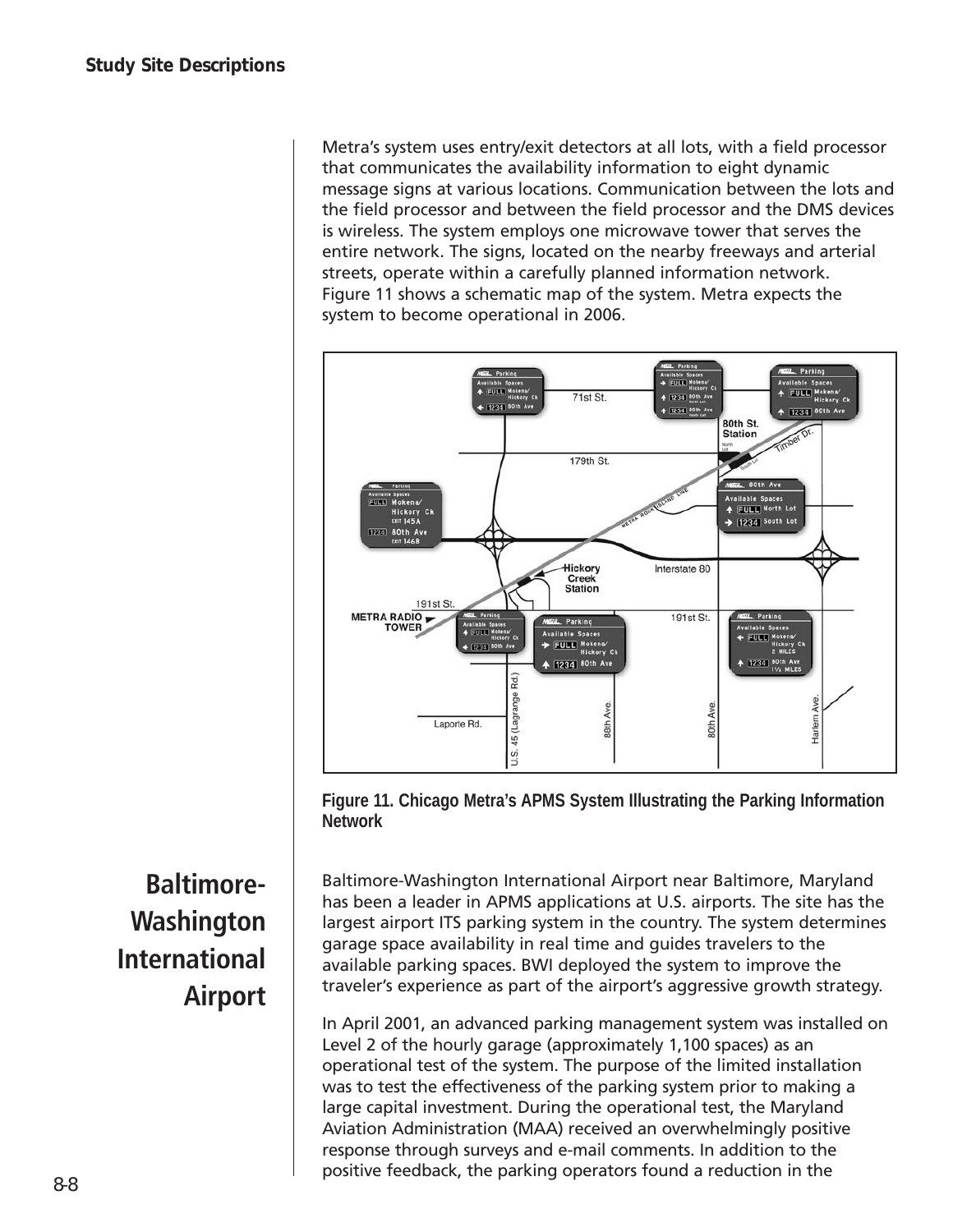number of cars parked illegally in fire lanes and other no-parking areas. Based on the positive operational test results, the MAA expanded the system to the other four levels of the Hourly Garage. In addition, installation of APMS technology was included in the construction of a new garage–Daily Garage A. This expansion was completed in early 2004. Daily Garage A offers 7,100 spaces on eight levels, bringing the total number of spaces served to over 13,000. Total cost of the BWI system is estimated at \$6 million.

The BWI system uses ultrasonic sensors positioned over each parking space to monitor the availability of the space. Information is collected for each aisle, floor, and facility. The information is processed in a central computer. General parking guidance information is provided to travelers on a dynamic message sign on the airport access road. This sign indicates the "Open" or "Full" status of each facility. As the traveler drives through an APMS-equipped facility, billboard signs at the entry to each level indicate the number of spaces available on that floor. There are also signs on the up and down ramps within the garage that indicate the number of spaces on floors above and below. Daily Garage A also has a sign at the main entrance listing the number of spaces available on all floors, as shown in Figure 12.

|                                                   | <b>DAILY A</b><br><b>SPACES AVAILABLE</b>                                                       |                             |  |
|---------------------------------------------------|-------------------------------------------------------------------------------------------------|-----------------------------|--|
| Level 3-9<br>Level <sup>1</sup><br>Я<br>123<br>55 | LEVEL 9<br>LEVEL 8<br>LEVEL <sub>7</sub><br>LEVEL 6<br>LEVEL 5<br>LEVEL 4<br>LEVEL 3<br>LEVEL 1 | <b>FULL</b><br>FULL<br>FULL |  |

Figure 12. BWI Daily Garage Entrance Sign Providing Availability by Floor<sup>11</sup>

Once on the aisle, the traveler sees space availability on a light-emitting diode (LED) sign over each space. The LED system displays the space status based on the ultrasonic detector located in the detector/display assembly. The LED displays green for "available" and red for "unavailable." Those spaces reserved for handicapped-accessible parking spaces are equipped with a blue LED display.

<sup>11</sup> Schick Electronic, SA Website (2006). *Signal-Park.* http://www.signal-park.com.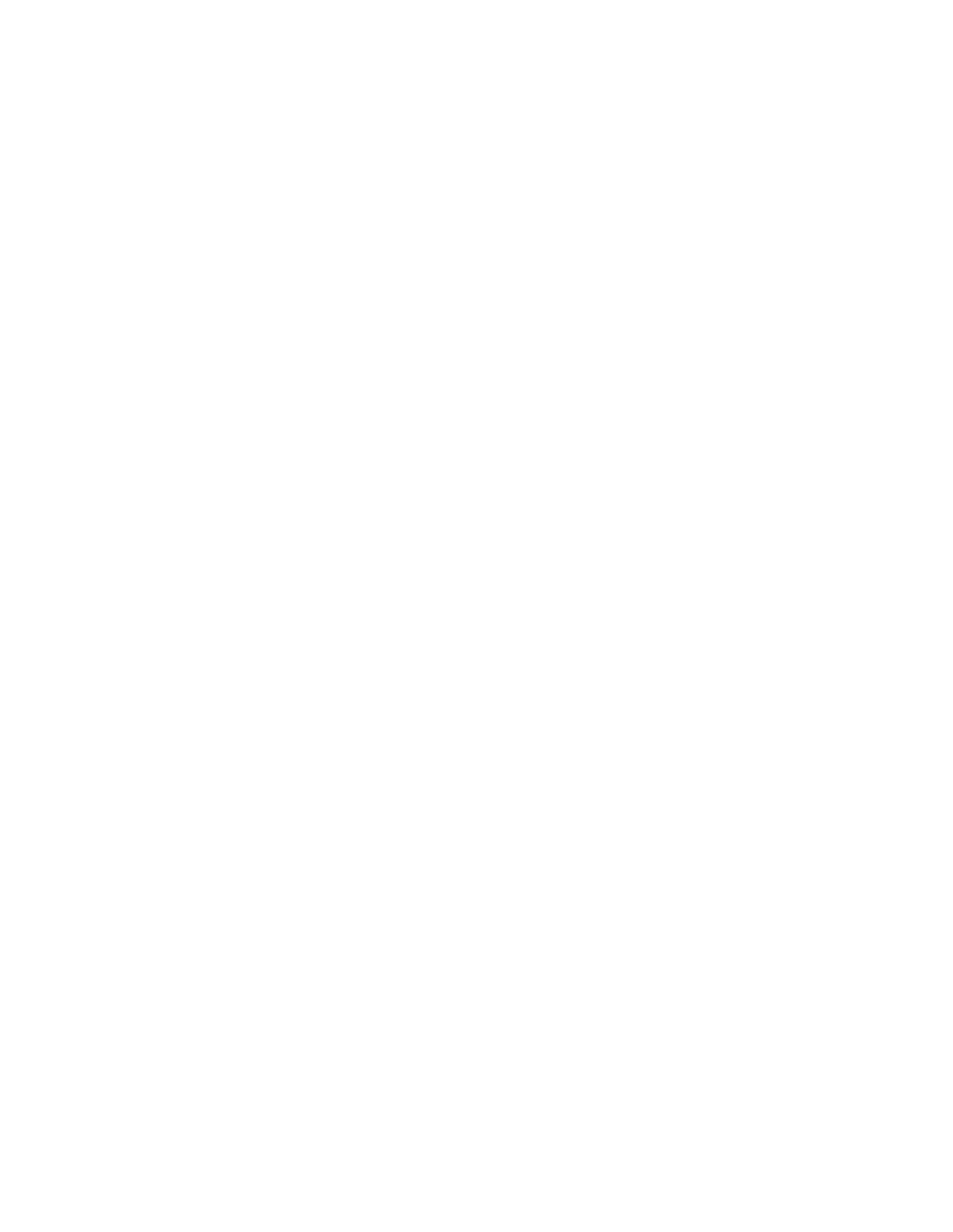## **Other APMS Applications**

New advanced parking management systems go beyond providing information to the traveler on the availability of parking spaces. Some APMS applications take reservations for parking spaces and some even guide travelers, with turn-by-turn directions, all the way to the available parking space.

The California Department of Transportation (Caltrans) is sponsoring the development and testing of a parking management system with reservation capabilities. Caltrans is partnering with the University of California at Berkeley, Bay Area Rapid Transit (BART), ParkingCarma™, and Quixote Corporation to test the system at the BART park-and-ride lot in Millbrae, California.The project began in September 2004, following two years of research and development. Electronic sensors in the east lot of the Rockbridge BART park-and-ride facility communicate space availability to commuters on the freeway using two temporary dynamic message signs. Figure 13 shows a schematic map of the Millbrae BART parking facility with the two lots that operate the ParkingCarma™ system highlighted.

## **Facility-Based Reservation Systems**



**Figure 13. BART Park-and-Ride Facility in Millbrae, California12**

BART riders may reserve any of these 50 spaces over the Internet, personal digital assistant (PDA) or telephone. Daily or monthly reservations are available up to two weeks in advance. It costs a commuter \$4.50 to reserve a spot in advance through ParkingCarma™, compared to the daily rate of \$1.00 for those who drive into the lot and find a space.

<sup>12</sup> Bay Area Rapid Transit (2006). *Millbrae Station Parking Map.* http://www.bart.gov/docs/permit/pk\_millbrae.pdf.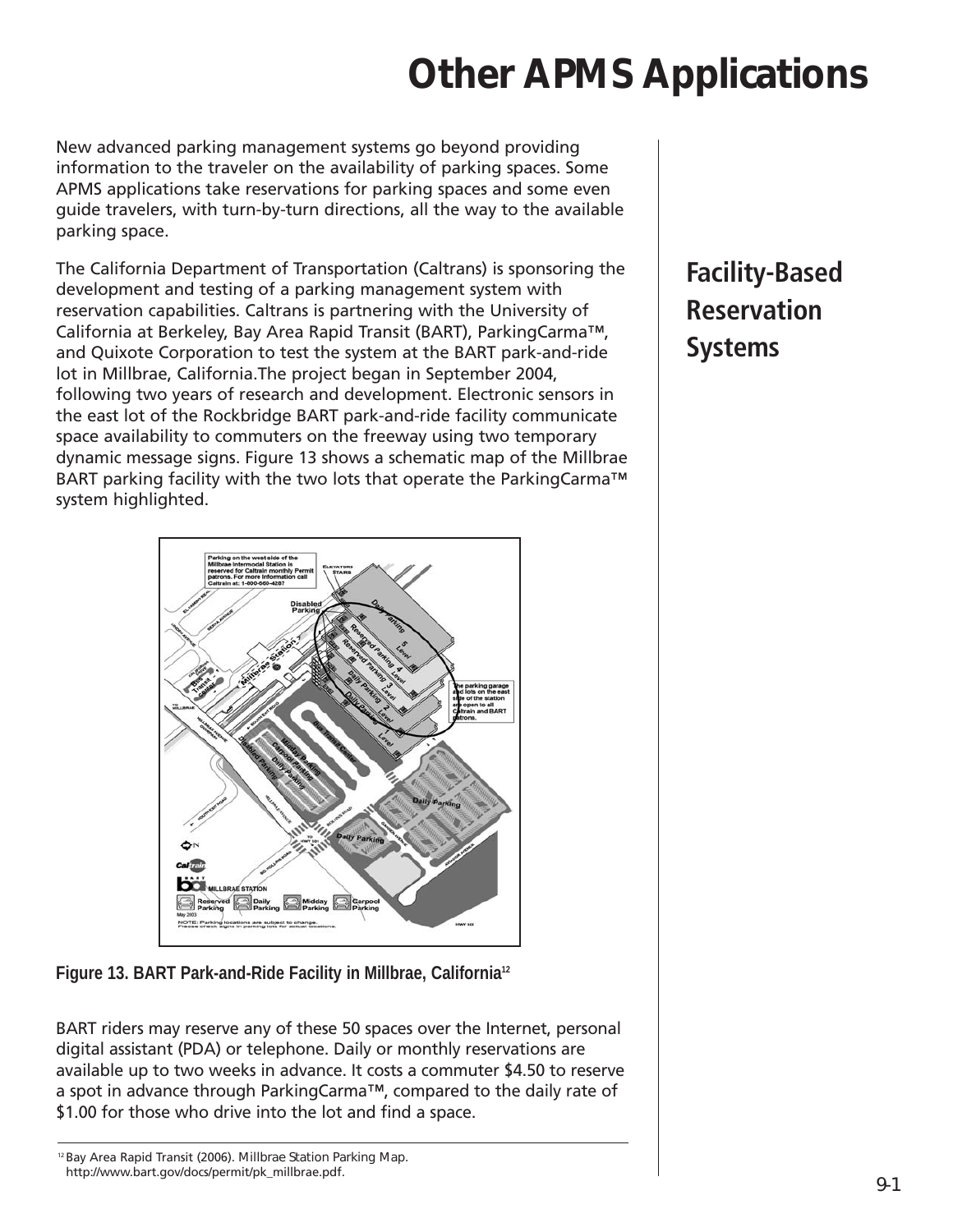### **Online Reservation Systems**

Utilization of the reserved parking spaces has increased from 10 percent before the test to 75 percent after the test.<sup>13</sup> Over 1,000 users have registered to participate in the reservation program. Stakeholders believe that the system also has improved difficult-to-quantify measures such as customer satisfaction. One commuter said that without the ParkingCarma™ service, "I would probably not take BART."<sup>14</sup>

The latest trend in parking management is online reservation services. Two companies—including MobileParking LLC and SpotScout™—allow drivers to check parking availability for select cities using their radio, cellular telephone or computer. MobileParking LLC currently covers 400 parking facilities in 50 cities across the U.S. MobileParking's service allows drivers to call a toll-free number from their cellular telephones to check parking availability in their city. After the driver provides the operator with his or her final destination, the operator directs the driver to the closest available space. The first reservation is free. Additional reservations cost \$1.75 each. At some of MobileParking's partner garages, in addition to paying MobileParking for the reservation, customers can also pay the parking fee itself through MobileParking, eliminating the need to make a separate payment to the garage operator.

SpotScout™ launched in 2004 and began taking parking reservations in New York and Boston beginning in 2006. The SpotScout™ service allows drivers to reserve and pay for parking spots either online or through Web-enabled cellular telephones. Once a driver has reserved a spot and paid for it, a text message is sent to the driver's cell phone with a confirmation code and directions to the facility.

In addition, SpotScout™ allows users to sell their personal parking spaces to other motorists for short-term use. These users are called "SpotCasters." SpotScout™ allows users to "set the price and time parameters within which they wish to make their space(s) available."15

In the future, SpotScout™ hopes to include on-street spaces in its network of parking spaces. Since the SpotScout™ service allows the parking facilities to update the number of available spots online, no sensor infrastructure is required.

<sup>13</sup> Botkin, Donald (2005). *ParkingCarma's Innovative Smart Parking System Featured this Week at ITS World Congress in San Francisco.* http://www.parkingcarma.com/ITSPR.aspx.

<sup>14</sup> Saranow, Jennifer (2006). "Your Space is Waiting: Reserving a Parking Spot." *The Wall Street Journal.*  http://www.post-gazette.com/pg/06088/677762-96.stm.

<sup>&</sup>lt;sup>15</sup> SpotScout™ Website (2006). *SpotScout™: Parking the Mobile Generation.* http://www.spotscout.com.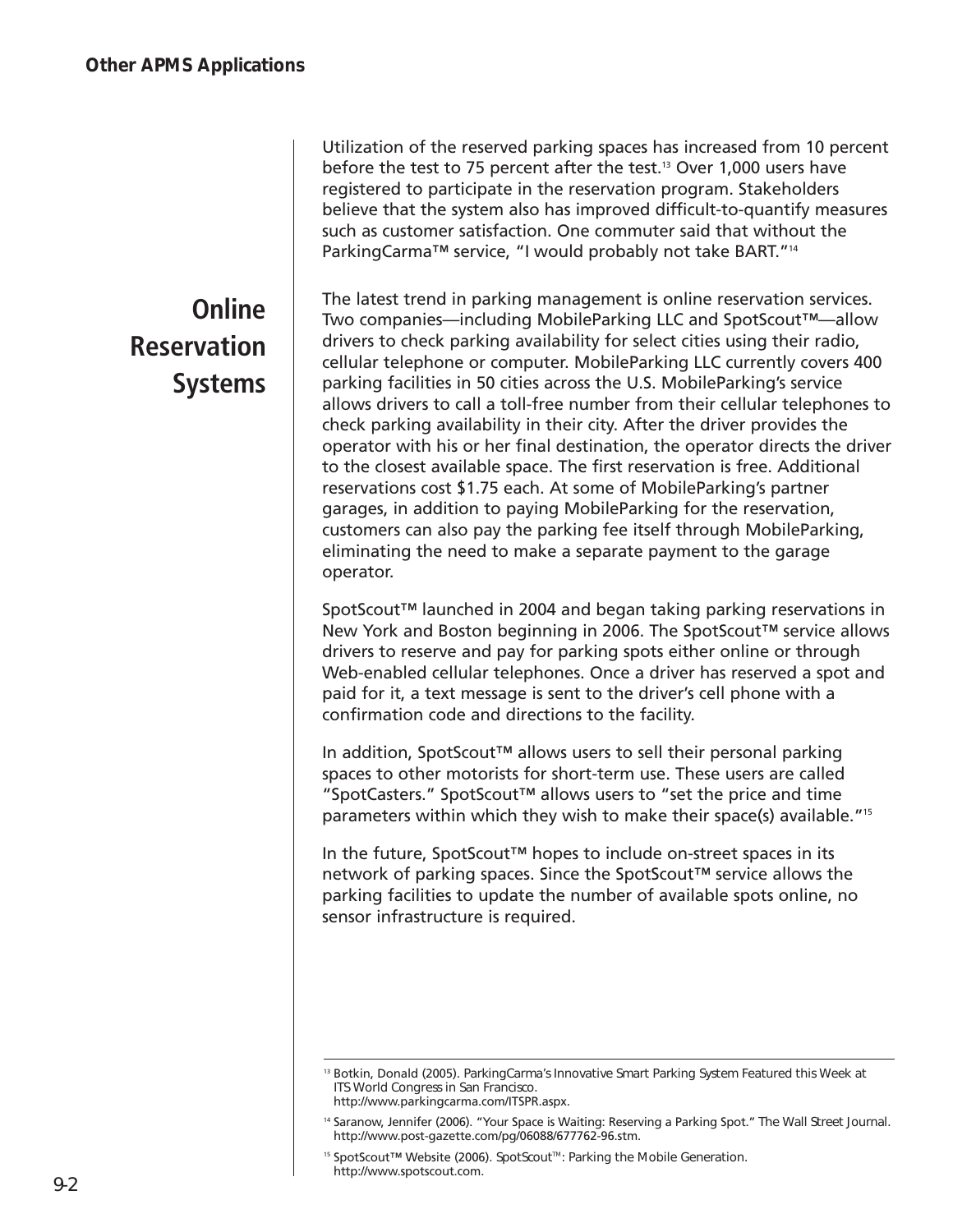In 2005, XM Satellite Radio, which already provides real-time traffic information to in-vehicle navigation devices, demonstrated a potential service called "Dynamic Parking Information." The service provides XM Radio users with the number of available parking spaces at specific lots.

The system relies on sensors within the parking lots to transmit the availability information to the vehicle's navigation system. (Parking lots in San Francisco, Los Angeles and Detroit provided data for the demonstration.) The in-vehicle display uses color-coded icons to reflect the percentage of unoccupied spaces.

XM Radio has plans to take the service nationwide. At the time of the demonstration, company officials announced that it was in negotiation with major parking providers about participating in the service.

### **Parking Navigation Systems**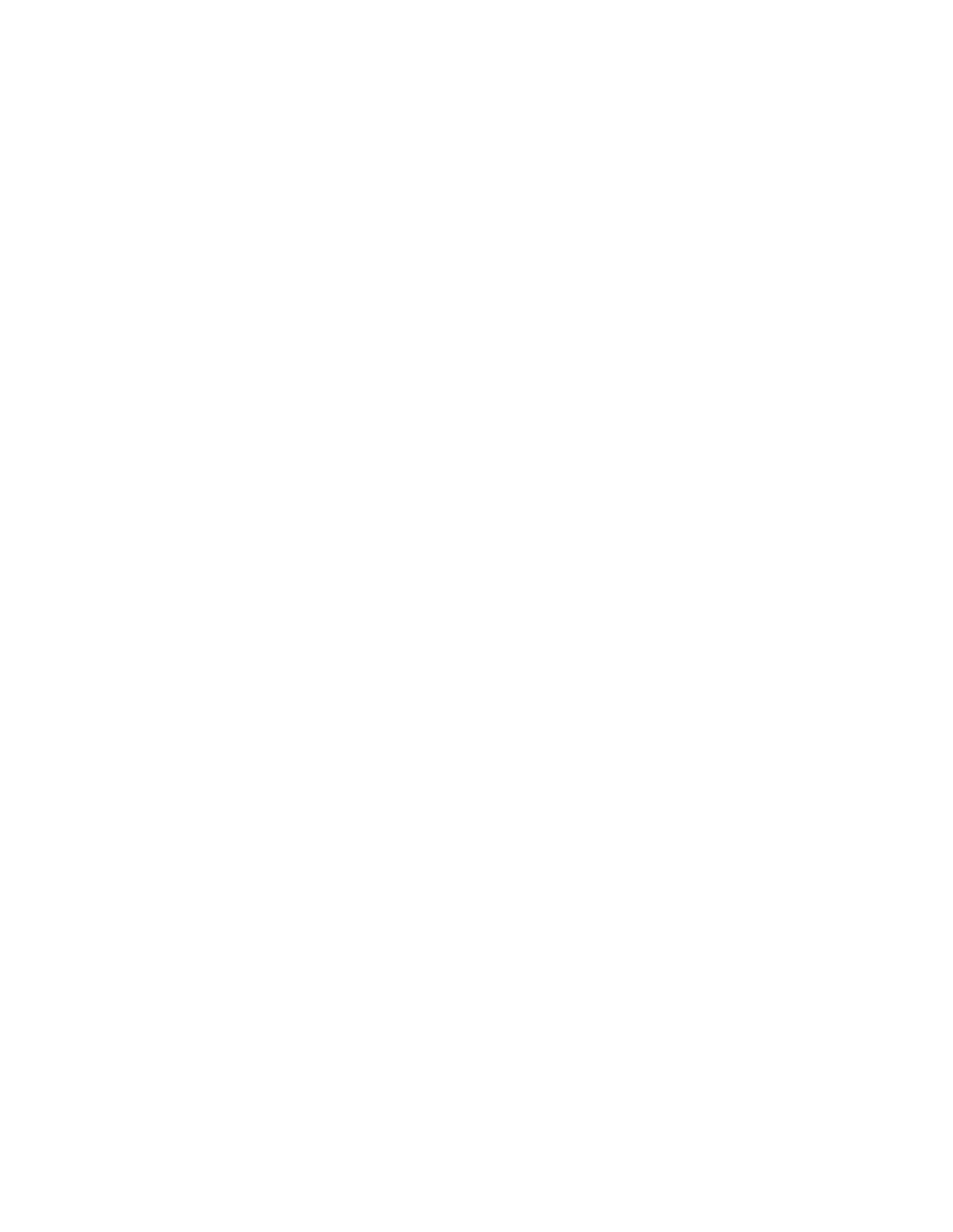## **Cross-Cutting Findings**

This section presents the benefits, costs and lessons learned findings from the three sites visited. These findings, as well as additional benefits, costs, lessons learned, and extent of deployment of advanced parking management systems are available on the ITS Applications Overview website http://www.itsoverview.its.dot.gov and search for "parking management."

The benefits of APMS are specific to the stakeholders involved:

- **Travelers:** easier access, reduced time spent looking for parking, and reduced frustration
- **Venue operators:** increase in accessibility and associated increase in patronage and customer satisfaction
- **Parking operators:** increased space occupancy and associated increase in revenue
- **The jurisdiction and nearby neighborhoods:** reduction in the number of patrons circulating through the street network looking for a parking space and fewer vehicles parked illegally on local streets.

Specific benefits found in visits to APMS sites are cited below.

An October 2003 survey of BWI travelers found that most have a positive impression of parking at BWI Airport. Of the 63 travelers surveyed, 81 percent answered that they "strongly agree" or "agree" that parking is easier at BWI than at the other airports they frequented. Similarly, 68 percent responded that they "strongly agree" or "agree" that parking is faster at BWI than at the other airports they frequented. Figure 14 shows a graph of the survey results.



**Figure 14. Customer Satisfaction Survey Responses at BWI**

#### **Benefits**

**Ease of Access**

*"Customer satisfaction became the major factor in the decision to expand from a test of several thousand spaces to deployment across all hourly and daily garage facilities at BWI."*

–Harry Zeigler, Assistant Manager, Maryland Department of Transportation, Office of Transportation and Terminal Services, BWI Airport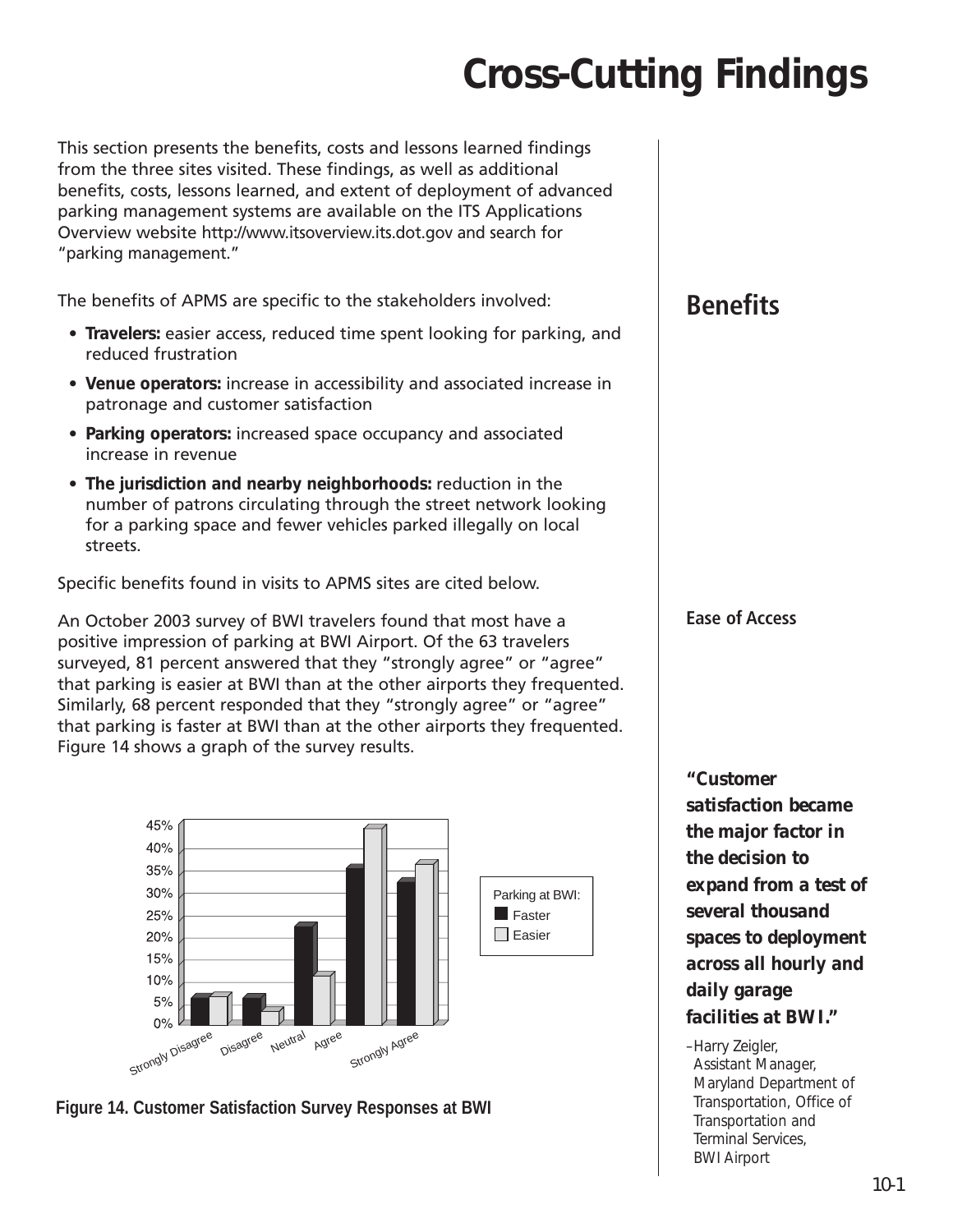| <b>Reduced Frustration</b>                     | Direct BWI customer feedback gathered by the Maryland Aviation<br>Authority indicates that customers felt the system "saved them<br>aggravation" leading to very high levels of customer satisfaction with<br>the BWI parking experience. Harry Zeigler, Assistant Manager for the<br>Maryland Department of Transportation's Office of Transportation and<br>Terminal Services at BWI Airport, stated: "Customer satisfaction became<br>the major factor in the decision to expand from a test of several<br>thousand spaces to deployment across all hourly and daily garage<br>facilities at BWI."                                                                                                                                                                                                                                                                |
|------------------------------------------------|----------------------------------------------------------------------------------------------------------------------------------------------------------------------------------------------------------------------------------------------------------------------------------------------------------------------------------------------------------------------------------------------------------------------------------------------------------------------------------------------------------------------------------------------------------------------------------------------------------------------------------------------------------------------------------------------------------------------------------------------------------------------------------------------------------------------------------------------------------------------|
| <b>Increased Venue</b><br><b>Accessibility</b> | In Milwaukee, Wisconsin, several business improvement districts have<br>embarked on an ambitious plan to improve parking in the downtown<br>area, and survey results indicate that the city's efforts have been<br>successful. In recent years, the city has installed better signage at parking<br>facilities and launched a Web-based pre-trip parking information service.<br>A survey conducted in 2003 of metropolitan area residents found that<br>there was a 10 percent decrease (as compared with the previous year) in<br>the number of respondents who felt that parking availability prevented<br>them from visiting downtown Milwaukee. <sup>16</sup> The same survey revealed<br>that a larger portion of citizens (68 percent in 2003 compared with 54<br>percent in 2002) felt that the Milwaukee downtown area is improving as<br>a place to visit. |
| <b>Increased Facility</b><br><b>Occupancy</b>  | In February 2004, a downtown St. Paul, Minnesota parking survey was<br>conducted to determine the city's ability to accommodate Winter<br>Carnival visitors. The survey district included an area served by 42<br>parking facilities-17 of which are participants in the downtown St. Paul<br>advanced parking management system. The vacancy rate at the facilities<br>participating in the system was much lower-17 percent versus<br>38 percent. <sup>17</sup>                                                                                                                                                                                                                                                                                                                                                                                                    |
| <b>Improved Traffic Flow</b>                   | The system in St. Paul connects 10 parking facilities in the downtown<br>area. Fifty-six (56) signs provide information on parking availability: 10<br>of these are dynamic message signs providing parking availability, while<br>46 are static signs which guide drivers to facilities.                                                                                                                                                                                                                                                                                                                                                                                                                                                                                                                                                                            |
|                                                | A study of the traffic flow impacts of the APMS was conducted in St.<br>Paul as part of the system's 1997 field operational test. The impacts on<br>travel time and intersection performance were measured in the vicinity<br>of the West 7th Street and Kellogg Boulevard. Travel time on a street in<br>the CBD area was measured before and after activation of the system<br>during periods of equivalent demand. Over the measured course, travel                                                                                                                                                                                                                                                                                                                                                                                                               |
|                                                |                                                                                                                                                                                                                                                                                                                                                                                                                                                                                                                                                                                                                                                                                                                                                                                                                                                                      |

<sup>16</sup> Milwaukee Downtown (2003). *Status of the Downtown Milwaukee Brand in Southeastern Wisconsin.*

http://www.milwaukeedowntown.com/pdf/whitepaper.pdf.

<sup>17</sup> St. Paul Transportation Management Organization (2004). *Event Parking Empty Space Report.*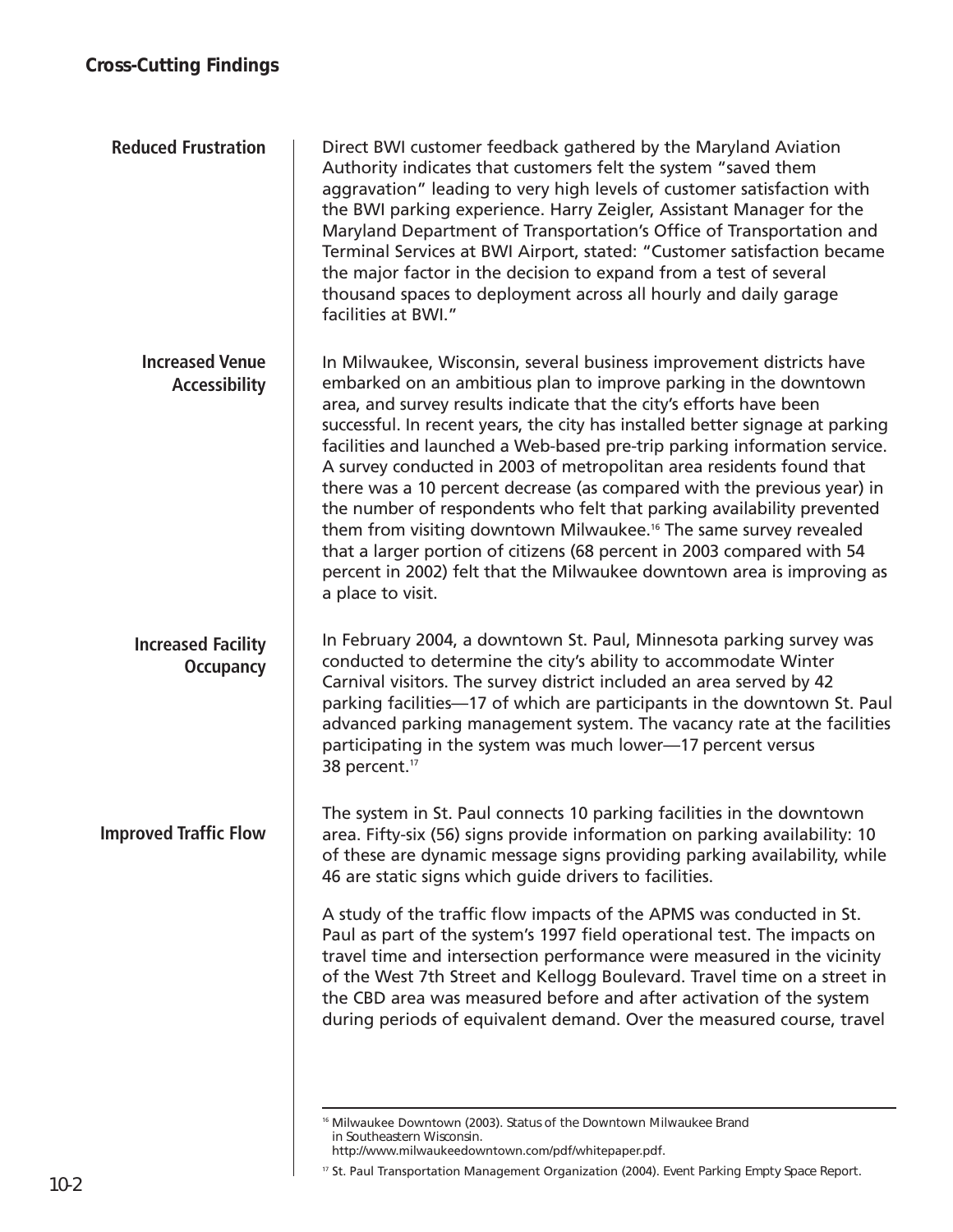times were reduced by 9 percent and the stopped time delay over the course decreased by 4 percent. At the signalized intersection itself, individual vehicle delay was reduced by 10 percent even as intersection volume increased by 15 percent.

Advanced parking management systems can range widely in cost, depending on several factors including the following:

- Type and level of accuracy of the information provided
- Degree of complexity in installation of the sensors
- Availability of communications channels
- Availability of power supplies for remote components
- Signage required to convey the information at appropriate decision points.

This study has found that advanced parking management systems cost between \$250 and \$800 per space, depending on the factors listed above.

At BWI, the unit cost of the equipment was approximately \$450 per parking space. BWI stakeholders estimate that the system would have been more expensive if an existing garage had been retrofitted with the system's equipment. The advanced parking management system was estimated to cost between 2 and 5 percent of the overall construction cost of the new parking structure, excluding land costs.

In the case of Seattle Center, the cost per space varied widely based on the facility type (garage or surface). The overall cost was driven to a significant degree by the cost of getting the signs installed and linked to the central computer and to local power supplies.

For the Chicago Metra project, Metra will have a two-year warranty period that will begin when the system becomes operational. During that time, Metra will document operational costs such as staff time and materials. Metra expects the electrical costs to be approximately \$20 per month for each electrical sign. There are seven electrical signs in the Metra system; an eighth sign is solar-powered. Metra expects the annual electrical costs to be \$1,680. The cities in which the project is taking place have offered to pay these electrical costs, and Metra expects to take them up on their offer.

#### **Costs**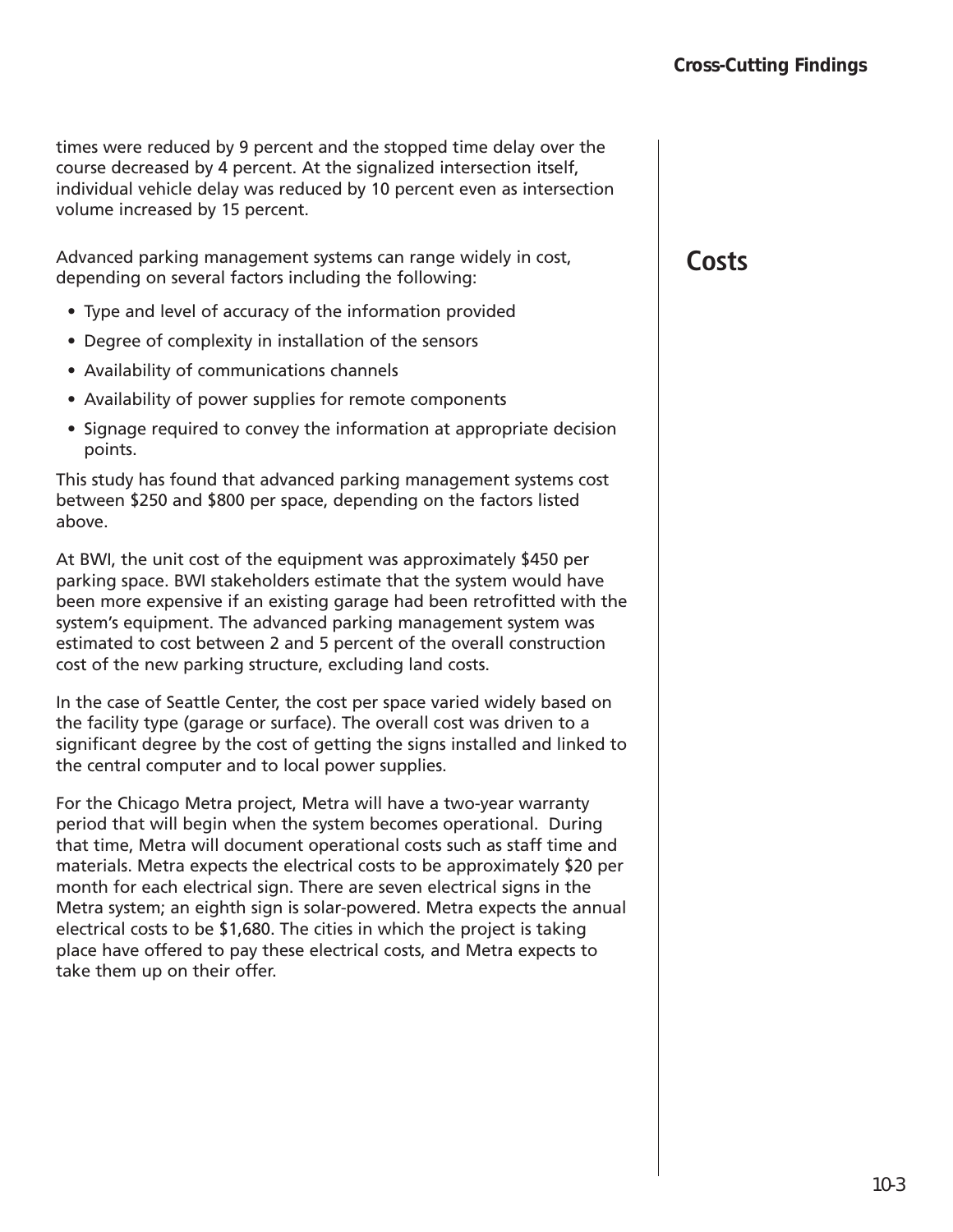#### *"Positive aspects of coordination among the various levels of government helped stave off unnecessary future costs and potential relocation of systems."*

–Barry Resnick, Planner, Department of Planning and Real Estate Development, Metra

#### **Lessons Learned**

**Policy and Planning**

The costs for an advanced parking management system are typically split between the parking facility operators and the local jurisdictions. These life cycle costs cover all of the system's functional requirements. These costs can be divided into several categories: system design, equipment, installation, communications, operations, and maintenance.

System design, equipment, installation, communications, operations, and maintenance costs can themselves be divided into categories:

- Sensors
- Integration and operating software
- Display systems
- Electronic payment systems
- Power supplies.

Communications costs can be divided into the following categories:

- System interface terminals
- Line charges for twisted wire, fiber optic, T-1, or wireless services, depending on the configuration of the system
- Web-based services.

This section summarizes specific lessons reported by the sites visited. The lessons were common across all three sites, and are presented in terms of policy and planning, design and deployment, and management and operations.

• **Involve all appropriate stakeholders in a formal and collaborative manner throughout the planning, deployment, and operations phases.** Advanced parking management systems will impact many stakeholders, both public and private, including travelers, parking operators, venue operators, nearby neighborhoods, and the local jurisdiction itself. To be successful, the needs and concerns of all stakeholder groups must be addressed. For those APMS projects that involve very diverse groups, including those located in CBDs and transit park-and-ride facilities, stakeholders need to consider forming a formal organization and writing a memorandum of understanding that outlines the short- and long-term roles of each member.

Barry Resnick, Planner for the Department of Planning and Real Estate Development at Metra, cites government coordination as a key aspect of the deployment's success: "Positive aspects of coordination among the various levels of government helped stave off unnecessary future costs and potential relocation of systems."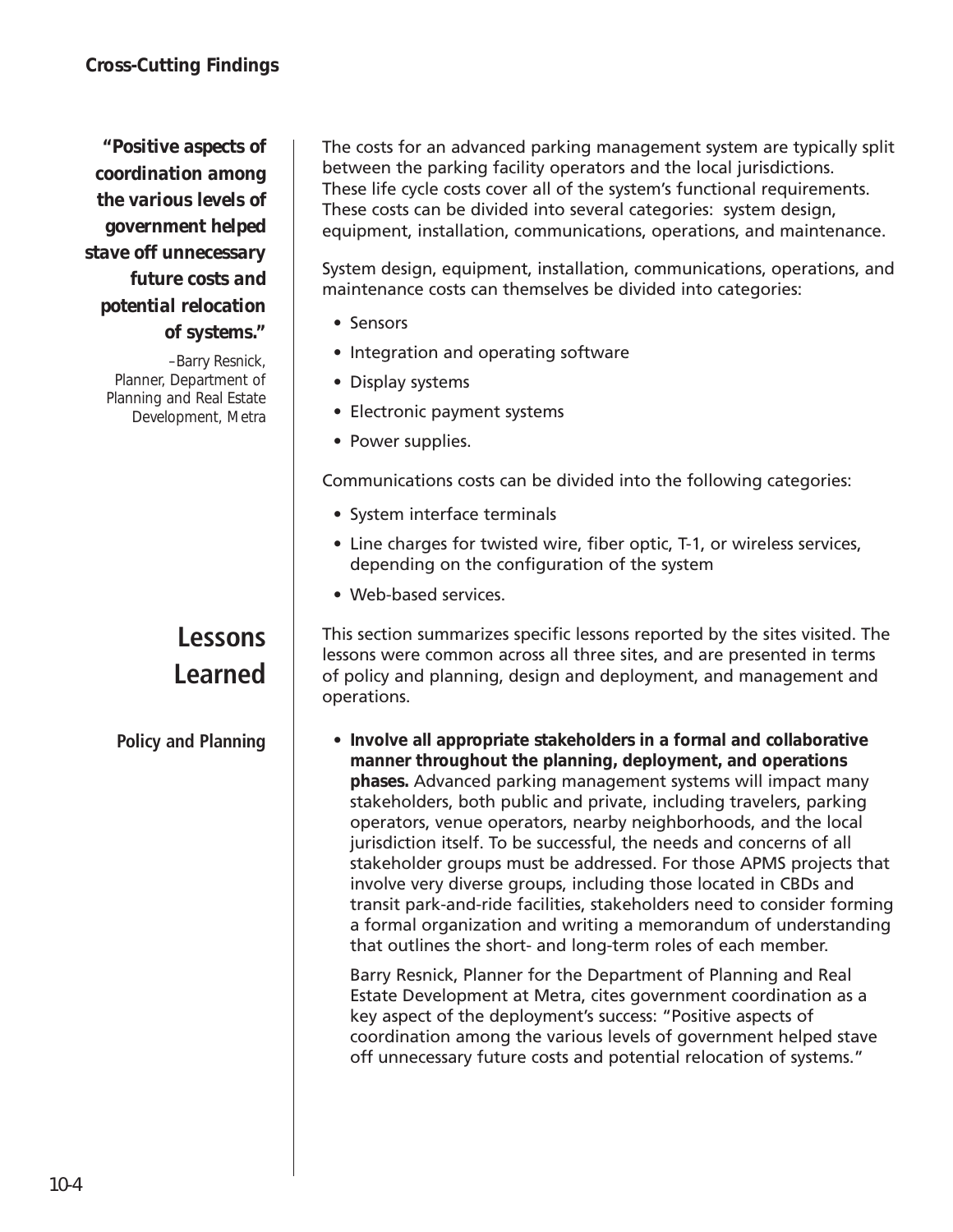• **Ensure that the stakeholder group works from a formal charter that binds the member organizations to the effort, provides a forum for resolution of issues, and ensures a consistent advocacy message.** APMS deployments, with the exception of airports, are often integrated into urban or neighborhood environments and, as such, take time and involve a very diverse group of stakeholders. Latebreaking or unresolved stakeholder concerns can stall the effort indefinitely. To prevent stalling, the stakeholder group should obtain formal endorsement from the leadership of the jurisdiction involved. The mayor or county executive should seek city or county council endorsement and should designate a staff member or a specific public agency as "champion" of the system. The champion should exercise executive leadership within the stakeholder group and represent the project in public policy discussions and funding requests.

As Eldon Jacobson, Advanced Technology Engineer for the Washington Department of Transportation, noted regarding the challenges encountered during the Seattle Center APMS deployment, "One lesson that can be learned is to never start a project like this unless there is a signed public agency agreement outlining roles and responsibilities that is approved at the highest levels within a city."

- **Integrate the APMS project into a larger regional ITS architecture.** An important consideration in the design phase is to link the APMS project to a regional ITS architecture. In doing so, it may be possible to leverage existing resources, such as communications channels and traveler information media, that are funded under larger regional efforts. Several of the APMS projects examined during the course of this study suffered delays and cost overruns because of uncertainties with stand-alone communications, power, and design and placement of the signs. Linking with a regional ITS architecture reduces the potential for these technical surprises that delay implementation and increase costs. In addition, connection to a regional ITS architecture provides opportunities to seek Federal and state funding associated with ITS-based traveler information systems, congestion management, and clean air attainment programs.
- **For systems that use entry/exit counting systems, consider the sensor's detection zone in design of entrance or exit driveways.** Wide driveways and narrow detection zones can lead to missed counts. In addition, when there is significant transient traffic that shares the entrance with the parking facility, (e.g., vehicles going to "kiss and ride" drop-off zones) the system count refresh rate needs to by fairly high to ensure that transient or circulatory traffic is not counted against the number of spaces available.

*"One lesson that can be learned is to never start a project like this unless there is a signed public agency agreement outlining roles and responsibilities that is approved at the highest levels within a city."*

–Eldon Jacobson, Advanced Technology Engineer, Washington Department of **Transportation** 

**Design and Deployment**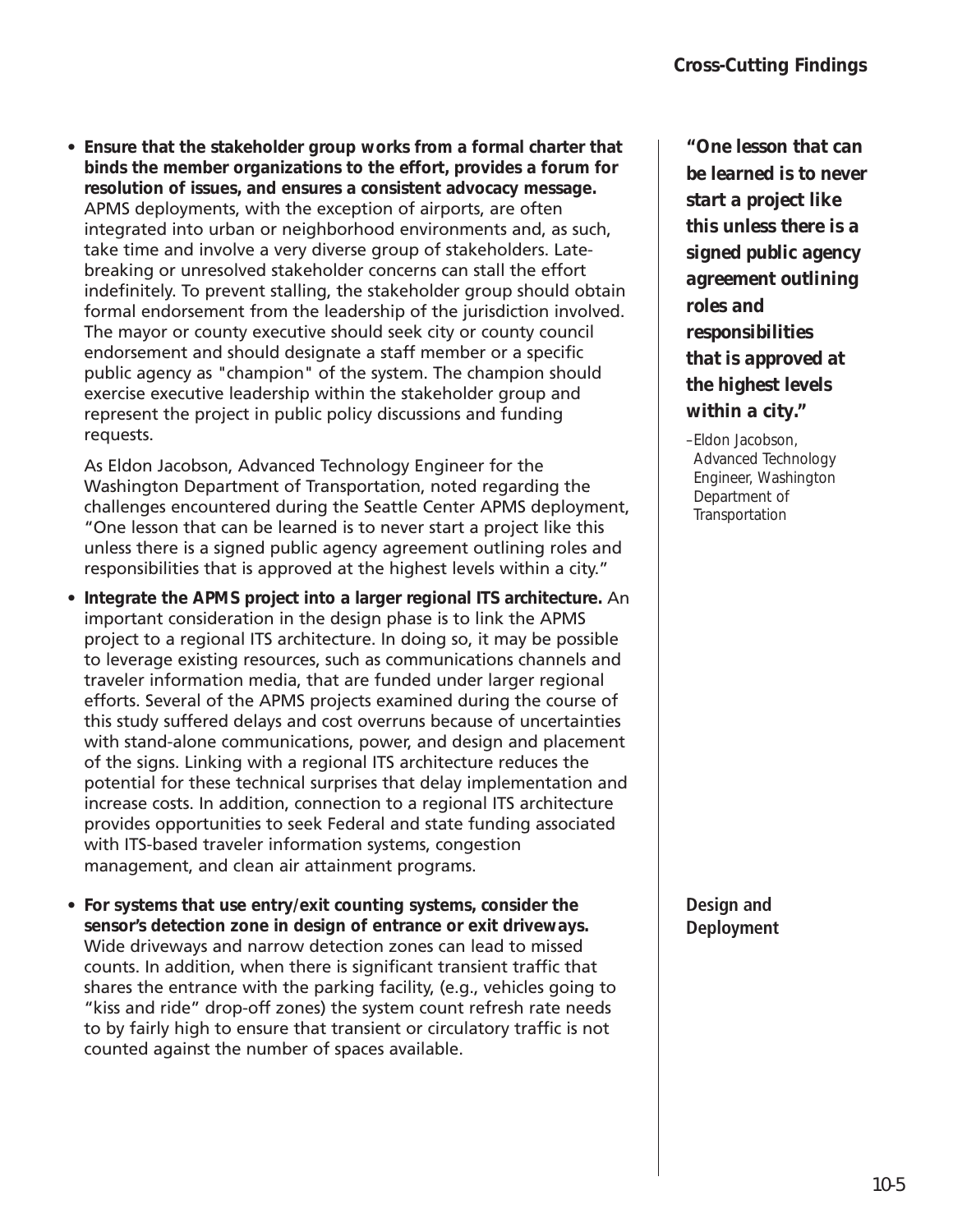| • Research the availability of communications lines and power         |
|-----------------------------------------------------------------------|
| supplies thoroughly and get the permit process going early; check     |
| availability in the field before committing to a design. APMS         |
| devices, although small and mostly self-sufficient, require access to |
| communications channels and power supplies. Solving connectivity      |
| issues is a major activity with in the system design and installation |
| process.                                                              |

- **Involve those that have authority and influence in the approval of sign appearance and location early in the design process.** Throughout the design process, records of approvals and changes should be kept. A final sign design must be formally agreed upon. Sign appearance and locations can become a significant source of delay and increased costs, as they must often be approved by architectural control boards and historical preservation organizations. In addition, APMS signs may conflict with local commercial property signs that are planned or already in place. Late changes in sign appearance and location can be catastrophic to progress, as they often require redesign and re-permitting for new communications infrastructure and power access. In two of the three sites visited, changes to signage in the latter part of the deployment introduced significant costs and delays.
- **For systems that use space occupancy counting systems, confirm detector operation periodically.** In the case of the LED light system employed at BWI, attendants conduct periodic drive-through inspections to ensure all the detectors accurately reflect the space status.
- **Identify the roles and responsibilities of each agency for system operations and maintenance early in the planning process.** Failure to maintain the systems will reduce credibility and public acceptance will be negatively impacted. At one of the sites visited, the effort was delayed for nearly a year as the stakeholder group resolved the debate over who would pay for operations and maintenance.

**Management and Operations**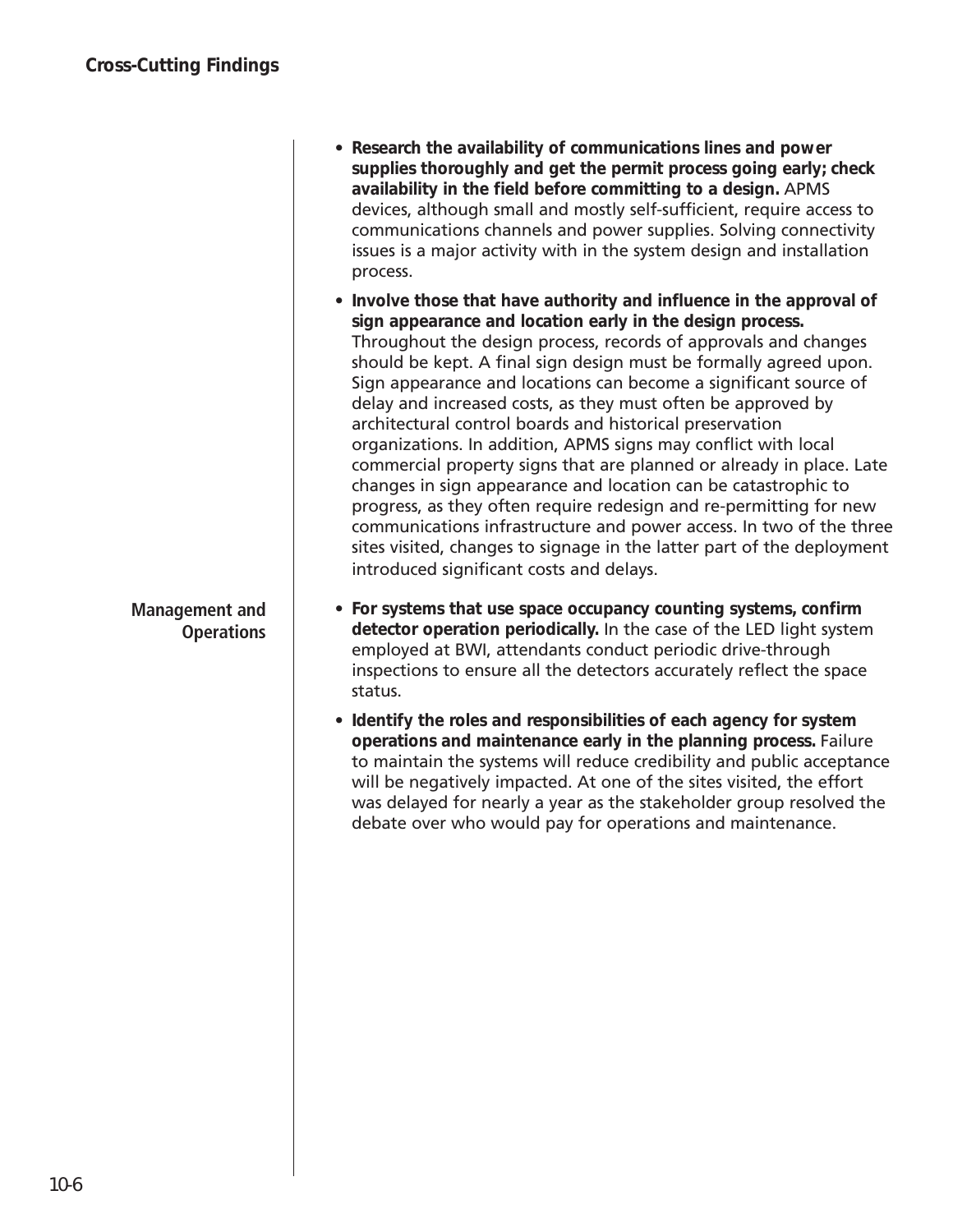## **Conclusion**

Parking is and will remain an issue that affects everyone in the community, from traffic management and law enforcement to attraction owners to residents of nearby neighborhoods. All types of systems will be needed to address the parking challenge, from systems that provide parking availability at the regional and lot-, floor-, aisle- or space-specific level to high-tech parking reservation and navigation systems.

This study has found that facilities, venues, and communities that have deployed APMS have experienced a wide range of benefits, from increased customer satisfaction to higher patronage and revenues. These benefits are the result of collaboration among diverse stakeholders, as advanced parking management systems take the stress out of parking.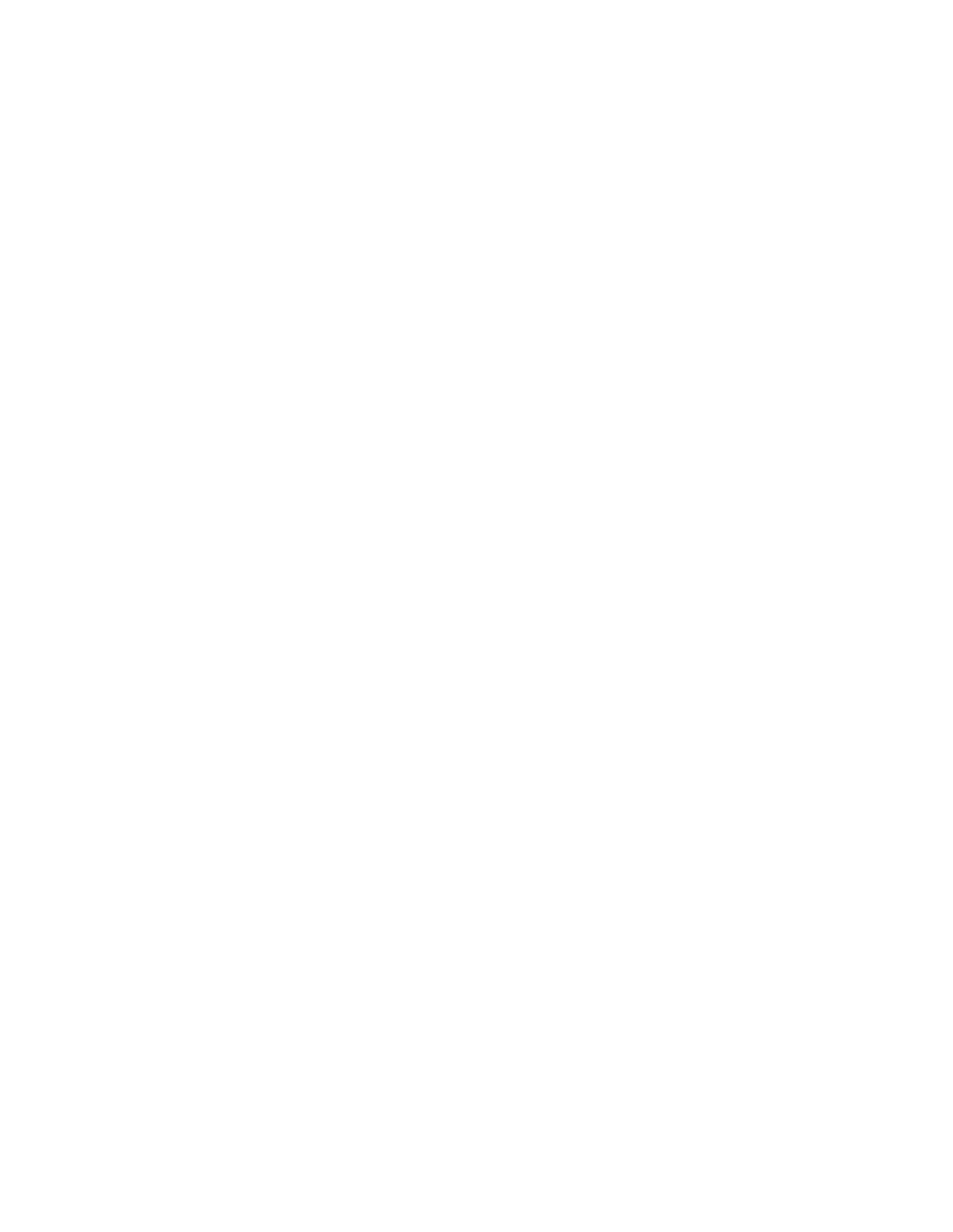## **References**

Bay Area Rapid Transit (2006). *Millbrae Station Parking Map.* http://www.bart.gov/docs/permit/pk\_millbrae.pdf.

Botkin, Donald (2005). *ParkingCarma's Innovative Smart Parking System Featured this Week at ITS World Congress in San Francisco.* http://www.parkingcarma.com/ITSPR.aspx.

Milwaukee Downtown (2003). *Status of the Downtown Milwaukee Brand in Southeastern Wisconsin.* http://milwaukeedowntown.com/pdf/whitepaper.pdf.

MobileParking LLC Website (2006). *Parking Made Easy as "1-2-3."* http://www.mobileparking.com.

Northeast Illinois Regional Commuter Railroad Corporation (2006). *Metra System Map.* http://metrarail.com/System\_map/index.html.

ParkMilwaukee.com Website (2006). *ParkMilwaukee.com—Your Downtown Parking Resource.* http://www.parkmilwaukee.com.

St. Paul Transportation Management Organization (2004). *Event Parking Empty Space Report.* 

Saranow, Jennifer (2006). "Your Space is Waiting: Reserving a Parking Spot." *The Wall Street Journal.* http://www.post-gazette.com/pg/06088/677762-96.stm.

Schick Electronic, SA Website (2006). *Signal-Park.* http://www.signal-park.com.

SpotScout<sup>™</sup> Website (2006). *SpotScout™: Parking the Mobile Generation.* http://www.spotscout.com.

U.S. DOT (2006). *ITS Deployment Statistics Database*. http://www.itsdeployment.its.dot.gov.

Volpe National Transportation Systems Center (2005). *Intelligent Transportation Systems and Truck Parking.* http://www.fmcsa.dot.gov/facts-research/researchtechnology/report/intelligent-transportation-truckparking.htm.

Wilbur Smith Associates (1999). *Parking Management Systems: Needs Assessment Report*.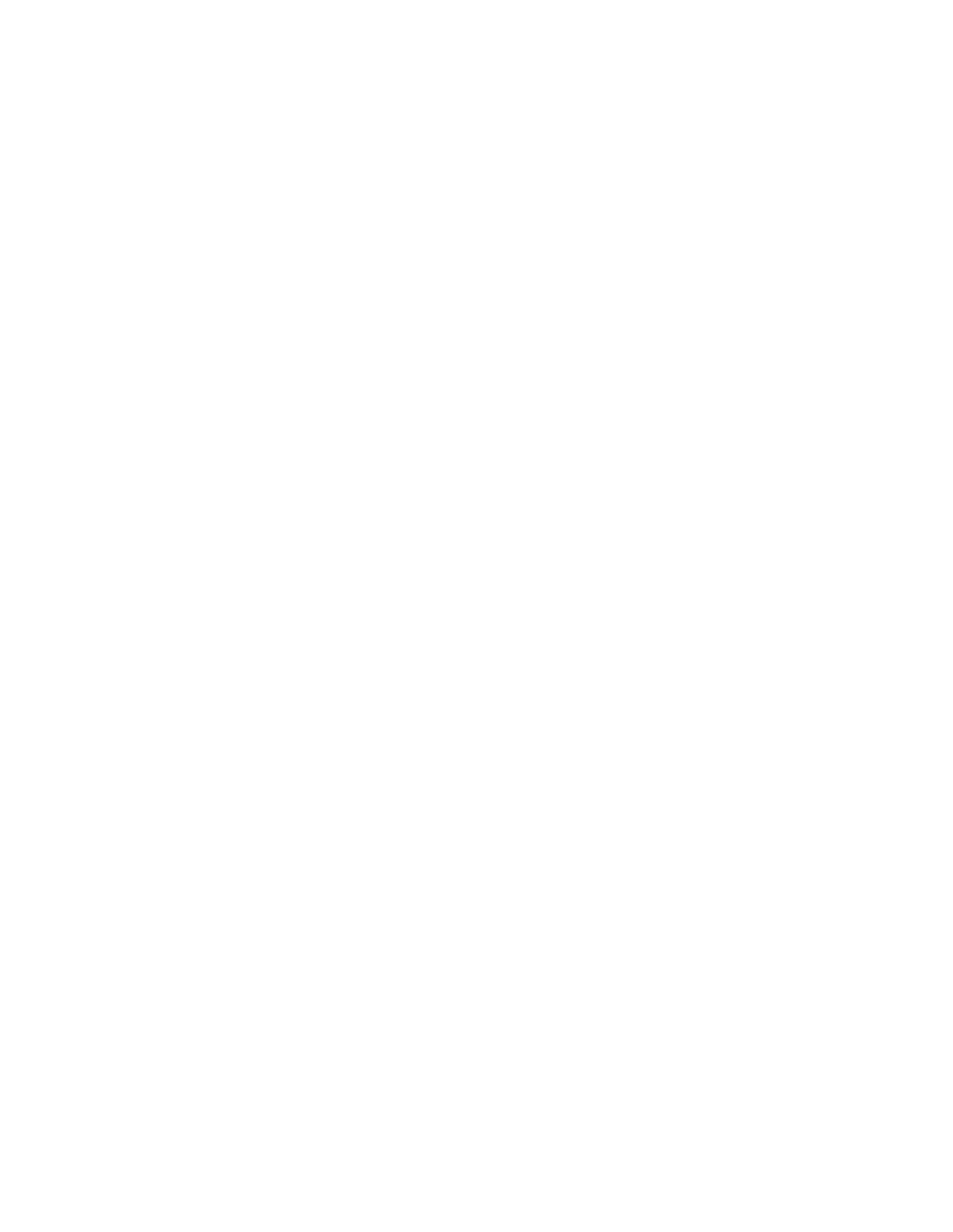## **Resources**

Smith, Lauren and Hans Roth (2003). *Parking Systems Technologies.* http://www.calccit.org/itsdecision/serv\_and\_tech/ Parking Systems Technologies/parking systems tech report.htm.

This website provides basic overviews of advanced parking systems, parking guidance systems, parking information services, automated parking systems, advanced payment systems, and advanced parking meters. This site also provides brief descriptions of various deployments of these systems throughout the U.S., Europe and Asia.

Pati, Bikash Ron (1998). "Using ITS Technology to Manage Congestion at Parking Facilities." *Network.* http://www.pbworld.com/news\_events/publications/ network/Issue 43/43 30 PatiB ITSTechnologyManage.asp.

This article provides a high-level overview of both parking guidance systems and parking management systems. The article also lists the common components that make up the system, a general description of system operations, per space system cost estimates, and the benefits the project stakeholders can expect after deploying either type of system.

ITS Applications Overview Website (2006). http://www.itsoverview.its.dot.gov, search for "parking management."

This Web page provides "one-stop shopping" for information on the benefits, costs, lessons learned, extent of deployment and other information about advanced parking management systems. This page allows "one click" access to the parking management sections of the ITS Benefits Database, the ITS Costs Database, the ITS Lessons Learned Knowledge Resource, and the ITS Deployment Statistics Database.

Spillar, Ron (1998). "Smart Parks: The Next Generation in Park-and-Ride Facilities." *Network.*

http://www.pbworld.com/news\_events/publications/ network/Issue\_42/42\_10\_SpillarR\_SmartParksNextGen.asp.

This article discusses the Santa Clara Valley Transit Authority's Smart Park deployment in San Jose, California, which is unique in that it ties parking management information with traveler information. The article provides an overview of the deployment, which provides riders with trip planning and vehicle location information in addition to alerting them to parking availability through DMS and LED indicators.

### **Overview of APMS**

### **APMS Case Studies**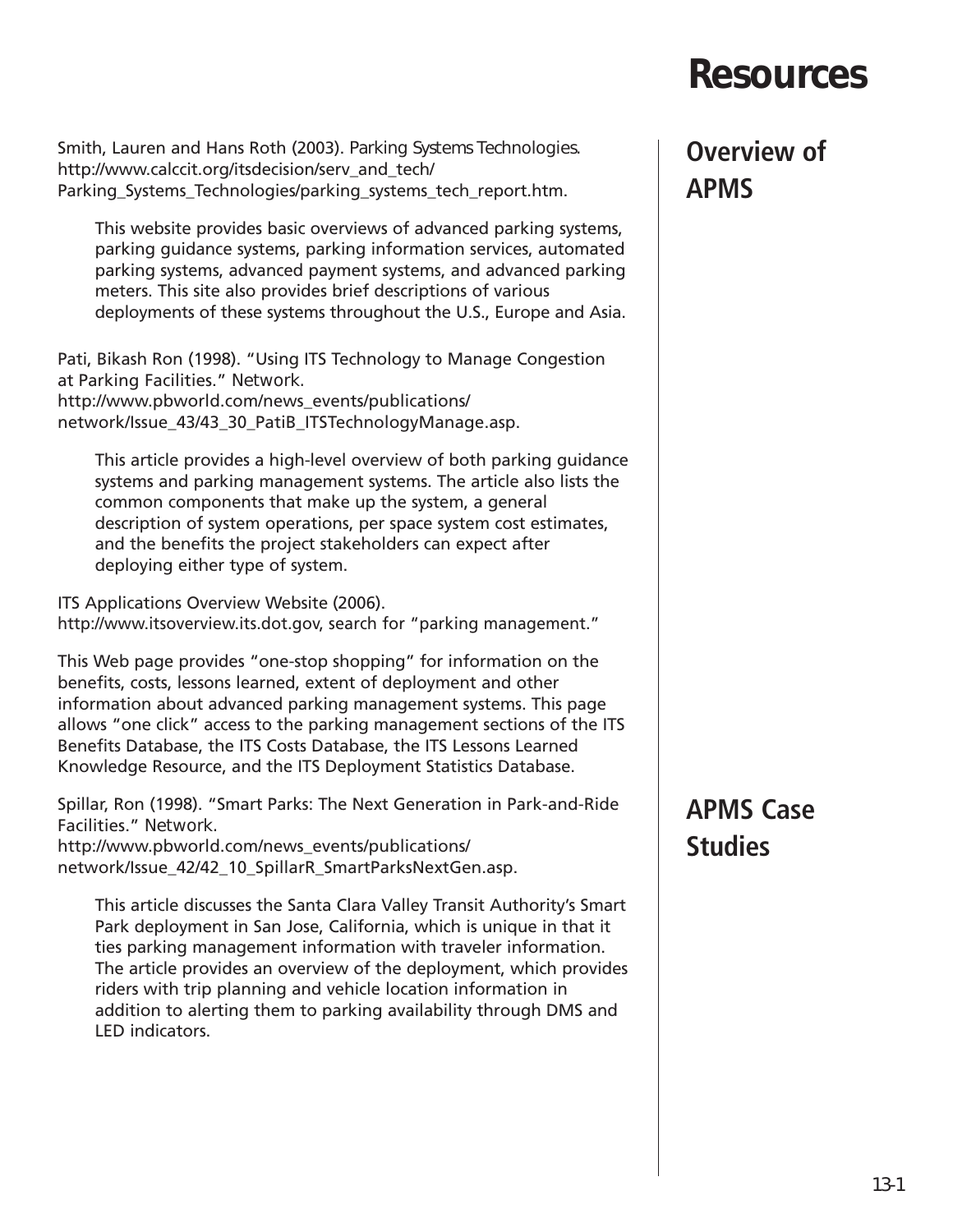Shaheen, Susan A and Caroline J. Rodier (2004). *Applying Integrated ITS Technologies to Parking Management Systems: A Transit-Based Case Study in the San Francisco Bay Area.* http://www.its.ucdavis.edu/publications/2004/UCD-ITS-RR-04-18.pdf.

This report presents the background research that was conducted as part of Caltrans' test deployment at the Rockbridge BART station. The report provides the results of an extensive literature review of various smart parking applications worldwide. Also described is the field test technology that was used in the deployment. The document includes the results of focus groups and surveys that were conducted pre-deployment to gauge consumer interest in smart parking services.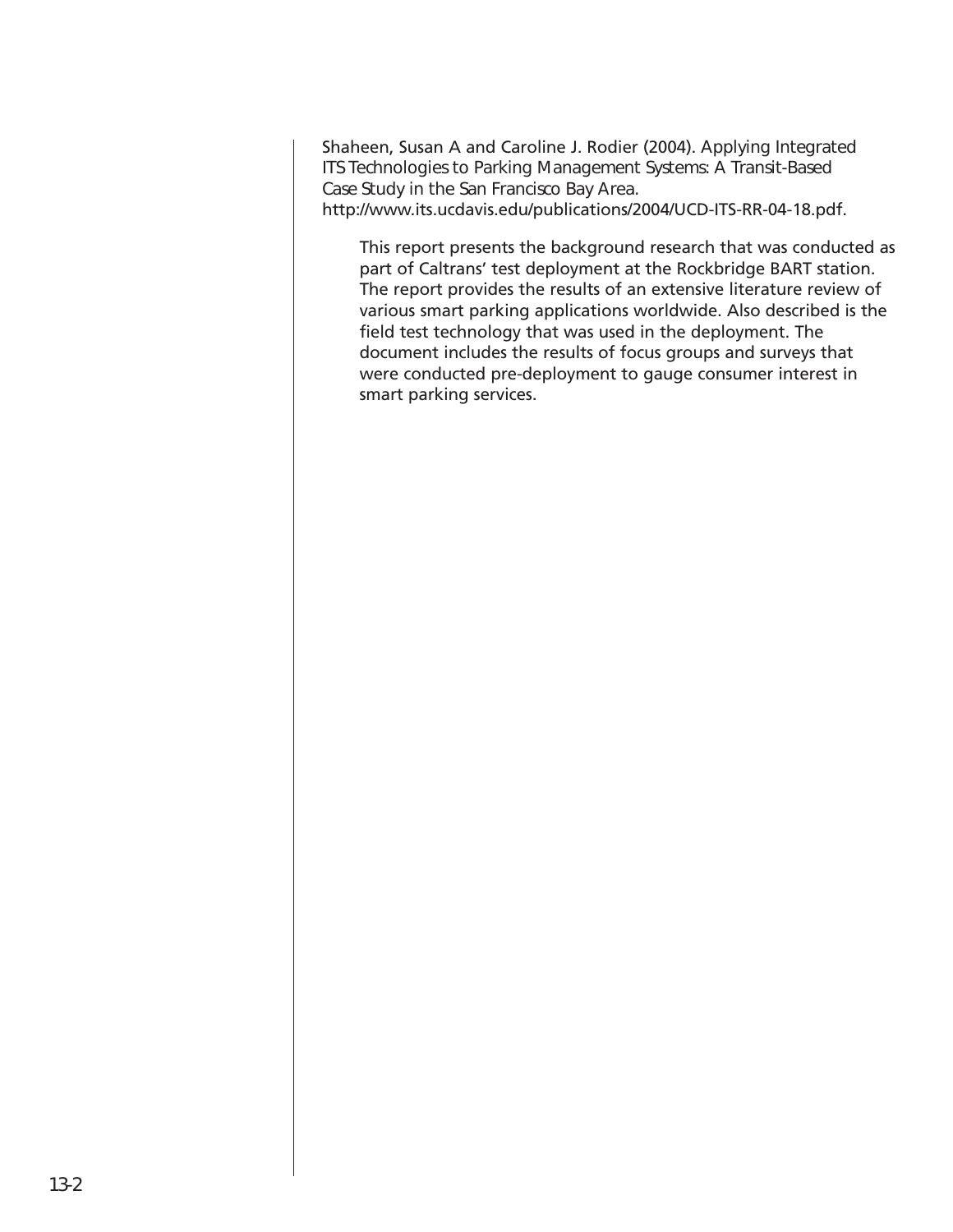## **Additional Resources**

#### *Baltimore Washington International Airport*

Richard L. Hasson Project Manager and Principal Engineer Phone 410-684-6311 rhasson@cablespeed.com

#### *Chicago Metra Parking Management Guidance System*

Barry Resnick Planner, Department of Planning and Real Estate Development, Metra Phone 312-322-8994 bresnick@metrarr.com

Gerry Tumbali Manager, Engineering and Technology, Regional Transit Authority Phone 312-913-3251 tumbalig@rtachicago.org

#### *Seattle Center Advanced Parking Information System*

Eldon Jacobson Advanced Technology Engineer, Washington Department of Transportation Phone 206-685-3187 eldon@u.washington.edu

Don Loseff Associate Transportation Planner, Seattle Center Phone 206-684-7184 Donald.loseff@seattle.gov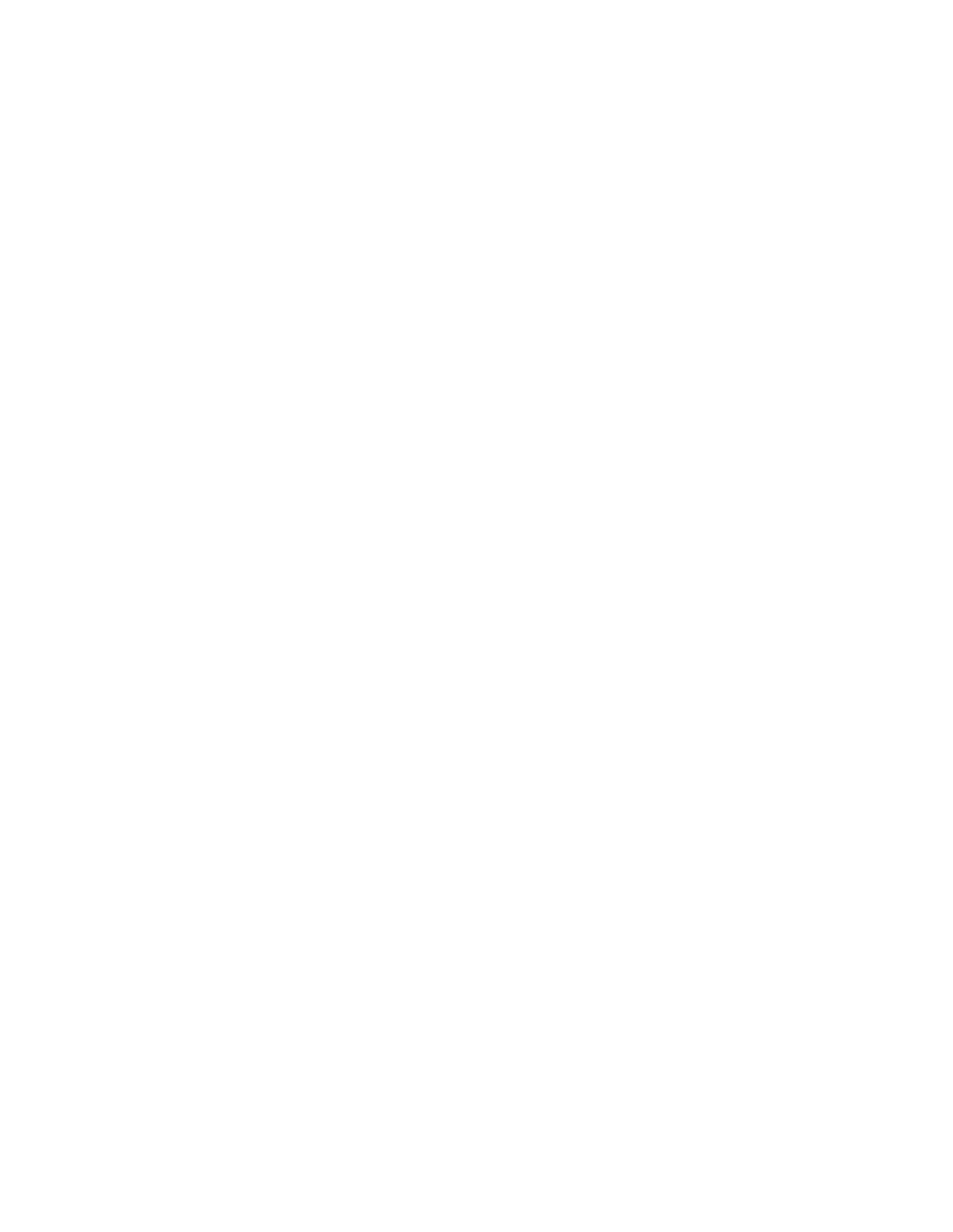#### **Federal Highway Administration Resource Center Locations**

**Baltimore, MD** 10 S. Howard Street Suite 4000 Baltimore, MD 21201 Phone 410-962-0093 Facsimile 410-962-3419

**Atlanta, GA** 61 Forsyth Street, SW Suite 17T26 Atlanta, GA 30303 Phone 404-562-3570 Facsimile 404-562-3700 **Olympia Fields, IL** 19900 Governors Drive Suite 301 Olympia Fields, IL 60461 Phone 708-283-3500 Facsimile 708-283-3501

**San Francisco, CA** 201 Mission Street Suite 2100 San Francisco, CA 94105 Phone 415-744-3102 Facsimile 415-744-2620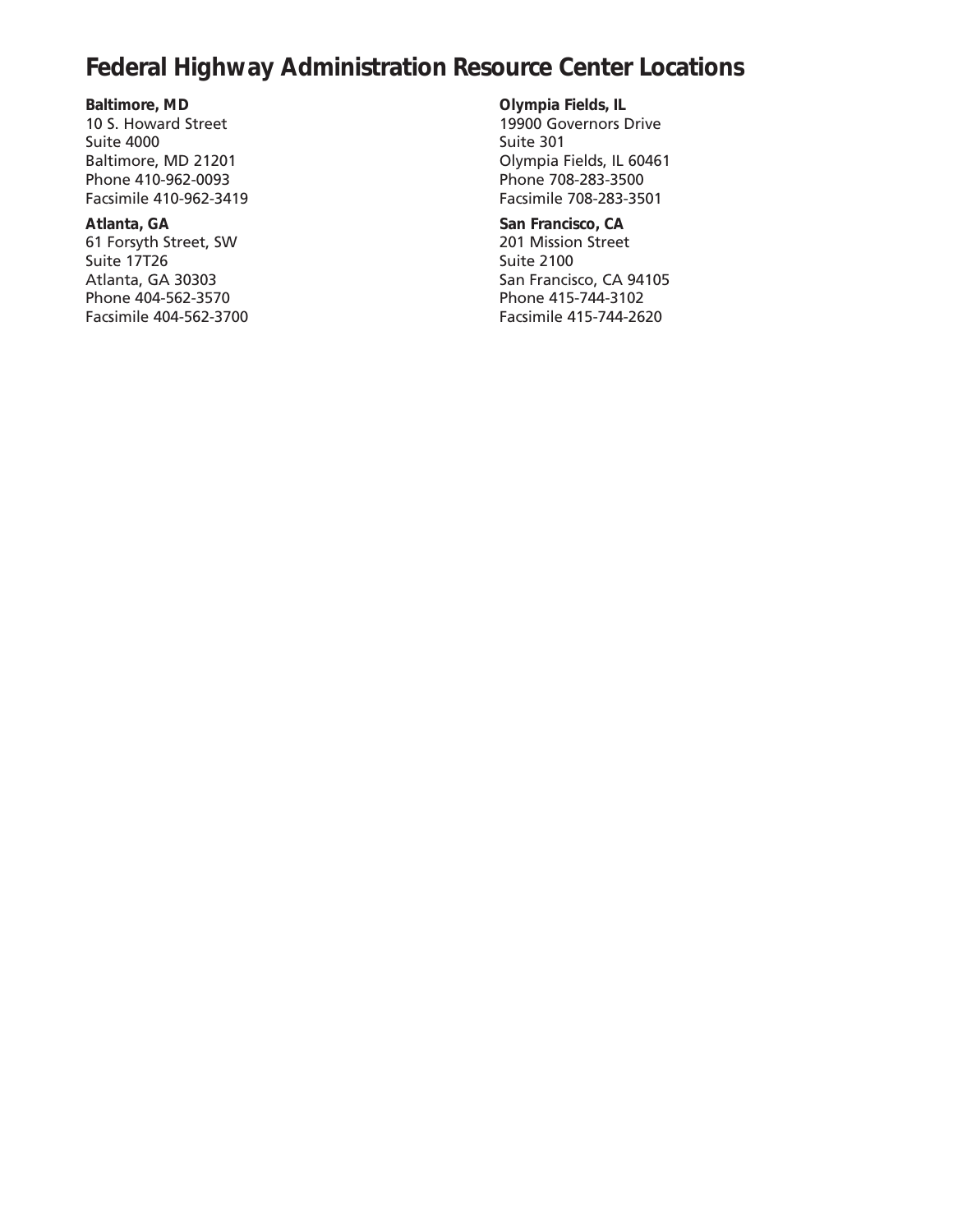### THIS DOCUMENT IS ONE IN A SERIES OF PRODUCTS THAT ADDRESS ITS ISSUES PERTINENT TO A VARIETY OF AUDIENCES

Elected and Appointed Officials • Senior Decision Makers Transportation Managers • Technical Experts

#### *Representing:*

States • Cities • Counties • Motor Carriers Licensing and Registration Service Bureaus • Law Enforcement Public Utilities/Commercial Vehicle Enforcement Additional Transportation Stakeholders



#### *ITS Topics Addressed in This Series:*

- Commercial Vehicle Operations
- Emergency Services
- Enabling Technologies
- Emissions Management
- Freeway and Arterial Management
- Planning and Integration
- Real-Time Traveler Information
- Transit, Toll, and Rail Management
- Weather Information for Travelers and Maintenance
- Work Zones

*For a current listing of available documents, please visit our website at: http://www.its.dot.gov*